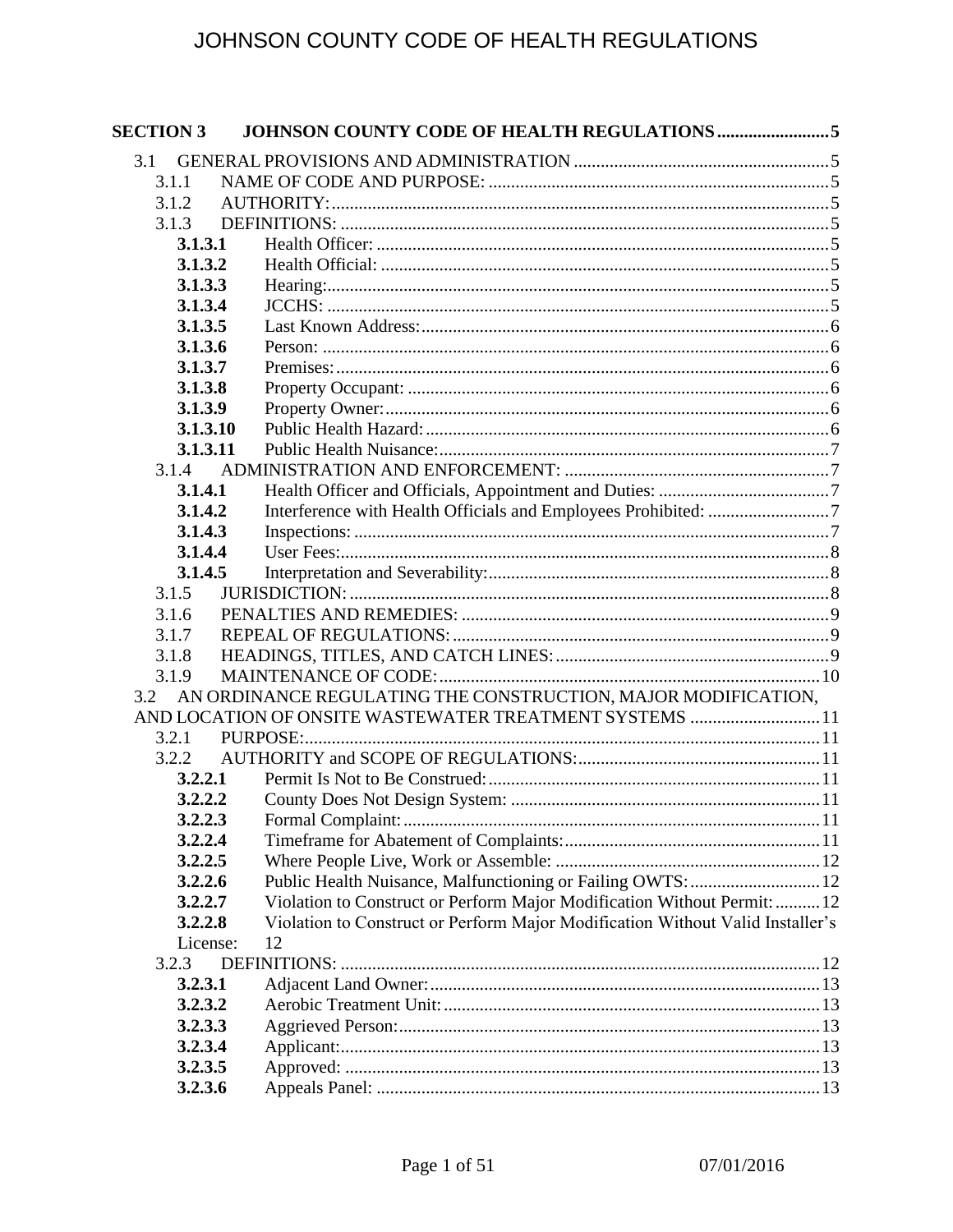| 3.2.3.7  | Community or Publicly Owned Treatment Works (POTW) Wastewater System:   |  |
|----------|-------------------------------------------------------------------------|--|
|          | 13                                                                      |  |
| 3.2.3.8  |                                                                         |  |
| 3.2.3.9  |                                                                         |  |
| 3.2.3.10 |                                                                         |  |
| 3.2.3.11 |                                                                         |  |
| 3.2.3.12 |                                                                         |  |
| 3.2.3.13 |                                                                         |  |
| 3.2.3.14 |                                                                         |  |
| 3.2.3.15 |                                                                         |  |
| 3.2.3.16 |                                                                         |  |
| 3.2.3.17 | Public Health Nuisance, Malfunctioning or Failing OWTS:  15             |  |
| 3.2.3.18 |                                                                         |  |
| 3.2.3.19 |                                                                         |  |
| 3.2.3.20 |                                                                         |  |
| 3.2.3.21 |                                                                         |  |
| 3.2.3.22 |                                                                         |  |
| 3.2.3.23 |                                                                         |  |
| 3.2.3.24 |                                                                         |  |
| 3.2.3.25 |                                                                         |  |
| 3.2.4    |                                                                         |  |
| 3.2.5    |                                                                         |  |
| 3.2.5.1  |                                                                         |  |
| 3.2.5.2  |                                                                         |  |
| 3.2.5.3  |                                                                         |  |
| 3.2.5.4  |                                                                         |  |
| 3.2.5.5  | Abandoned Septic Tanks, Aerobic Treatment Units and Wastewater          |  |
|          |                                                                         |  |
| 3.2.5.6  |                                                                         |  |
| 3.2.5.7  | Wastewater Stabilization Ponds (Lagoons) Require Fence:  18             |  |
| 3.2.5.8  | Wastewater Stabilization Ponds (Lagoons) On Property Less Than 5 Acres  |  |
|          |                                                                         |  |
| 3.2.5.9  |                                                                         |  |
| 3.2.5.10 |                                                                         |  |
| 3.2.5.11 |                                                                         |  |
| 3.2.5.12 |                                                                         |  |
| 3.2.5.13 |                                                                         |  |
| 3.2.5.14 |                                                                         |  |
| 3.2.6    |                                                                         |  |
| 3.2.6.1  |                                                                         |  |
| 3.2.6.2  | Any Other Person Other Than Homeowner Who Performs Major Modification:  |  |
|          | 21                                                                      |  |
| 3.2.6.3  |                                                                         |  |
| 3.2.6.4  | Official Roster of Licensed Installers, Suspensions and Revocations: 21 |  |
| 3.2.6.5  |                                                                         |  |
| 3.2.6.6  |                                                                         |  |
| 3.2.6.7  |                                                                         |  |
| 3.2.6.8  |                                                                         |  |
| 3.2.6.9  |                                                                         |  |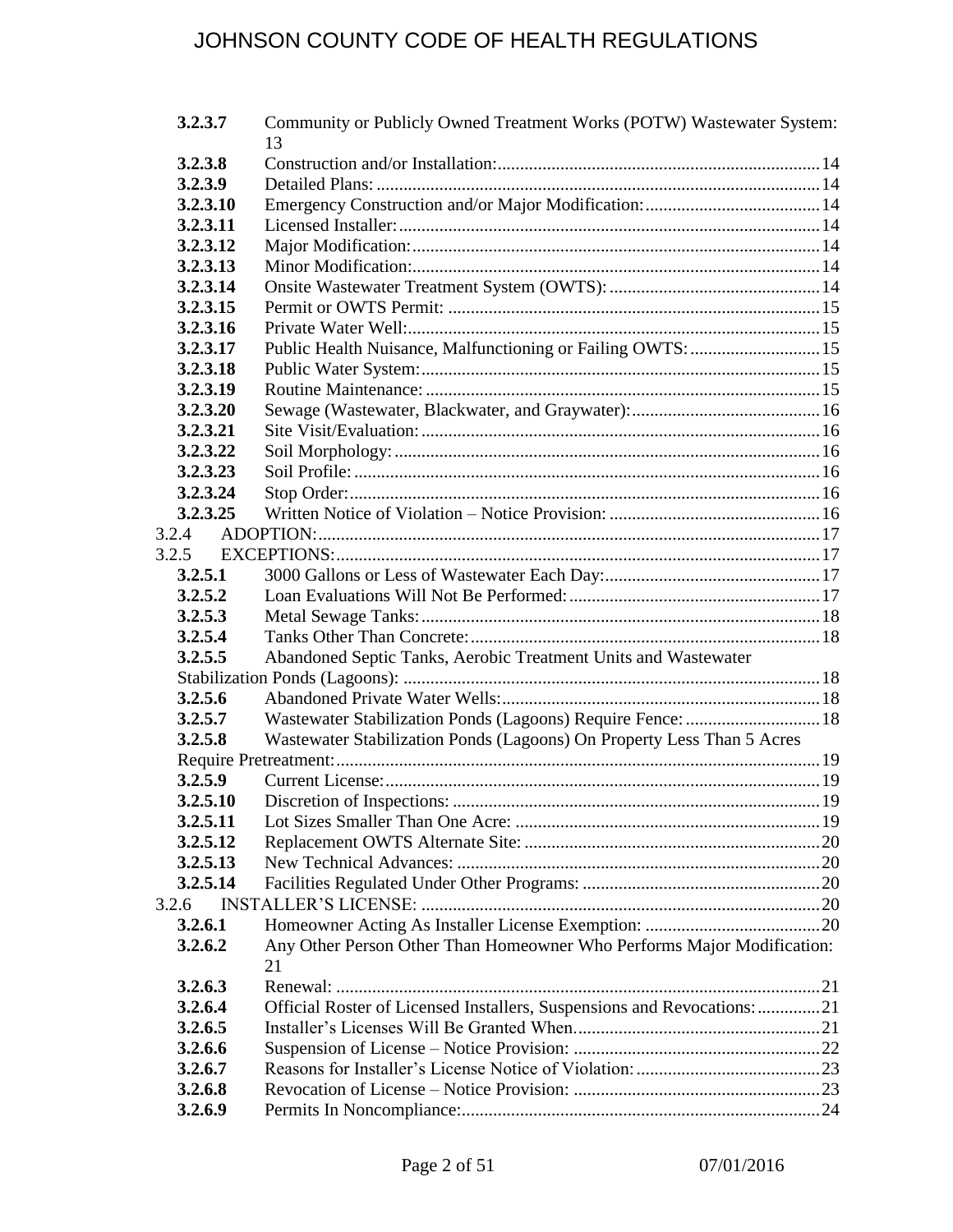| 3.2.6.10 |                                                                               |  |
|----------|-------------------------------------------------------------------------------|--|
| 3.2.7    |                                                                               |  |
| 3.2.7.1  |                                                                               |  |
| 3.2.7.2  |                                                                               |  |
| 3.2.7.3  |                                                                               |  |
| 3.2.7.4  |                                                                               |  |
| 3.2.7.5  |                                                                               |  |
| 3.2.7.6  |                                                                               |  |
| 3.2.7.7  |                                                                               |  |
| 3.2.7.8  |                                                                               |  |
| 3.2.7.9  |                                                                               |  |
| 3.2.7.10 |                                                                               |  |
| 3.2.7.11 |                                                                               |  |
| 3.2.7.12 |                                                                               |  |
| 3.2.7.13 |                                                                               |  |
| 3.2.7.14 |                                                                               |  |
| 3.2.7.15 |                                                                               |  |
| 3.2.7.16 |                                                                               |  |
| 3.2.7.17 |                                                                               |  |
| 3.2.7.18 |                                                                               |  |
| 3.2.7.19 |                                                                               |  |
| 3.2.7.20 | The Following General Conditions Shall Be Applicable to All OWTS              |  |
|          |                                                                               |  |
| 3.2.7.21 |                                                                               |  |
| 3.2.7.22 |                                                                               |  |
| 3.2.7.23 |                                                                               |  |
| 3.2.7.24 |                                                                               |  |
| 3.2.7.25 |                                                                               |  |
| 3.2.7.26 |                                                                               |  |
| 3.2.7.27 | Revoke or Suspend Permit With Written Notice - Notice Provision: 30           |  |
| 3.2.7.28 |                                                                               |  |
| 3.2.7.29 | When a Permit is Revoked, the Applicant May Apply for a New Permit: 31        |  |
| 3.2.8    |                                                                               |  |
| 3.2.8.1  |                                                                               |  |
| 3.2.8.2  |                                                                               |  |
| 3.2.9    |                                                                               |  |
| 3.2.10   |                                                                               |  |
| 3.2.11   |                                                                               |  |
| 3.2.11.1 | Constructing or Performing Major Modification Without a Valid Installer's     |  |
| License: | 33                                                                            |  |
| 3.2.11.2 | Constructing or Performing Major Modification Without a Valid Installer's     |  |
|          |                                                                               |  |
| 3.2.11.3 |                                                                               |  |
| 3.2.11.4 | Constructing or Performing Major Modification of an OWTS Without a Valid      |  |
|          |                                                                               |  |
| 3.2.11.5 |                                                                               |  |
| 3.2.11.6 | Beginning Construction Without an OWTS Permit is a Class A Misdemeanor:<br>34 |  |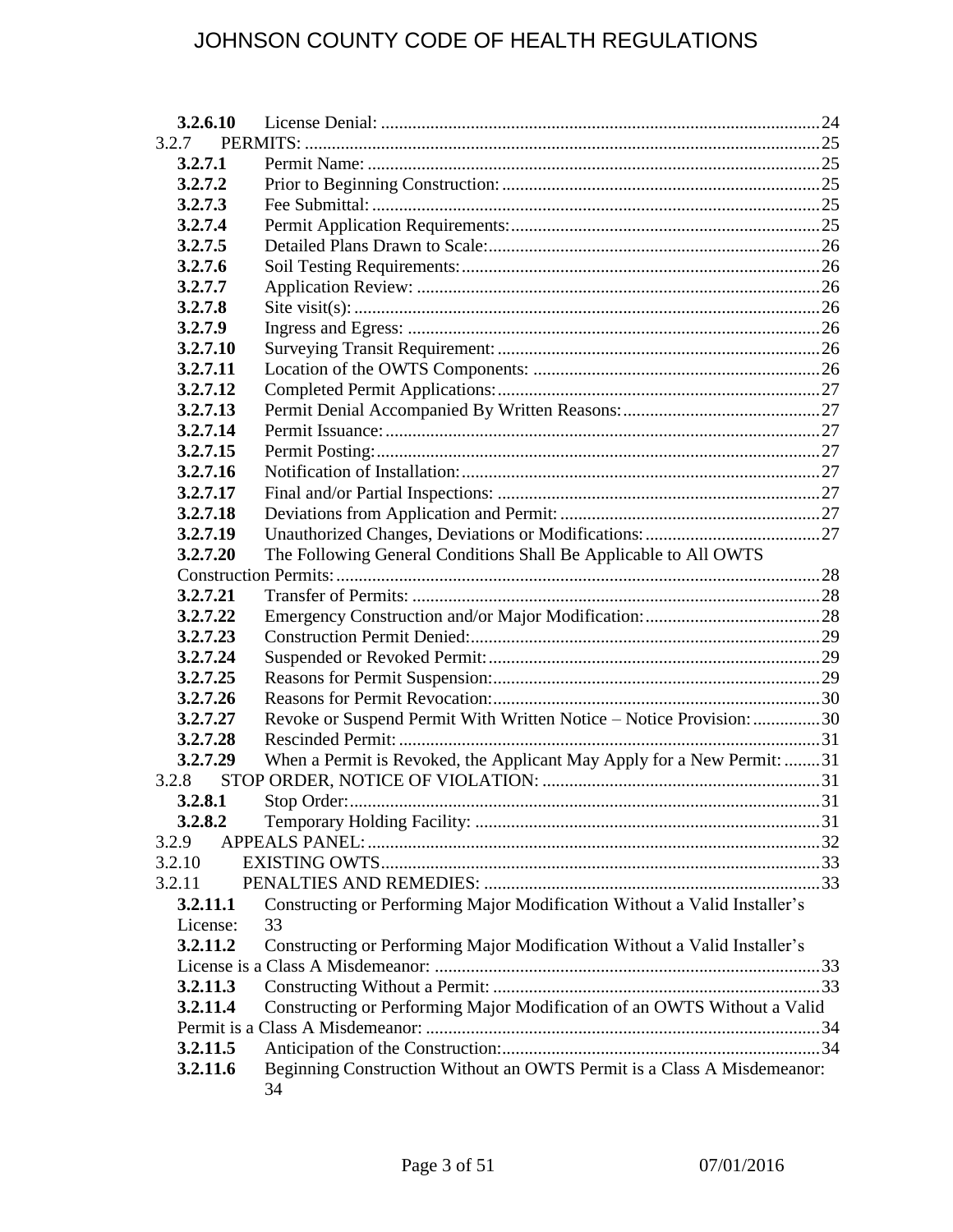| 3.2.11.7  | Constructing or Performing Major Modification of an OWTS in Deviation     |  |
|-----------|---------------------------------------------------------------------------|--|
| 3.2.11.8  | Constructing or Performing Major Modification of an OWTS in Deviation     |  |
|           |                                                                           |  |
| 3.2.11.9  | The Administrative Authority or Johnson County Courts Are Authorized:  35 |  |
| 3.2.11.10 |                                                                           |  |
| 3.3       |                                                                           |  |
| 3.4       | AN ORDINANCE REGULATING THE OPERATION OF FOOD ESTABLISHMENTS .37          |  |
| 3.4.1     |                                                                           |  |
| 3.4.2     |                                                                           |  |
| 3.4.3     |                                                                           |  |
| 3.4.4     |                                                                           |  |
| 3.4.5     |                                                                           |  |
| 3.4.5.1   |                                                                           |  |
| 3.4.5.2   |                                                                           |  |
| 3.4.5.3   |                                                                           |  |
| 3.4.5.4   |                                                                           |  |
| 3.4.5.5   |                                                                           |  |
| 3.4.5.6   |                                                                           |  |
| 3.4.5.7   |                                                                           |  |
| 3.4.5.8   |                                                                           |  |
| 3.4.5.9   |                                                                           |  |
| 3.4.5.10  |                                                                           |  |
| 3.4.5.11  |                                                                           |  |
| 3.4.5.12  |                                                                           |  |
| 3.4.5.13  |                                                                           |  |
| 3.4.5.14  |                                                                           |  |
| 3.4.5.15  |                                                                           |  |
| 3.4.6     |                                                                           |  |
| 3.4.6.10  |                                                                           |  |
|           |                                                                           |  |
| 3.4.7.1   |                                                                           |  |
| 3.4.7.2   |                                                                           |  |
| 3.4.7.3   |                                                                           |  |
| 3.4.8     |                                                                           |  |
| 3.4.9     |                                                                           |  |
| 3.4.10    |                                                                           |  |
| 3.5       |                                                                           |  |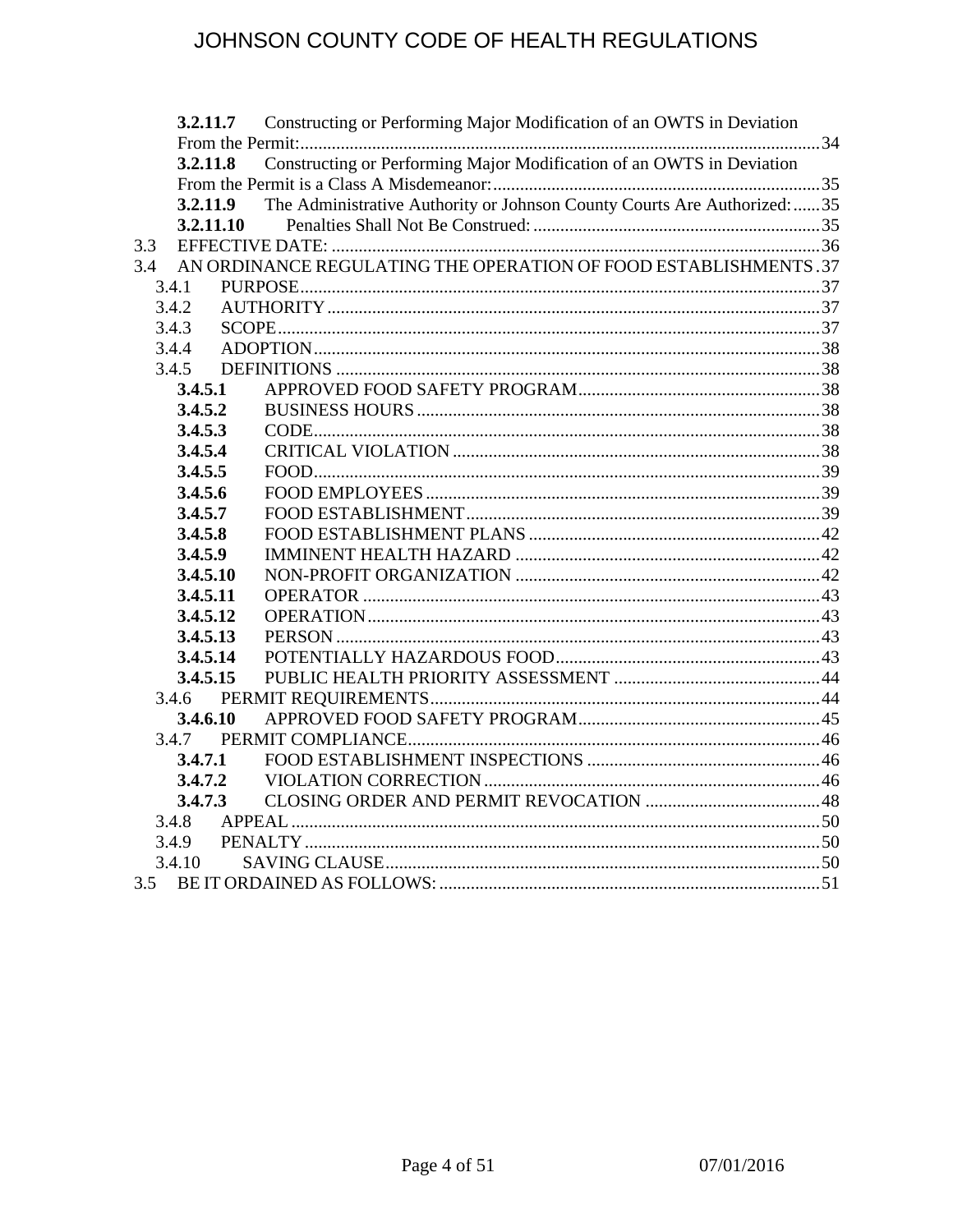## <span id="page-4-0"></span>**SECTION 3 JOHNSON COUNTY CODE OF HEALTH REGULATIONS**

### <span id="page-4-1"></span>**3.1 GENERAL PROVISIONS AND ADMINISTRATION**

#### <span id="page-4-2"></span>**3.1.1 NAME OF CODE AND PURPOSE:**

There is hereby adopted a Code of Health Regulations, to be known as the Johnson County Code of Health Regulations, which may be referred to as "the Code" or "Code," and shall be comprised of all of the health regulations of Johnson County, Missouri. The Code shall be organized into chapters, sections, subsections and parts thereof under a suitable system of codification adopted, approved and from time to time revised by or under the direction of the County Clerk of the county, with the approval of the County Commission.

#### <span id="page-4-3"></span>**3.1.2 AUTHORITY:**

The Code and the regulations adopted thereunder are enacted under the general authority vested in the County Commission of Johnson County, Missouri by section 192.300 RSMo. Supp. 1989 as enacted by S.B. 68 of the 85th General Assembly, and any other special authority applicable under the Revised Statutes of Missouri as now and hereafter in effect.

### <span id="page-4-5"></span><span id="page-4-4"></span>**3.1.3 DEFINITIONS:**

#### **3.1.3.1** Health Officer:

The Administrator of Johnson County Community Health Services, employed by the County Health Board of Trustees, shall be appointed the County Health Officer by the Johnson County Commission to supervise the administration of this code or such other person so designated on a temporary basis by order of the Johnson County Commission.

#### <span id="page-4-6"></span>**3.1.3.2** Health Official:

An employee of the Johnson County Community Health Services or any other person so appointed by the Health Officer to administer or enforce the provisions of this code.

### <span id="page-4-7"></span>**3.1.3.3** Hearing:

A gathering of persons to hear appeals of persons affected by decisions of the JCCHS.

#### <span id="page-4-8"></span>**3.1.3.4** JCCHS:

The Johnson County Community Health Services (hereinafter known as JCCHS) or its authorized representative. All references to "department"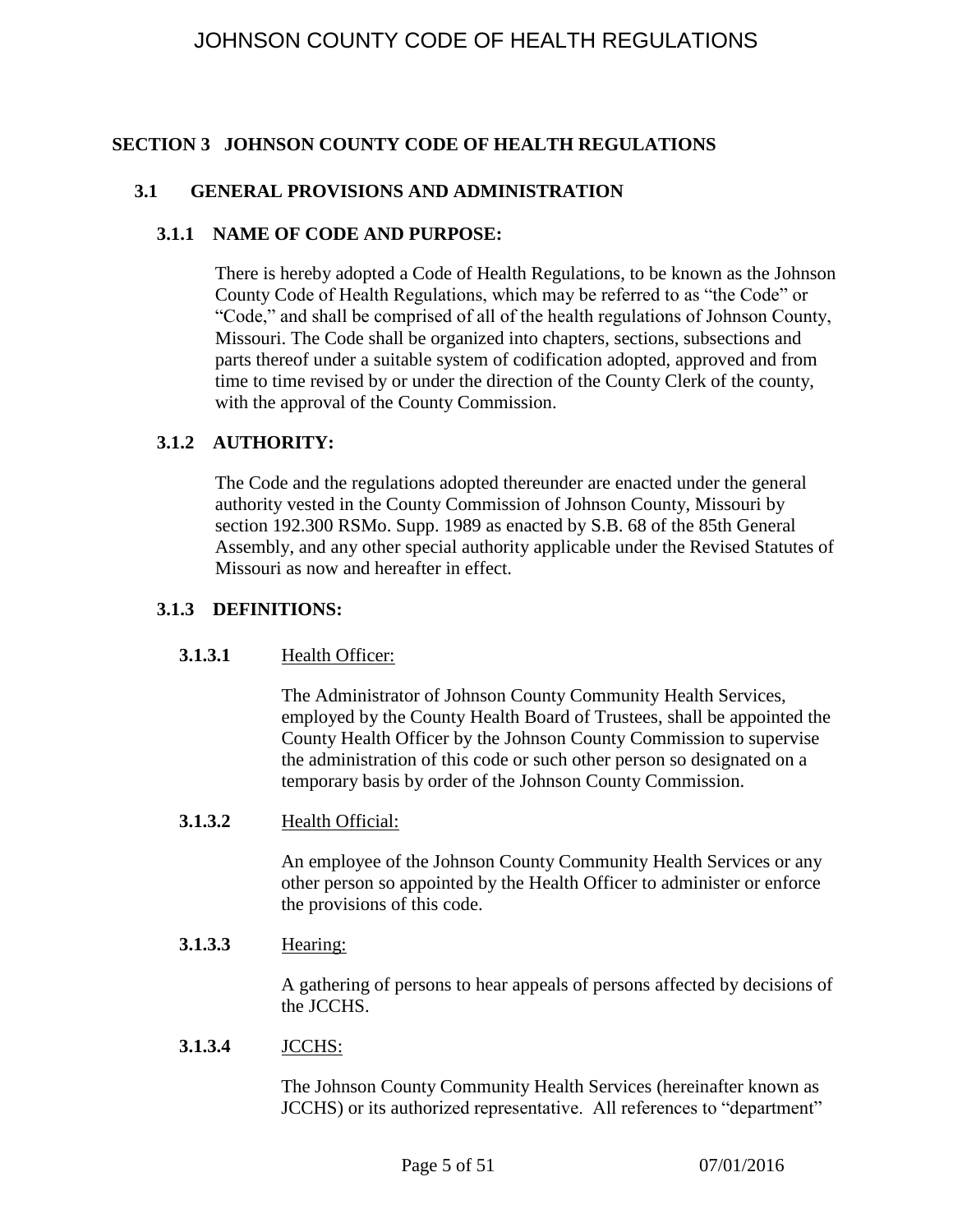or "department of health" or "administrative authority" in the referenced rules shall mean the JCCHS or its authorized agents.

<span id="page-5-0"></span>**3.1.3.5** Last Known Address:

Property owner(s) last known address shall be the primary contact address located on record in the Johnson County Recorder of Deeds and/or Assessor's Offices.

#### <span id="page-5-1"></span>**3.1.3.6** Person:

Any individual, group of individuals, association, trust, partnership, corporation, business, or person doing business under an assumed name, the state of Missouri or any department thereof, or any political subdivision of this state.

#### <span id="page-5-2"></span>**3.1.3.7** Premises:

A definite portion of real estate or land together with its appurtenances, and including any building or part of a building. This shall include but not be limited to residential dwellings, commercial or industrial structures, apartments, condominiums, and townhouses.

#### <span id="page-5-3"></span>**3.1.3.8** Property Occupant:

Any person who owns real property upon which a public health hazard or nuisance exists, and any person in possession or charge of real property who has created, allowed, maintained, or otherwise facilitated a health hazard or nuisance upon such property.

#### <span id="page-5-4"></span>**3.1.3.9** Property Owner:

The person in whose name legal title to the real estate is recorded. For the purpose of Section 3.2.6 of this Code, the term "property owner" shall not be construed to include, but not be limited to, any person who is a developer, builder, or contractor who is building a structure for sale, rent, lease, common promotional plan or real estate speculation, and therefore, a licensed installer is required for the construction or major modification of OWTS for any such structure.

#### <span id="page-5-5"></span>**3.1.3.10** Public Health Hazard:

Any condition upon real property which poses an immediate and direct hazard to human health due to the existence of the condition itself or due to the immediate threat of transmission of disease through insects, animals, or other means of transmission or infection.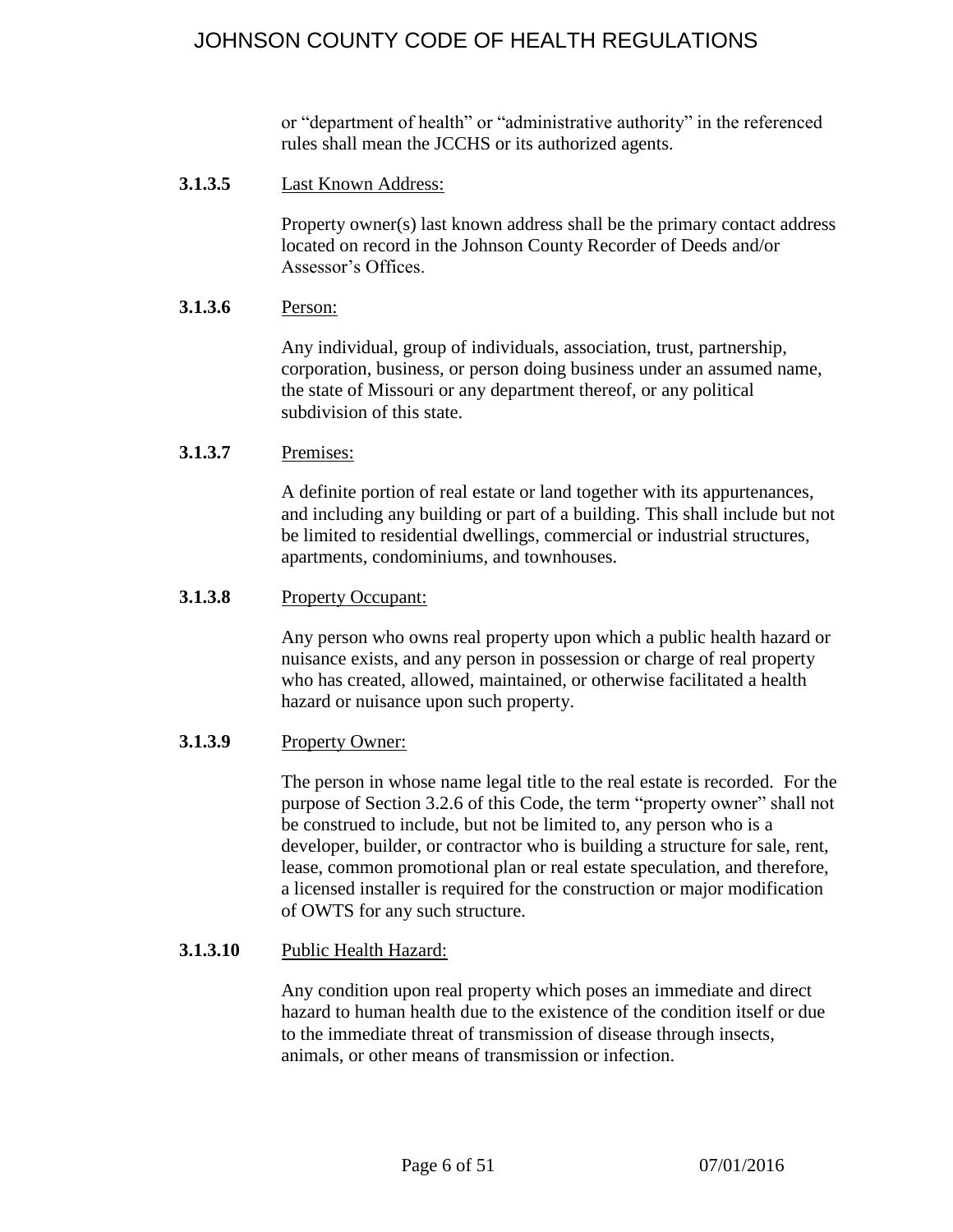## <span id="page-6-0"></span>**3.1.3.11** Public Health Nuisance:

A condition on real estate creating a potential danger or hazard to human health if left un-remedied due to the condition or due to the potential transmission of disease through insects, animals or other means of transmission or infection.

### <span id="page-6-1"></span>**3.1.4 ADMINISTRATION AND ENFORCEMENT:**

The provisions of this Code shall be administered as follows:

### <span id="page-6-2"></span>**3.1.4.1** Health Officer and Officials, Appointment and Duties:

The Johnson County Commission shall appoint the Administrator of JCCHS to supervise the administration of this Code. The Health Officer is hereby authorized to appoint or designate such other officials authorized by this Code for the purpose of assisting the Health Officer in administering or enforcing the provisions of this Code.

#### <span id="page-6-3"></span>**3.1.4.2** Interference with Health Officials and Employees Prohibited:

No person shall knowingly interfere with any person appointed under the provisions of this Code in the performance of his or her official duties as prescribed by this Code or as provided by state law.

## <span id="page-6-4"></span>**3.1.4.3** Inspections:

Persons requiring permits under this Code shall be obligated to authorize Health Officials charged with enforcement of this Code to conduct inspections as reasonably necessary to determine compliance with the regulations applicable to such permits, Health Officials are hereby authorized to enter private property for the purpose of conducting inspections to determine compliance with permits issued or required under this Code. Inspections shall be conducted outside of homes, sheds, outbuildings or other enclosures or structures, and are otherwise outside areas which an ordinary and reasonable person would believe the owner or occupant intended to be an area of privacy shielded from public view; such inspections shall be conducted during normal business hours except in cases of emergency or other exigent circumstance and such inspections shall be conducted in a manner which does not infringe upon ordinary, reasonable expectations of privacy. Any other inspection conducted for purposes of determining compliance with or enforcement of these regulations shall be pursuant to a lawfully issued search warrant except in those cases when a search warrant is not required by law or the Code.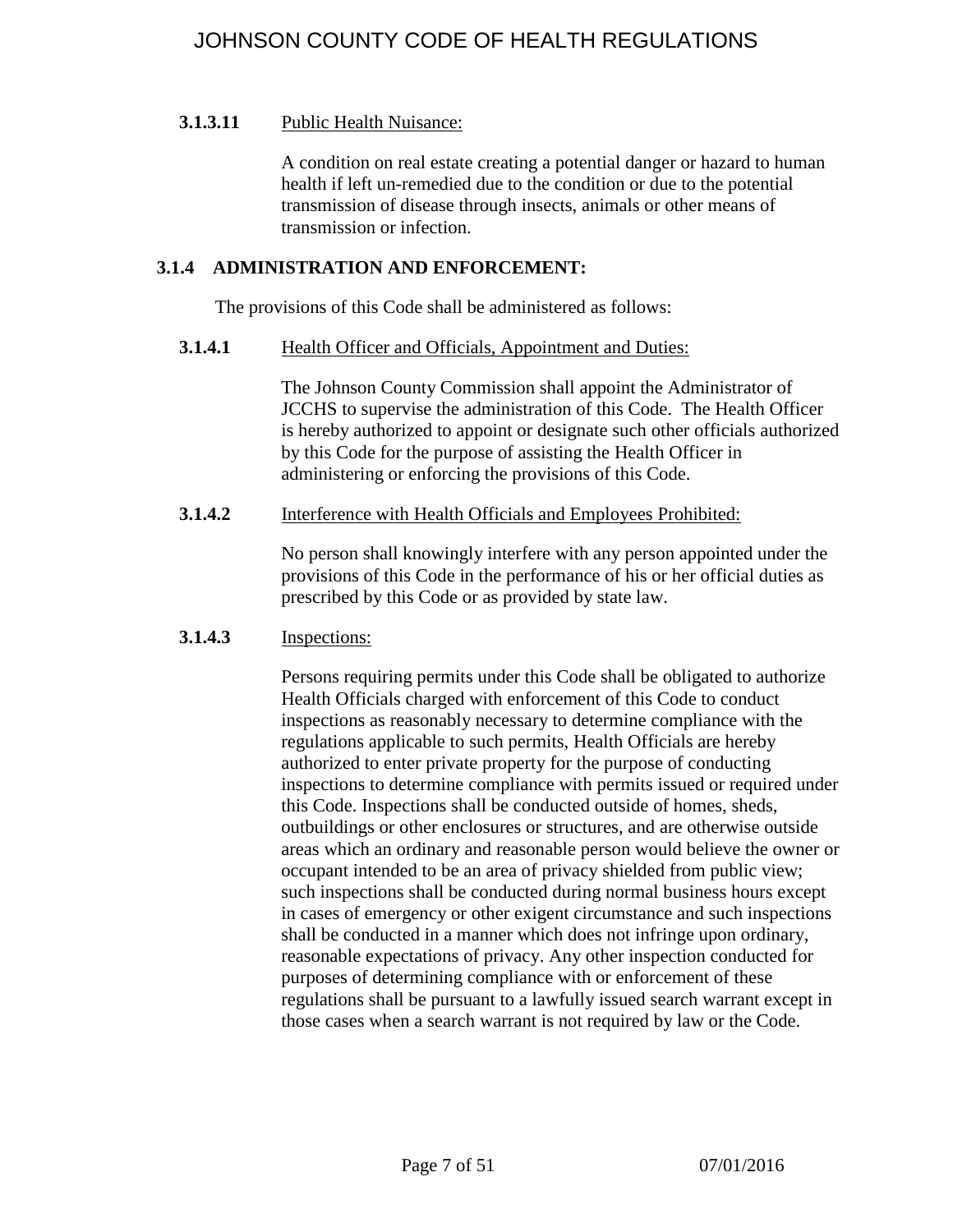### <span id="page-7-0"></span>**3.1.4.4** User Fees:

The Johnson County Commission and the JCCHS Board of Trustees may by order from time to time, establish or ratify the establishment or imposition of reasonable fees recommended by the Health Officer or determined by the Health Officer to be reasonably necessary in order to pay for any costs incurred in carrying out the administration and enforcement of the Code, however, the establishment or imposition of such fees shall not deny personal health services to those individuals who are unable to pay such fees or impede the prevention or control of communicable disease. Fees generated shall be paid to and deposited in the accounts of JCCHS. All fees generated under the provisions of this Code shall be used to support public health activities; any such fees shall be established by a schedule submitted by the JCCHS Board of Trustees, to the County Commission, and approved by the County Commission.

### <span id="page-7-1"></span>**3.1.4.5** Interpretation and Severability:

The regulations enacted in this Code are intended to be supplementary to other provisions or remedies authorized or prescribed by law or rule or regulation enacted thereunder. The invalidity of any particular regulation enacted herein shall not affect the validity of any other provision and all regulations hereunder shall be construed as consistently and harmoniously as possible with each other and other applicable provisions of law. In the event these regulations irreconcilably conflict with another law, rule or regulations, the law, rule or regulations which affords the greater protection to the public health or safety shall prevail except in the case of conflict with any rules or regulations made by the Missouri Department of Health & Senior Services or the Missouri Department of Natural Resources pursuant to Chapter 198 RSMo, in which case the regulations of the State thereunder shall prevail. These regulations also shall be liberally construed to the fullest extent permitted by law to effectuate the broad remedial purposes for which they are intended.

## <span id="page-7-2"></span>**3.1.5 JURISDICTION:**

Unless and except as otherwise specifically provided in a chapter of this Code dealing with a particular aspect of public health, the regulations contained in this Code shall be applicable to all unincorporated areas within Johnson County, Missouri. Any incorporated area in Johnson County not included in these regulations may be declared included by order of the Johnson County Commission only after petition for such declaration has been filed by the governing body of such incorporated area and after public hearing thereon.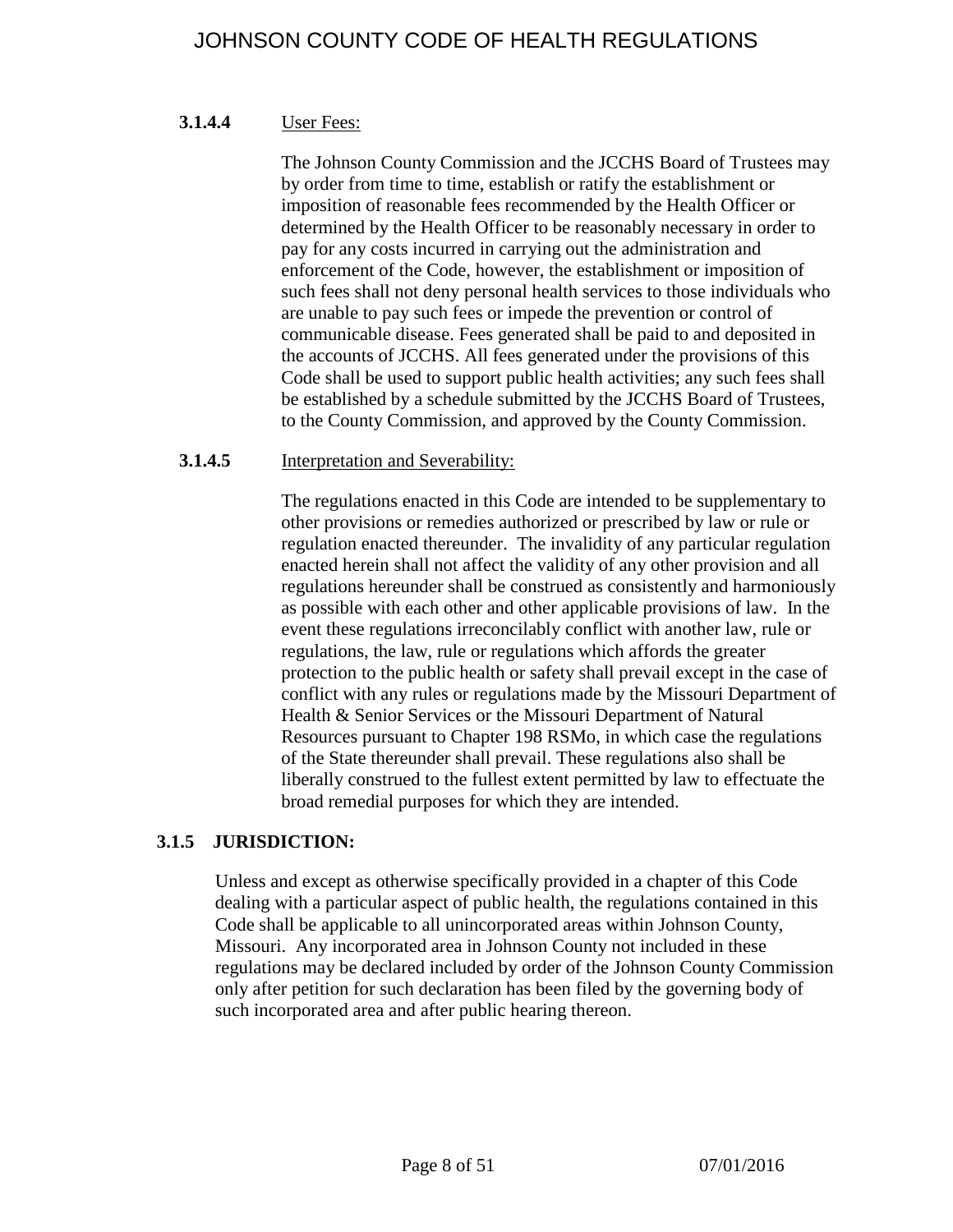## <span id="page-8-0"></span>**3.1.6 PENALTIES AND REMEDIES:**

Any person who violates any requirement or provision of this Code shall be deemed guilty of a class A misdemeanor, unless a lesser classification of offense is specifically provided for herein. Punishments provided for all such misdemeanors shall be as set forth in 558.011 and 560.016 of the Revised Statutes of Missouri or as otherwise provided by law. A separate offense is committed for each day a violation occurs. Every person who commits, attempts to commit, conspires to commit, or aids or abets in the commission of any act declared herein to be unlawful, whether individually or in connection with one or more other persons or as principal, agent or accessory, shall be guilty of such unlawful act, and every person who falsely, fraudulently, forcibly or willfully induces, causes, coerces, requires, permits or directs another to violate any provision hereof shall likewise be guilty. Every day any violation of any regulation of this Code shall continue shall constitute a separate offense unless otherwise specifically provided herein. The penal remedy provided herein shall not be exclusive and the Health Officer or any health official may seek and obtain in the name of the County any other judicial relief provided for in equity or at law, including but not limited to imposition of civil fines for violations of this Code, and such other declaratory and injunctive relief as may be appropriate under the circumstances.

## <span id="page-8-1"></span>**3.1.7 REPEAL OF REGULATIONS:**

The repeal of any regulation or part of any regulation shall not affect any act done or right accrued or established in any proceeding, action, suit or prosecution had or commenced prior to the time when such repeal shall take effect, but every such act, right or proceeding shall remain and continue as valid and effectual as if such repeal has not taken place. No offense committed, and no fine, forfeiture or penalty incurred previous to the time when the repeal of any regulation shall take effect, shall be affected, released or in any way discharged by such repeal, but the trial, conviction and punishment of all such offenses and the recovery of all such fines, forfeitures and penalties shall be had in all respects as if such repeal had not taken place. No action, prosecution, suit or proceeding pending at the time the repeal of any regulation or part of an regulation shall take effect shall be affected by such repeal. Each such action, prosecution, suit or proceeding as set out in the preceding paragraph shall be continued and prosecuted to a final determination, or judgment or execution, as if such repeal had not taken place.

## <span id="page-8-2"></span>**3.1.8 HEADINGS, TITLES, AND CATCH LINES:**

The headings, titles and catch lines of the chapters and sections of this Code are intended as mere summary descriptions to indicate the contents of the chapter, section, or subsection, and shall not be deemed or taken to be headings, titles, or catch lines imparting special meaning to such chapters, sections, or subsections, nor to be a part of the chapter, section, or subsection, nor, unless expressly so provided, shall they be so deemed when any of such chapters or sections or subsection, including the headings, titles and catch lines, are amended or reenacted.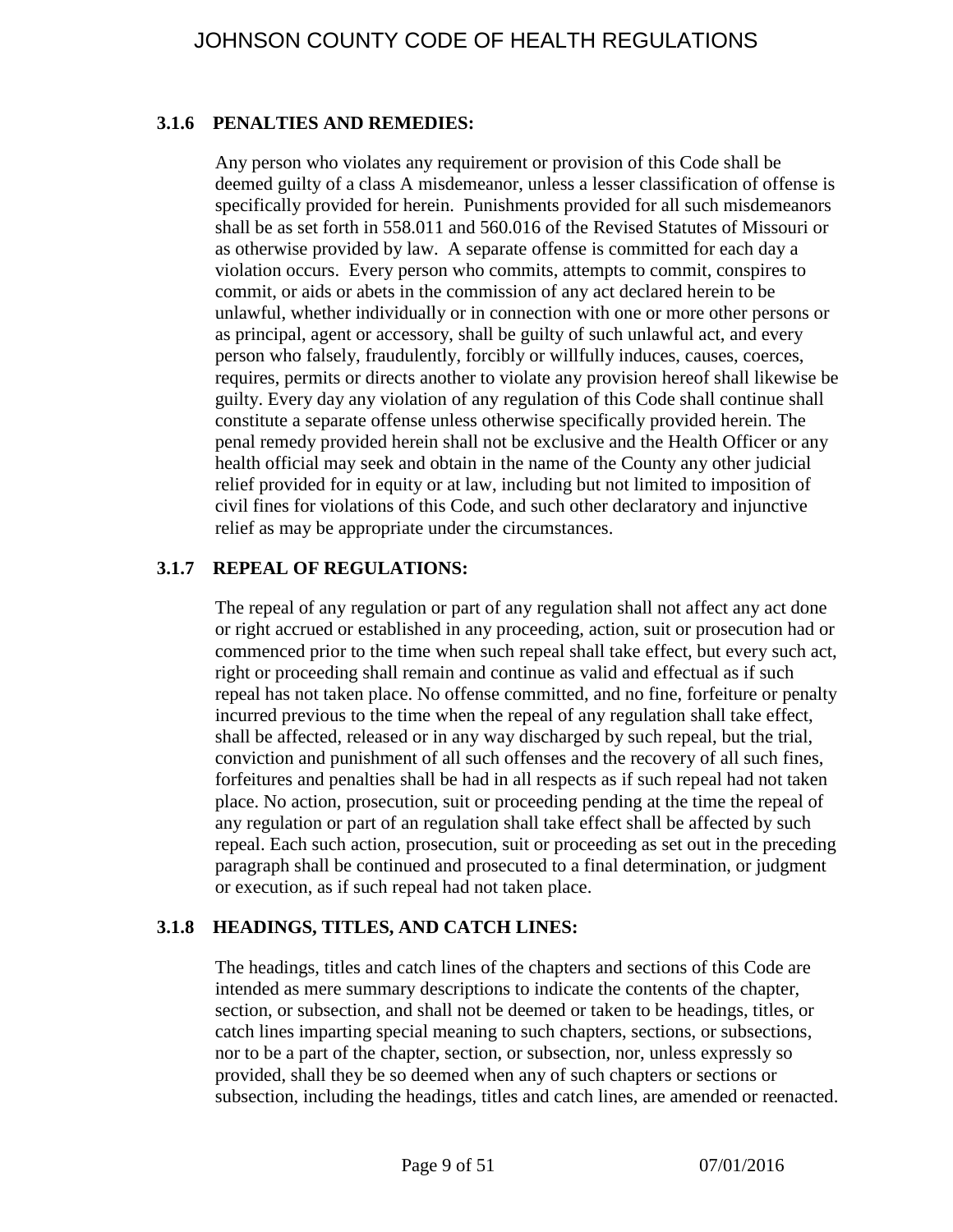## <span id="page-9-0"></span>**3.1.9 MAINTENANCE OF CODE:**

The original and supplements to this Code shall be prepared and printed whenever authorized or directed by the County Clerk and the Code shall be maintained by the County Clerk or such persons or officers as the County Commission may otherwise direct from time to time by order of the Commission. A supplement to the Code shall include all substantive permanent and general parts of regulations passed by the County Commission during the period covered by the supplement and all changes made thereby in the Code. The pages of a supplement shall be so numbered that they will fit properly into the Code and will, where necessary, replace pages which have become obsolete or partially obsolete, and the new pages shall be so prepared that, when they have been inserted, the Code will be current through the date of the adoption of the latest regulations included in the supplement. In preparing a supplement to this Code, all portions of the Code, which have been repealed, shall be excluded from the Code by the omission thereof from reprinted pages. When preparing a supplement to this Code, the County Clerk or other person or officer designated as provided herein may make formal, non-substantive changes in regulations and parts of regulations included in the supplement, insofar as it is necessary to do so to embody them into a unified code. For example, but not by way of limitation, the County Clerk or other designated person or officer may: publish the Code in printed form and in electronic media; organize the Code and provide appropriate headings, titles, and catch lines for the chapters, sections, subsections and other parts of the Code; prepare tables of contents, indexes, appendices, covers, and other publication features in original electronic or printed form and in supplement; make changes in such headings, titles and catch lines; assign appropriate numbers to sections and other subdivisions to be inserted in the Code and, where necessary to accommodate new material, change existing section or other subsection or part numbers; change the words "this regulation" or words of the same meaning to "this chapter, " "this section, " "this subsection, " etc., as the case may be, or to "sections <u>sections</u> to

\_\_\_\_\_\_\_\_ (inserting section numbers to indicate the sections of the Code which embody the substantive sections of the regulations incorporated into the Code); but in no case shall the County Clerk or other designated person or officer make any change in the meaning or effect of regulation material included in the supplement or already embodied in the Code.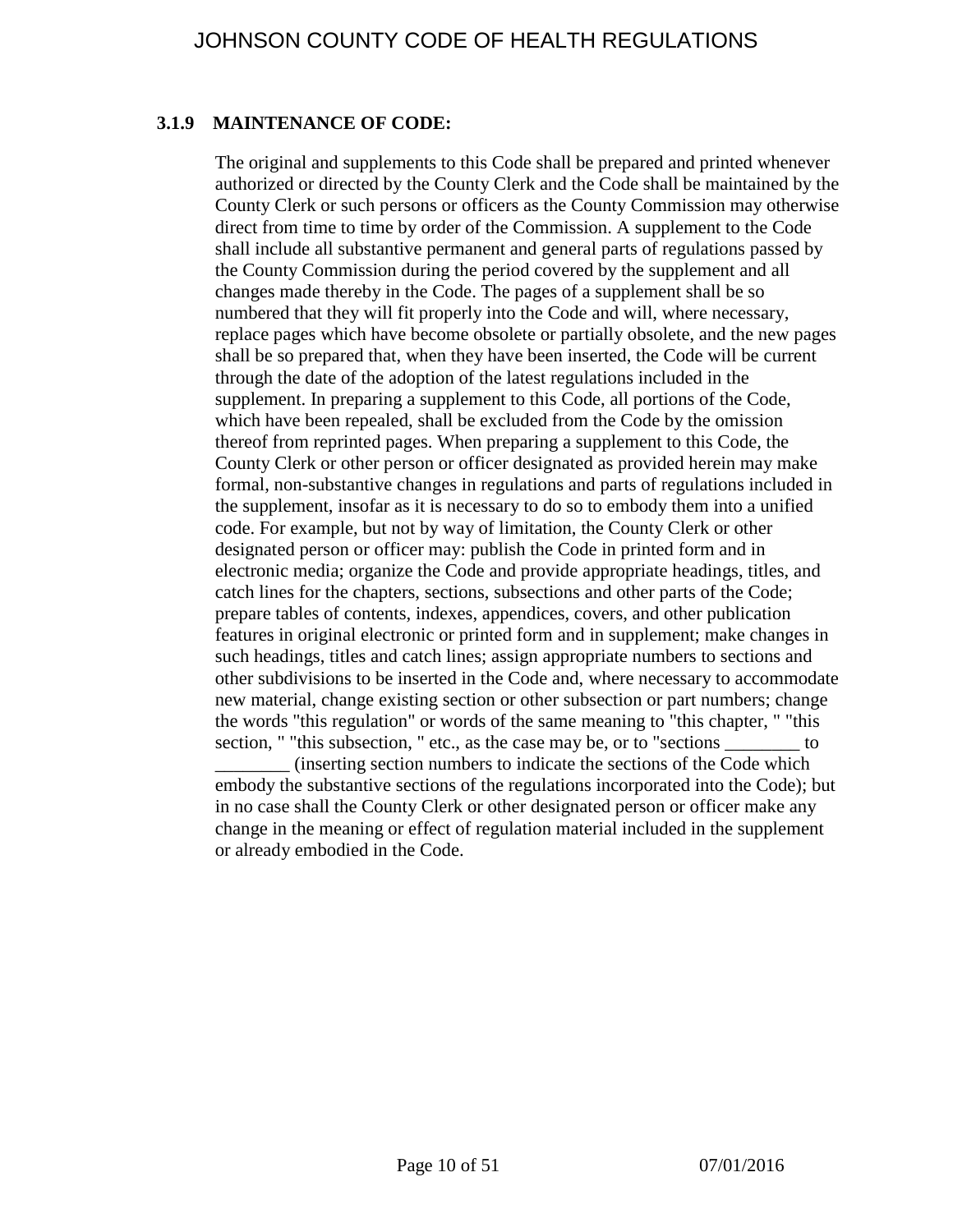### <span id="page-10-0"></span>**3.2 AN ORDINANCE REGULATING THE CONSTRUCTION, MAJOR MODIFICATION, AND LOCATION OF ONSITE WASTEWATER TREATMENT SYSTEMS**

#### <span id="page-10-1"></span>**3.2.1 PURPOSE:**

These regulations are enacted for the purpose of regulating the design, construction and major modification of all onsite wastewater treatment systems (hereafter known as OWTS) as the term is defined in these regulations in order to protect and promote the public health and to prevent the entrance and emergence of infectious, contagious, communicable or dangerous diseases into Johnson County, Missouri.

#### <span id="page-10-2"></span>**3.2.2 AUTHORITY AND SCOPE OF REGULATIONS:**

These regulations are enacted under authority vested in the County Commission of Johnson County, Missouri, by Sections 192.300 RSMo and 701.047 RSMo.

### <span id="page-10-3"></span>**3.2.2.1** Permit Is Not to Be Construed:

The permit system established through these regulations governs only the construction and major modification of OWTS. The permit is not to be construed as being a building permit, zoning compliance permit, or any other permit that may be required by other agencies or offices to erect a structure in Johnson County.

#### <span id="page-10-4"></span>**3.2.2.2** County Does Not Design System:

These rules establish the minimum sizes and distances adopted in Johnson County. The County does not design the system nor does the permit bind or obligate the County to guarantee the successful or proper function of any OWTS.

#### <span id="page-10-5"></span>**3.2.2.3** Formal Complaint:

The JCCHS may not investigate a sewage complaint except when necessary as part of a communicable disease investigation unless the complaint is received from an adjacent property owner or an aggrieved person on a form provided by the JCCHS and signed and completed by the property owner or aggrieved person.

#### <span id="page-10-6"></span>**3.2.2.4** Timeframe for Abatement of Complaints:

JCCHS shall require the property owner(s) or property occupant(s) to abate a public health nuisance, malfunctioning or failing OWTS and require construction, major modification or minor modification of an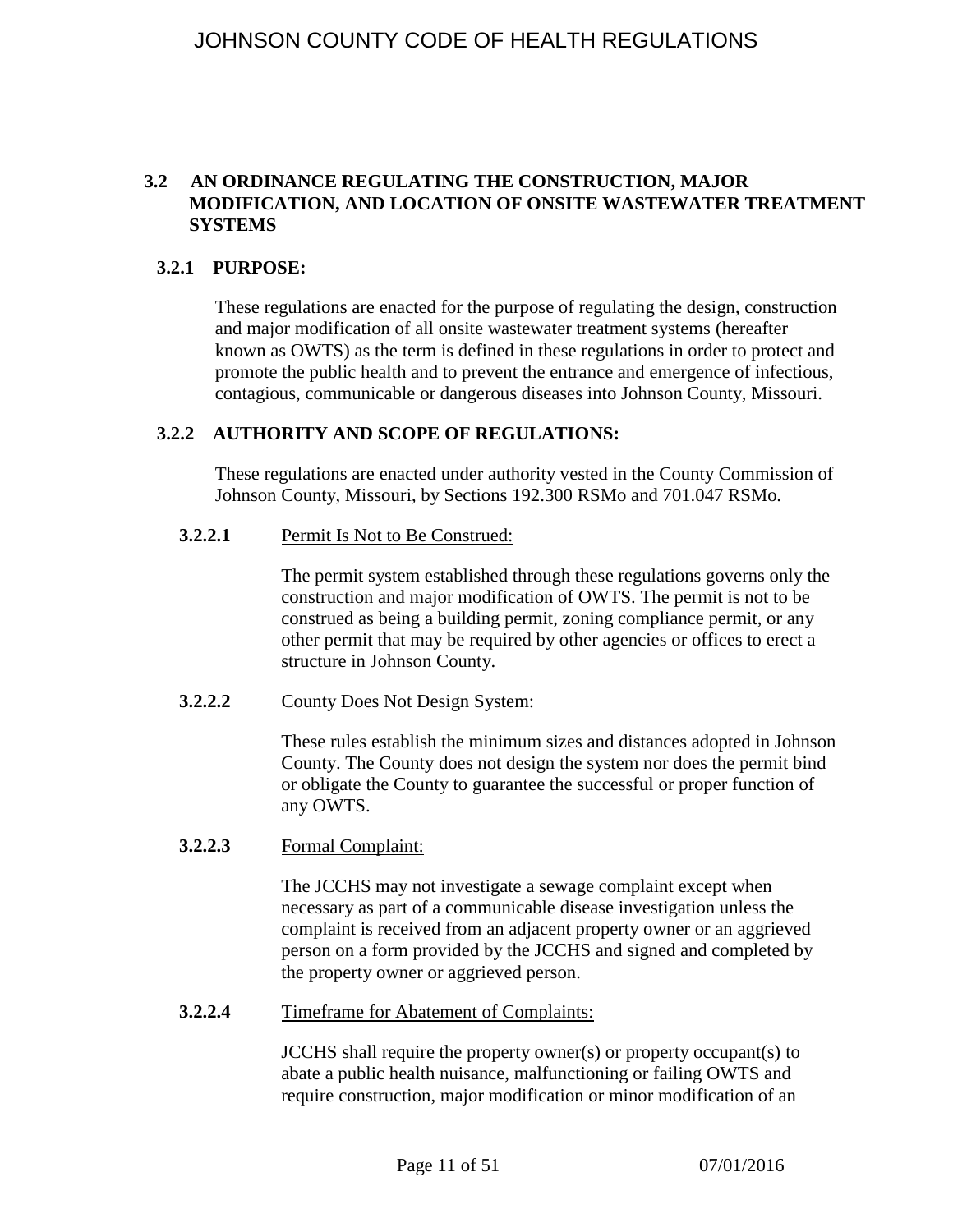OWTS on the premises for which the complaint was received, not later than the thirtieth day from which the property owner(s) or property occupant(s) receives written notice of violation from the JCCHS regarding the public health nuisance, malfunctioning or failing OWTS. If weather conditions prevent the abatement of the public health nuisance, malfunctioning or failing OWTS within the thirty-day period or if the Property owner(s) or property occupant(s) is unable to obtain the services of a licensed installer within the thirty-day period, the abatement of the public health nuisance, malfunctioning or failing OWTS shall be made, weather permitting, no later than sixty days after notification. Such extension for abatement shall be submitted to the JCCHS and subject to approval by the Appeals Panel.

<span id="page-11-0"></span>**3.2.2.5** Where People Live, Work or Assemble:

Property owners and/or property occupants of all buildings where people live, work or assemble shall provide for such premises indoor and/or approved toilet facilities for the sanitary disposal of all waste utilizing disposal methods approved by law and this Code.

<span id="page-11-1"></span>**3.2.2.6** Public Health Nuisance, Malfunctioning or Failing OWTS:

It shall be unlawful to own, operate or make available for use a malfunctioning or failing OWTS.

<span id="page-11-2"></span>**3.2.2.7** Violation to Construct or Perform Major Modification Without Permit:

It shall be unlawful to construct or perform major modification of an OWTS without a permit.

<span id="page-11-3"></span>**3.2.2.8** Violation to Construct or Perform Major Modification Without Valid Installer's License:

> It shall be a violation of these regulations to construct or perform major modification of an OWTS unless the installer holds a valid Johnson County OWTS Installer's License, unless otherwise stated in these regulations. A property owner constructing or performing major modification of an OWTS for his or her own residence upon his or her own property shall not be required to have an installer's license. (See Section 3.2.6).

## <span id="page-11-4"></span>**3.2.3 DEFINITIONS:**

As used in this chapter, the words and terms listed below shall have the following meanings.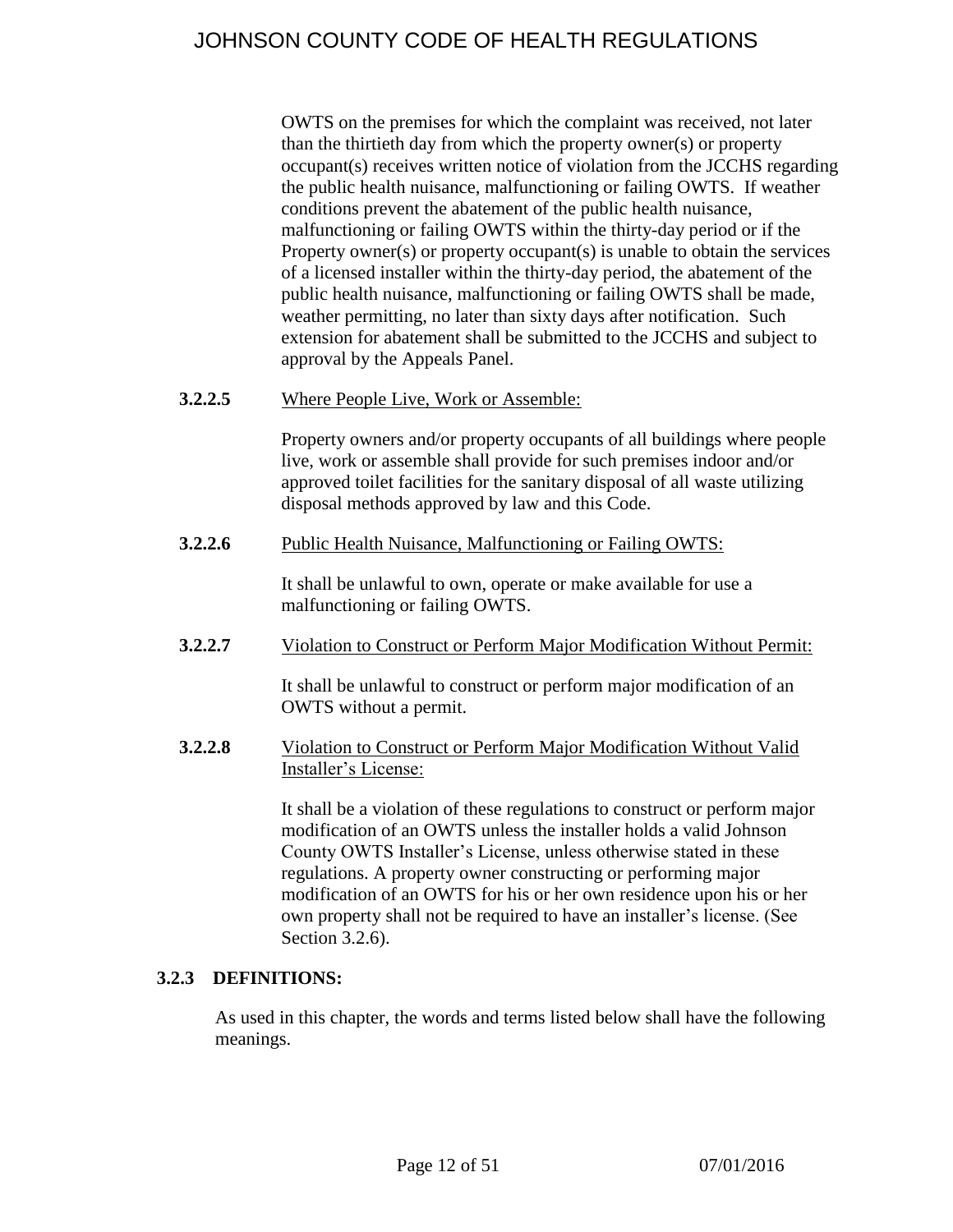### <span id="page-12-0"></span>**3.2.3.1** Adjacent Land Owner:

Any property owner or property occupant for premises adjacent to the property for which a complaint is made. "Adjacent" means property contiguous to a complainant property. Contiguous property is, therefore, property that is touching, or in contact with a complainant property. "Contiguous" shall be interpreted to have its standard meaning of "touching" or "in contact."

#### <span id="page-12-1"></span>**3.2.3.2** Aerobic Treatment Unit:

A mechanical onsite treatment unit that provides secondary wastewater treatment by mixing air (oxygen) and aerobic and facultative microbes with the wastewater.

<span id="page-12-2"></span>**3.2.3.3** Aggrieved Person:

An aggrieved person is any person having some interest directly affected by a public health nuisance, public health hazard or alleged violation of this code. An aggrieved person shall not be construed to mean property owners or property occupants, which received a written notice of violation for any violation of this Code.

## <span id="page-12-3"></span>**3.2.3.4** Applicant:

Any person, institution, public or Private Corporation, partnership or other entity or business that submits an application for a permit to install, construct or perform major modification of an OWTS.

#### <span id="page-12-4"></span>**3.2.3.5** Approved:

The official consent given in writing by the JCCHS and/or the Health Officer or their representative.

<span id="page-12-5"></span>**3.2.3.6** Appeals Panel:

A committee of three persons as further described in these regulations charged with determining requests and appeals authorized by these regulations.

#### <span id="page-12-6"></span>**3.2.3.7** Community or Publicly Owned Treatment Works (POTW) Wastewater System:

Wastewater treatment facilities owned or operated by city, town, municipal corporation, county, or state, or other ownership approved by the Missouri Department of Natural Resources, consisting of a collection system and necessary trunk lines, pumping facilities, and means of final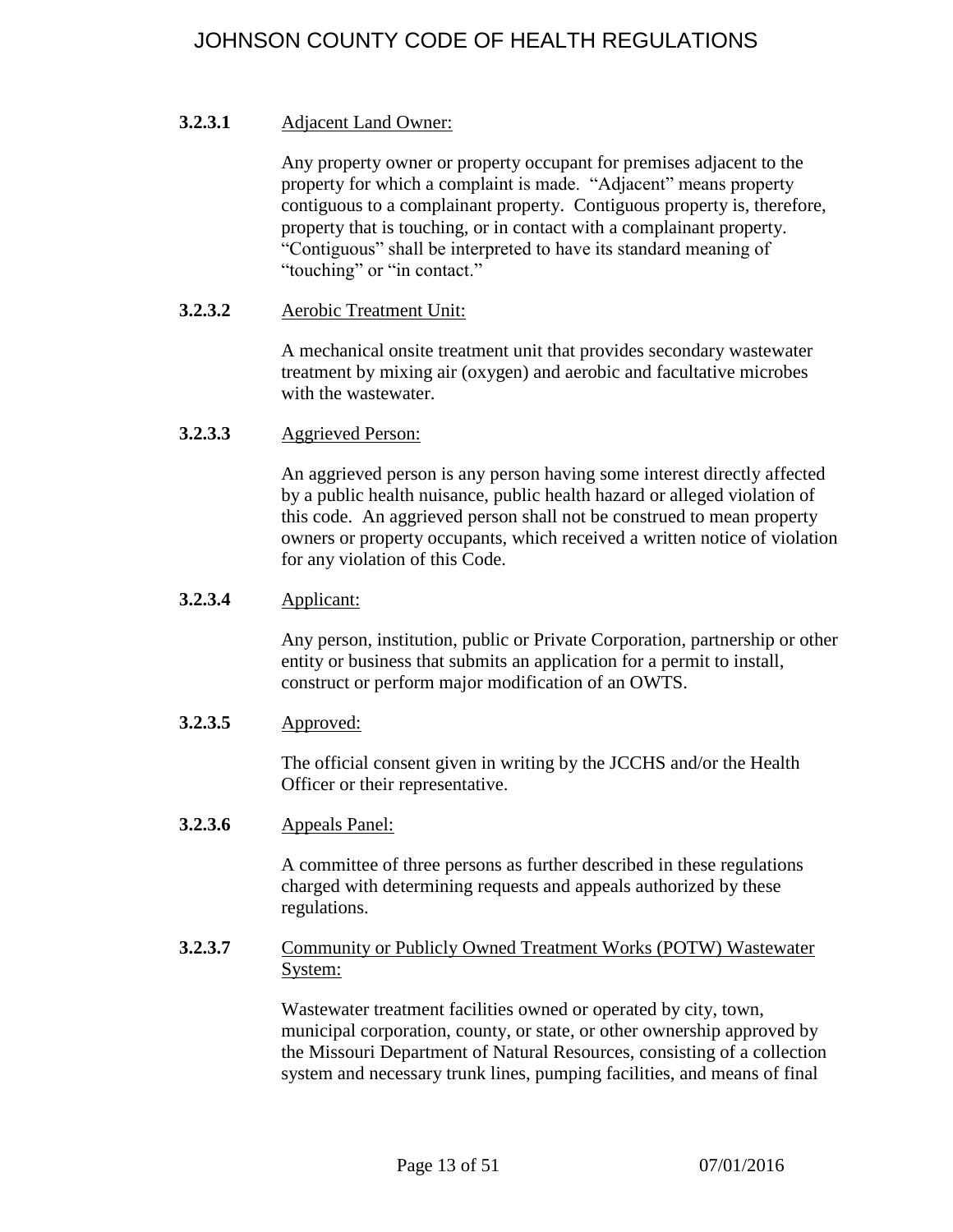treatment and disposal, and under permit from the Missouri Department of Natural Resources.

<span id="page-13-0"></span>**3.2.3.8** Construction and/or Installation:

Any act of building and/or installing a new OWTS system in order to make it operational and functional.

<span id="page-13-1"></span>**3.2.3.9** Detailed Plans:

A drawing of the OWTS with all calculations, alterations, lengths, depths and other information as needed.

<span id="page-13-2"></span>**3.2.3.10** Emergency Construction and/or Major Modification:

An act or work done to correct a system due to failure which has created an immediate health hazard or the threat of an immediate health hazard, and when the health officer has given prior written consent to start construction and/or major modification. In this instance, a permit application must be submitted to JCCHS within five (5) working days after the emergency construction and/or major modification has been made. (See section 3.2.7.22)

<span id="page-13-3"></span>**3.2.3.11** Licensed Installer:

An individual that holds a current license, issued by the JCCHS, to construct or perform major modification of an OWTS under the terms of these regulations. May also be referred to as "contractor" or "installer."

<span id="page-13-4"></span>**3.2.3.12** Major Modification:

Any act or work done to an existing OWTS, which changes the size, design, or function of the system other than routine maintenance. It may also mean changing the flow into a system by changing or adding dwelling units, or by building structures over the system.

<span id="page-13-5"></span>**3.2.3.13** Minor Modification:

Work on the OWTS, which is necessary to the proper functioning of the OWTS, but does not change its size or location. It shall include, but not be limited to, baffle repairs, new pump installation, new electrical control panels and alarms, and repair of collapsed and/or crushed wastewater conveyance lines.

<span id="page-13-6"></span>**3.2.3.14** Onsite Wastewater Treatment System (OWTS):

Any subsurface sewage treatment system, lagoon disposal system or other domestic waste disposal method employing basic hydrologic or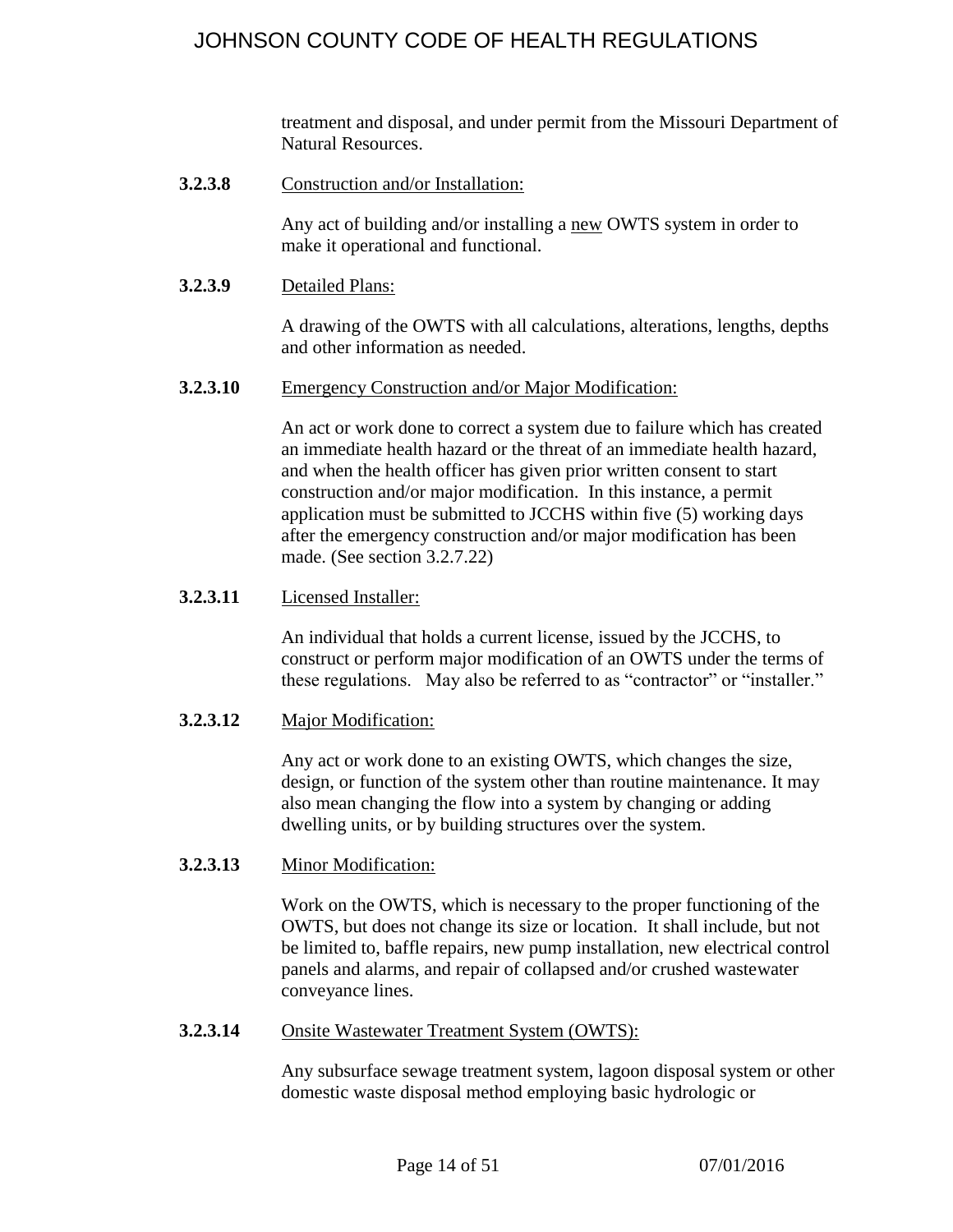engineering principles which receives three thousand (3000) gallons or less of waterborne waste per day.

<span id="page-14-0"></span>**3.2.3.15** Permit or OWTS Permit:

Written authorization issued, under the provisions of this ordinance/regulation, by the JCCHS or its representative allowing construction, installation, and major modification of an OWTS treatment system. This permit does not regulate the operation of an OWTS.

<span id="page-14-1"></span>**3.2.3.16** Private Water Well:

A potable water supply used for human consumption, which has at least one (1), but no more than fourteen (14) service connections, or which serves less than twenty-five (25) people.

<span id="page-14-2"></span>**3.2.3.17** Public Health Nuisance, Malfunctioning or Failing OWTS:

Any OWTS not properly performing shall include but not be limited to:

- **3.2.3.17.1** OWTS that have sewage or effluent overflow from any of their component parts that ponds or flows on the ground surface. Discharging lagoons meeting the requirements of this code, applicable state laws and regulations shall be considered compliant with this code unless the discharging effluent generated from a lagoon is determined to be a public health nuisance or hazard.
- **3.2.3.17.2** OWTS which cause sewage or effluent to backflow into any portion of the building or plumbing system.
- **3.2.3.17.3** OWTS with failed structural components.
- <span id="page-14-3"></span>**3.2.3.18** Public Water System:

A piped water system, provided to the public for human consumption, which has at least fifteen (15) service connections or regularly serves an average of at least twenty-five (25) individuals daily at least sixty (60) days out of the year.

<span id="page-14-4"></span>**3.2.3.19** Routine Maintenance:

Actions taken to keep the OWTS properly functioning. It shall include, but not be limited to, adjusting the flow from the distribution box, pumping the tank, cleaning filters and mowing.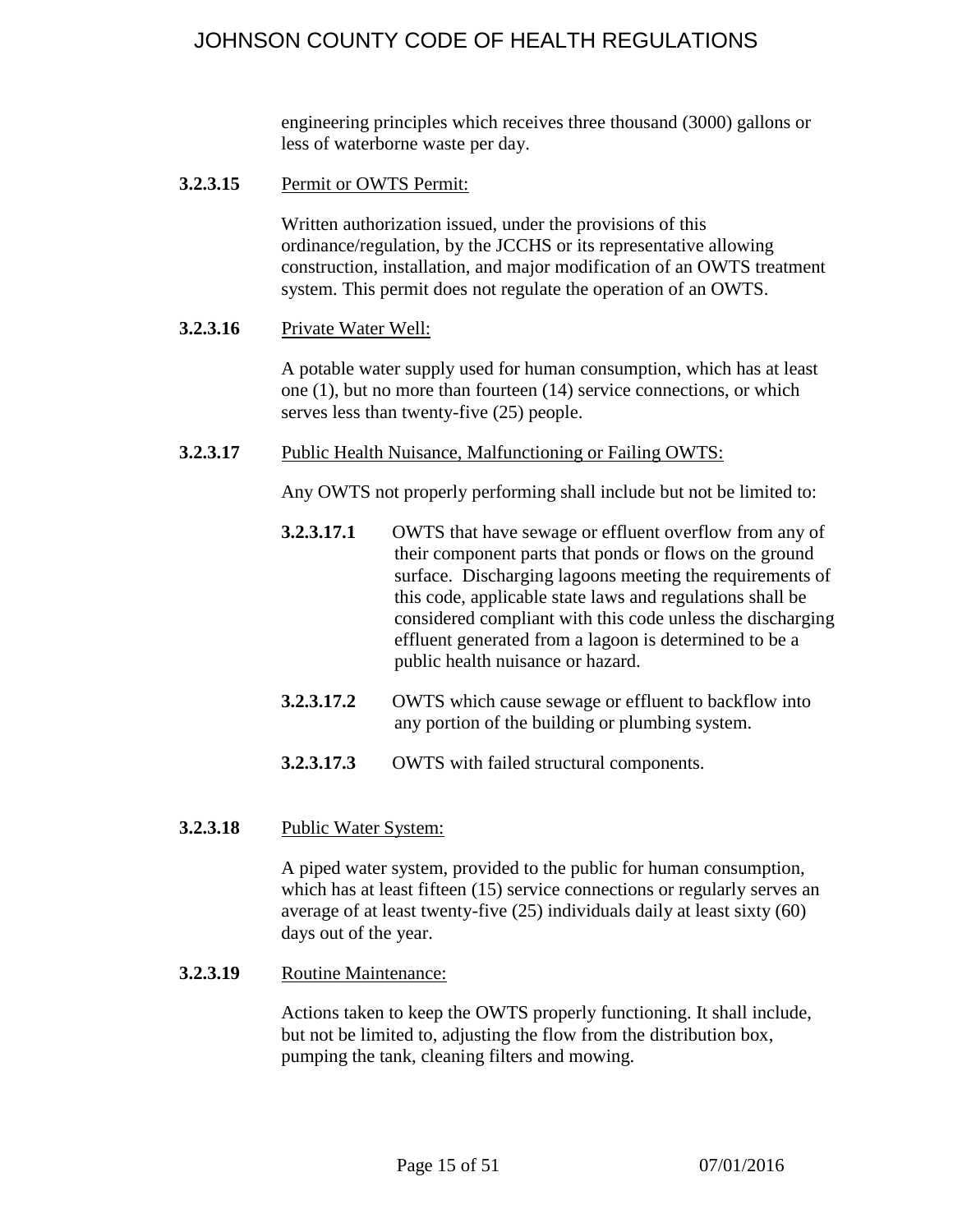#### <span id="page-15-0"></span>**3.2.3.20** Sewage (Wastewater, Blackwater, and Graywater):

Human excreta and wastewater, including bath and toilet waste, residential laundry waste, residential kitchen waste and other similar waste from household or establishment appurtenances. Blackwater is waste carried off by toilets, urinals and kitchen drains. Graywater is waste that includes, but is not limited to, bath, lavatory, laundry and sink waste.

#### <span id="page-15-1"></span>**3.2.3.21** Site Visit/Evaluation:

An investigation required prior to approval for a permit, and performed by the JCCHS at a proposed OWTS installation site. The investigation "site visit/evaluation" is usually done in cooperation with the property owner or their representative i.e., the installer.

<span id="page-15-2"></span>**3.2.3.22** Soil Morphology:

A report of soil characteristics for the proposed OWTS installation site which includes texture, structure, porosity, consistency, color and other physical, mineral and biological properties of various horizons, and the thickness and arrangement of the horizons in the soil profile. A soil morphology examination must be performed by persons qualified as stated in 19 CSR 20-3.080.

### <span id="page-15-3"></span>**3.2.3.23** Soil Profile:

A vertical section of the soil through its horizons as read by a registered soil professional wherein at least one of the required readings must be taken from a soil pit at least five (5) feet deep or until a non-penetrating layer is met. Additional pits or borings may be made. The main pit must be in the proposed location of the OWTS. Additional profiles may be required.

## <span id="page-15-4"></span>**3.2.3.24** Stop Order:

A written order issued by the Board of Trustees, County Health Officer or designated representative to stop all construction, installation, modification or operation of an OWTS.

#### <span id="page-15-5"></span>**3.2.3.25** Written Notice of Violation – Notice Provision:

Having verified a complaint, the JCCHS shall notify all property occupants and property owners of the premises subject of the complaint at least 18 years of age in writing of the complaint advising of the nature and manner of the violation of this ordinance. Such written notice shall be given by at least one of the following notification methods in sequential order: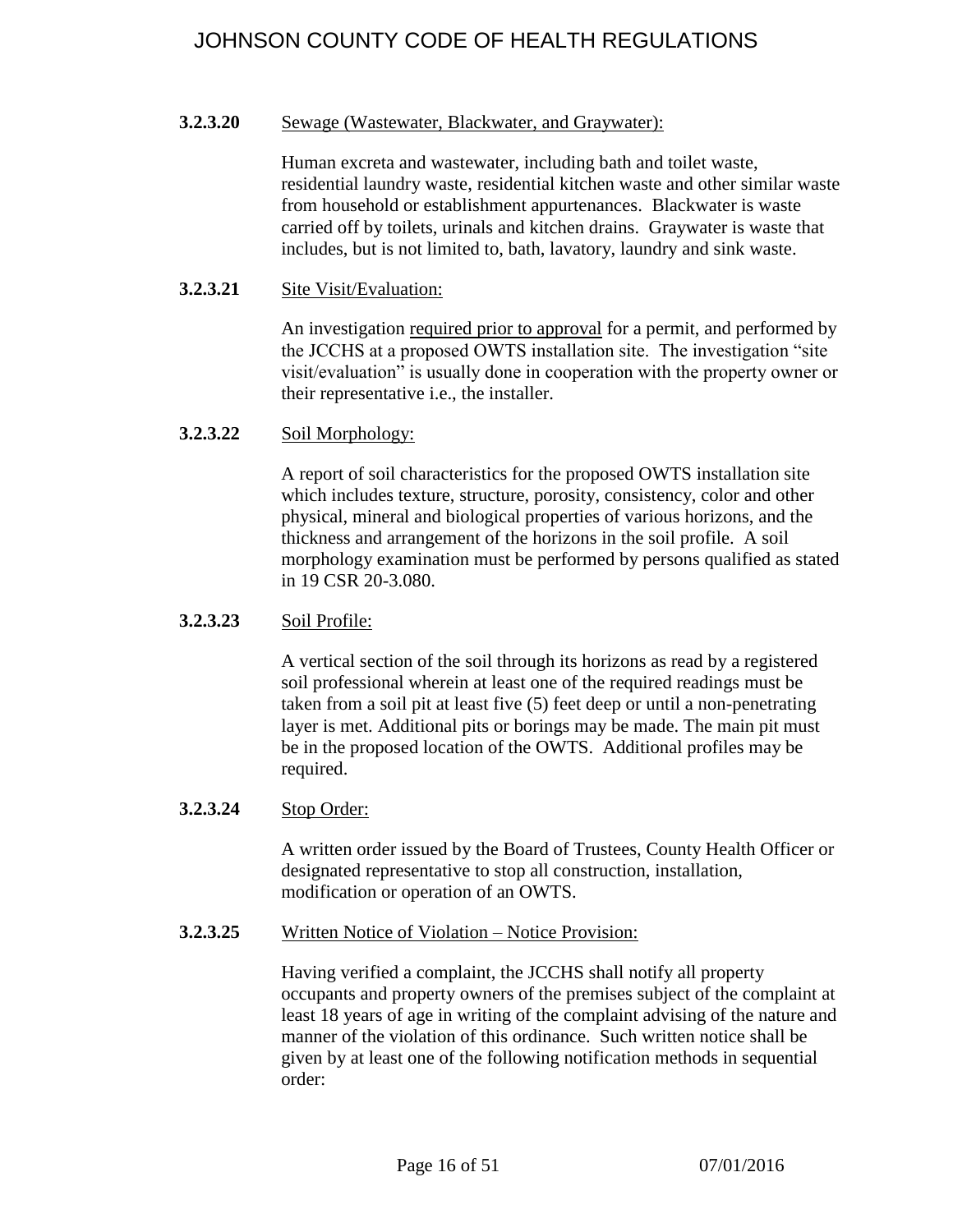- **3.2.3.25.1** First Notification Attempt. Mailing by certified mail, restricted delivery. Notice shall be deemed given upon mailing to the last known address for such property occupant or owner, even if such mail is returned unclaimed, returned unsigned or is otherwise nondeliverable; or
- **3.2.3.25.2** Second Notification Attempt. By hand or personal delivery to such property occupant or owner. Delivery of notice shall be deemed given even if such property occupant or owner refuses to accept such notice when it is tendered; or
- **3.2.3.25.3** Final Notification Attempt. Posting such notice in at least two prominent places upon the subject premises. Delivery of such notice shall be deemed given upon posting.

## <span id="page-16-0"></span>**3.2.4 ADOPTION:**

The JCCHS Board of Health Trustees and the Johnson County Commissioners adopt by reference the State Statutes as defined in Sections 701.025 – 701.059 of the Missouri Laws Accompanied by Missouri Department of Health and Senior Services Rules Governing Onsite Sewage Disposal Systems, including amendments. Also adopted by reference are the following: (1) Environmental Health Operational Guidelines (2) 19 CSR 20-3.060 Minimum Construction Standards for Onsite Sewage Disposal Systems, (3) 19 CSR 20-3.080 Requirements for Percolation Testers or Onsite Soils Evaluators and Registered Onsite Wastewater Treatment System Installers. The same being incorporated by reference as if fully set out in this regulation verbatim, except to the extent the same is modified by these regulations. The full copy of the regulation is on file with the JCCHS and County Clerk of Johnson County, Missouri.

## <span id="page-16-2"></span><span id="page-16-1"></span>**3.2.5 EXCEPTIONS:**

## **3.2.5.1** 3000 Gallons or Less of Wastewater Each Day:

This ordinance shall apply to all properties requiring OWTS generating 3000 gallons or less of wastewater each day, except where the Missouri Department of Natural Resources may have precedence. This code does not allow an acreage exemption for the construction or major modification of an OWTS except as provided for in Section 3.2.6.1.

#### <span id="page-16-3"></span>**3.2.5.2** Loan Evaluations Will Not Be Performed:

Section 19 CSR 20-3.070 of the Missouri Laws Accompanied by Department of Health Rules Governing Onsite Sewage Systems is omitted from this ordinance. JCCHS will not inspect or evaluate an existing OWTS upon the request from a lending institution for the purpose of providing a loan. However, a copy of all OWTS licensed loan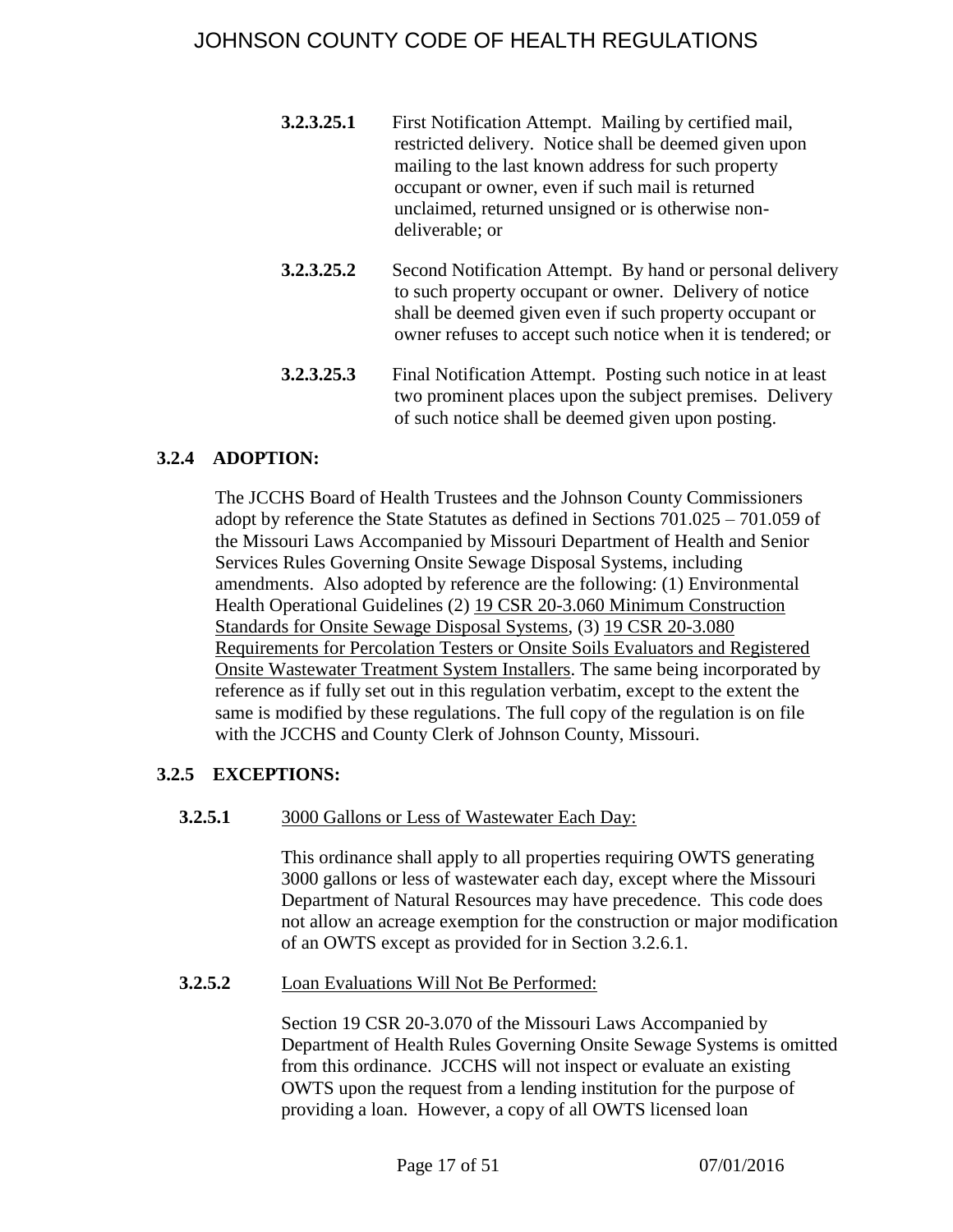inspections/evaluations performed in Johnson County shall be submitted to JCCHS within 30 days of the date performed.

<span id="page-17-0"></span>**3.2.5.3** Metal Sewage Tanks:

Metal Sewage Tanks shall NOT be used in the construction or major modification of any OWTS.

<span id="page-17-1"></span>**3.2.5.4** Tanks Other Than Concrete:

Tanks (septic tanks, aerobic treatment units and pumping tanks) other than concrete such as polyurethane, plastic, fiberglass, etc. shall be accepted if construction and operation specifications meet the minimum standards set forth by the Missouri Department of Health & Senior Services and/or the National Sanitation Foundation.

<span id="page-17-2"></span>**3.2.5.5** Abandoned Septic Tanks, Aerobic Treatment Units and Wastewater Stabilization Ponds (Lagoons):

> Abandoned or discontinued septic tanks, aerobic treatment units and wastewater stabilization ponds, but not limited to these, shall be pumped and the pumped waste shall go to a POTW or other approved facility regulated under the Missouri Department of Natural Resources. Septic tanks and aerobic treatment units shall then be removed and/or collapsed in place, filled with a coarse aggregate, sand or soil, and shall be capped with soil for the remaining 12 inches from original grade. Wastewater stabilization ponds shall be physically destroyed in place once the wastewater is removed.

## <span id="page-17-3"></span>**3.2.5.6** Abandoned Private Water Wells:

Abandoned private water wells that are located on the property for which a construction or major modification OWTS permit is issued must be plugged prior to construction and/or major modification according to the Missouri Department of Natural Resources Code of State Regulations 10 CSR 23-3.110 Plugging of Wells, unless the well(s) can meet the requirements of this regulation to stay in operation.

<span id="page-17-4"></span>**3.2.5.7** Wastewater Stabilization Ponds (Lagoons) Require Fence:

A wastewater stabilization pond shall be enclosed with a fence that meets the Missouri Department of Health & Senior Services lagoon fencing standards.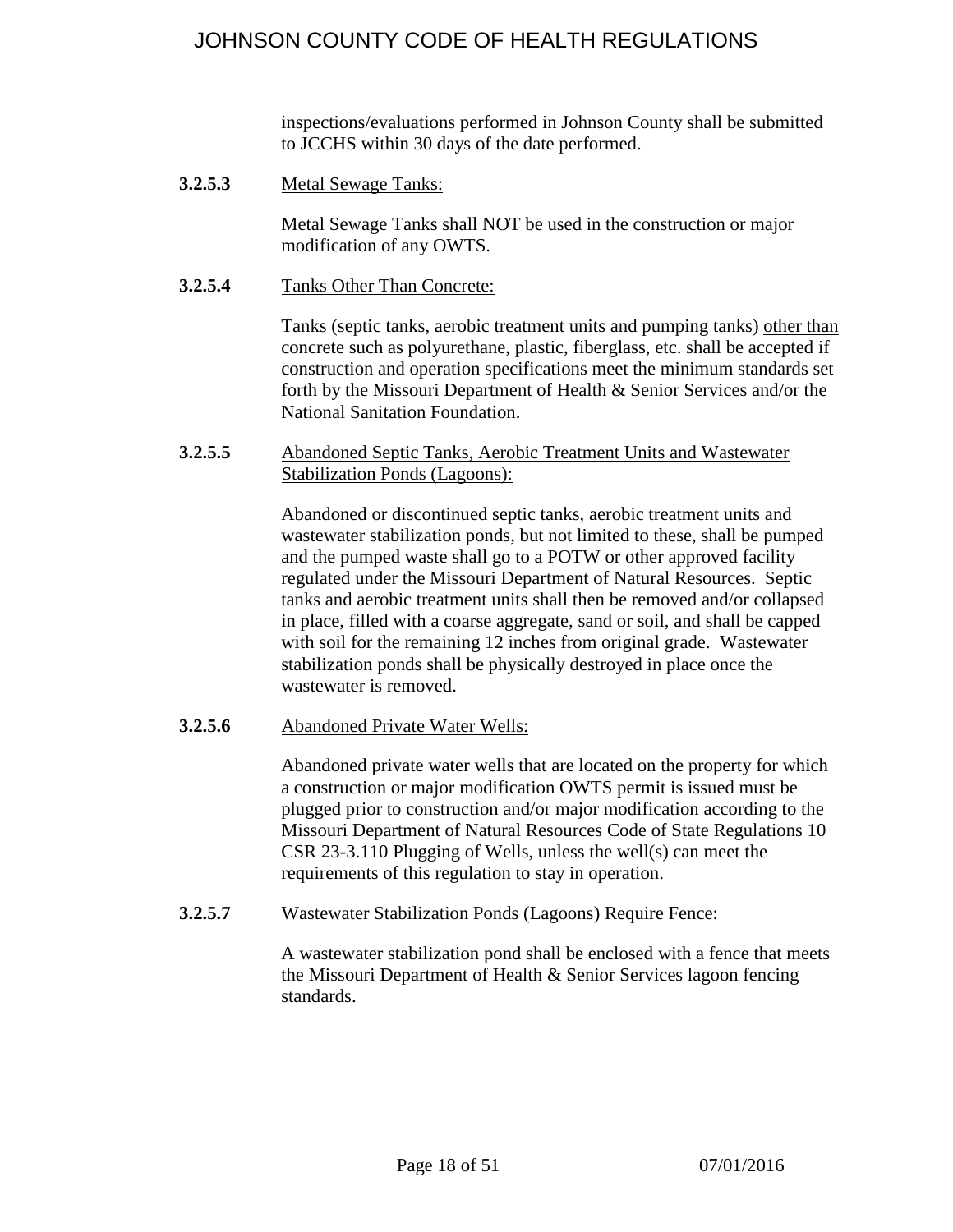## <span id="page-18-0"></span>**3.2.5.8** Wastewater Stabilization Ponds (Lagoons) On Property Less Than 5 Acres Require Pretreatment:

A properly sized septic tank or aerobic treatment unit shall be installed as the primary treatment device prior to discharging into a wastewater stabilization pond on a property less than 5 acres. A primary pretreatment device is recommended for all wastewater stabilization ponds regardless of acreage.

### <span id="page-18-1"></span>**3.2.5.9** Current License:

All installers shall hold a current license with the JCCHS unless approval is granted during the application process. A property owner constructing or performing major modification of an OWTS for his or her own residence upon his or her own property shall not be required to have an installer's license. (See Sections 3.2.6.1 and 3.2.6.2)

## <span id="page-18-2"></span>**3.2.5.10** Discretion of Inspections:

Inspections will be performed at the discretion of the JCCHS; however, JCCHS shall inspect up to sixty percent (60%) of OWTS new constructions and major modifications performed by licensed installers and one hundred percent (100%) for new constructions and major modifications performed by property owners. Section 701.043 (4) RSMo allows the administrative authority to accept certification without onsite inspection under Sections 701.046 to 701.048 and Section 701.050, from a registered contractor not required to provide a performance bond under Section 701.052, that a system is properly designed, installed, modified or repaired pursuant to the state standard. This Code shall extend this authority to all OWTS installations and major modifications performed by licensed installers and granted by JCCHS to backfill the OWTS components without an onsite inspection, provided however that licensed installers shall provide on the Certification of OWTS Without Onsite Inspection form issued by the JCCHS that the OWTS was installed or major modification performed pursuant to the state standard and this Code. (See Sections 3.2.6.1 and 3.2.6.2)

#### <span id="page-18-3"></span>**3.2.5.11** Lot Sizes Smaller Than One Acre:

Lot sizes of one acre or more are recommended by the JCCHS for sites requiring an OWTS. Lot sizes smaller than one acre will be considered only if the applicant or his/her representative provides information indicating that the site is capable of handling water and sewage, and meeting the requirements of 10 CSR 20-6.030 Disposal of Wastewater in Residential Housing Developments. Each lot will be considered separately. Minimum set back distances as set forth in 19 CSR 20-3.060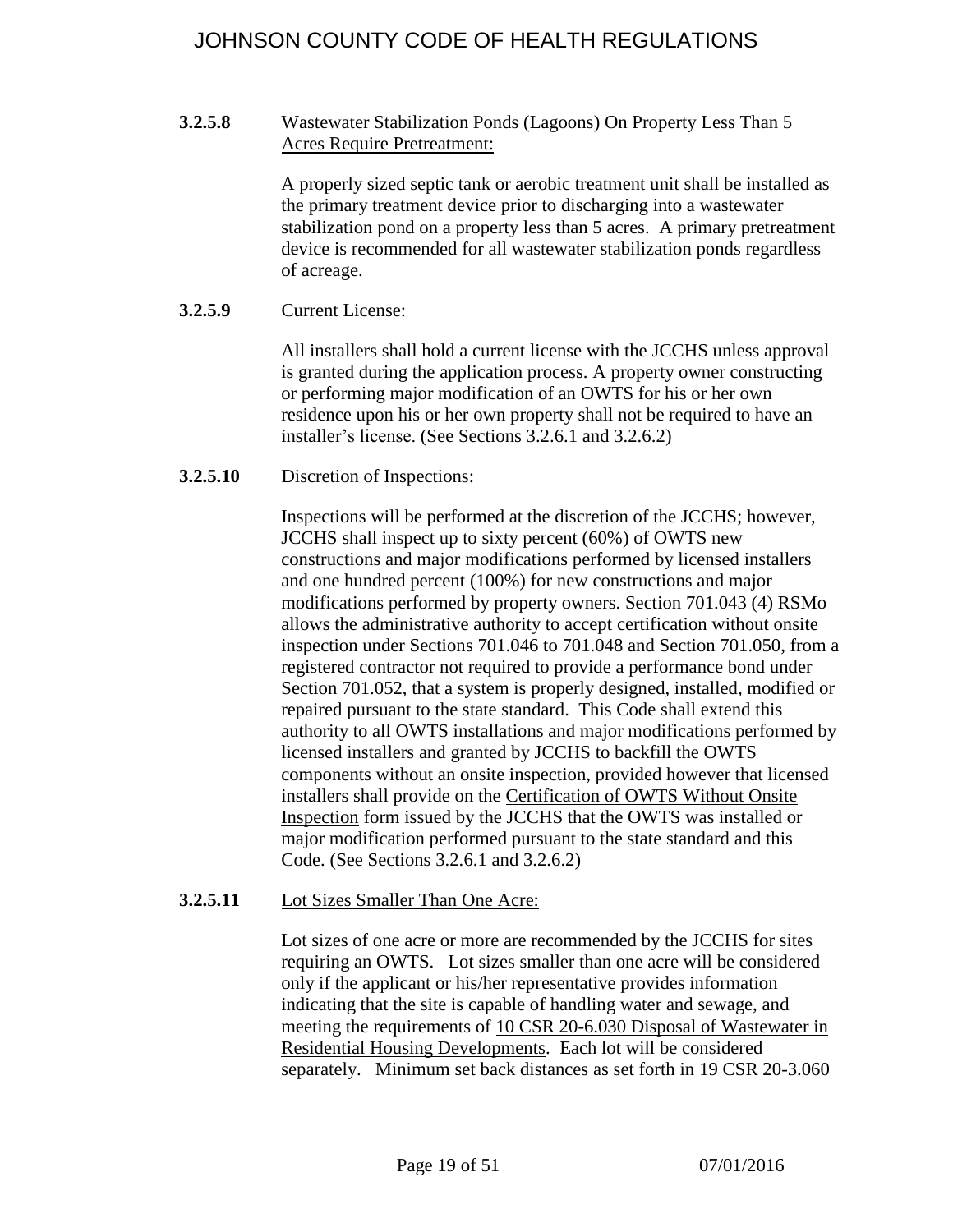Minimum Construction Standards for Onsite Sewage Disposal Systems, must be met for such sites and adjoining properties.

<span id="page-19-0"></span>**3.2.5.12** Replacement OWTS Alternate Site:

An OWTS alternate site location is recommended to be shown on the detailed plans within the platted boundaries of the property to reserve a secondary location for a replacement OWTS in case of failure of the initially installed OWTS.

<span id="page-19-1"></span>**3.2.5.13** New Technical Advances:

New technical advances may be developed that could extend the life of a system and improve quality of effluent.

<span id="page-19-2"></span>**3.2.5.14** Facilities Regulated Under Other Programs:

Sanitation inspections conducted by JCCHS at Regulated Food Establishments, Licensed Child Care Facilities, Licensed Lodging Establishments and other Missouri Department of Health & Senior Services Core Public Health Contract programs require the routine inspection of the OWTS for applicable facilities as a component of the inspection procedure. Formal complaints shall not be required for JCCHS to inspect the OWTS for these facilities. The property owner(s) and/or property occupant(s) for facilities that are determined to be operating an OWTS that is a public health nuisance, in a malfunctioning or failing state shall be subject to the provisions of these regulations and shall be required to apply for an OWTS permit in order to construct or perform major modification of the existing system within such time as stated in Section 3.2.2.4 or allowed by permit.

## <span id="page-19-3"></span>**3.2.6 INSTALLER'S LICENSE:**

It shall be unlawful for any person, firm, partnership, corporation, company, or other business entity, except as delineated in this section, to knowingly construct or perform major modification of an OWTS within Johnson County unless that person or representative for any firm, partnership, corporation, company or other business entity holds a valid Johnson County OWTS Installer's License. A licensed installer must be present during the construction or major modification unless provided for herein.

#### <span id="page-19-4"></span>**3.2.6.1** Homeowner Acting As Installer License Exemption:

A license is not required for the installation or major modification, of an OWTS by a homeowner performing such work on the premises of their personal residence, provided however that any homeowner claiming such license exemption must in fact be the operator of any and all excavation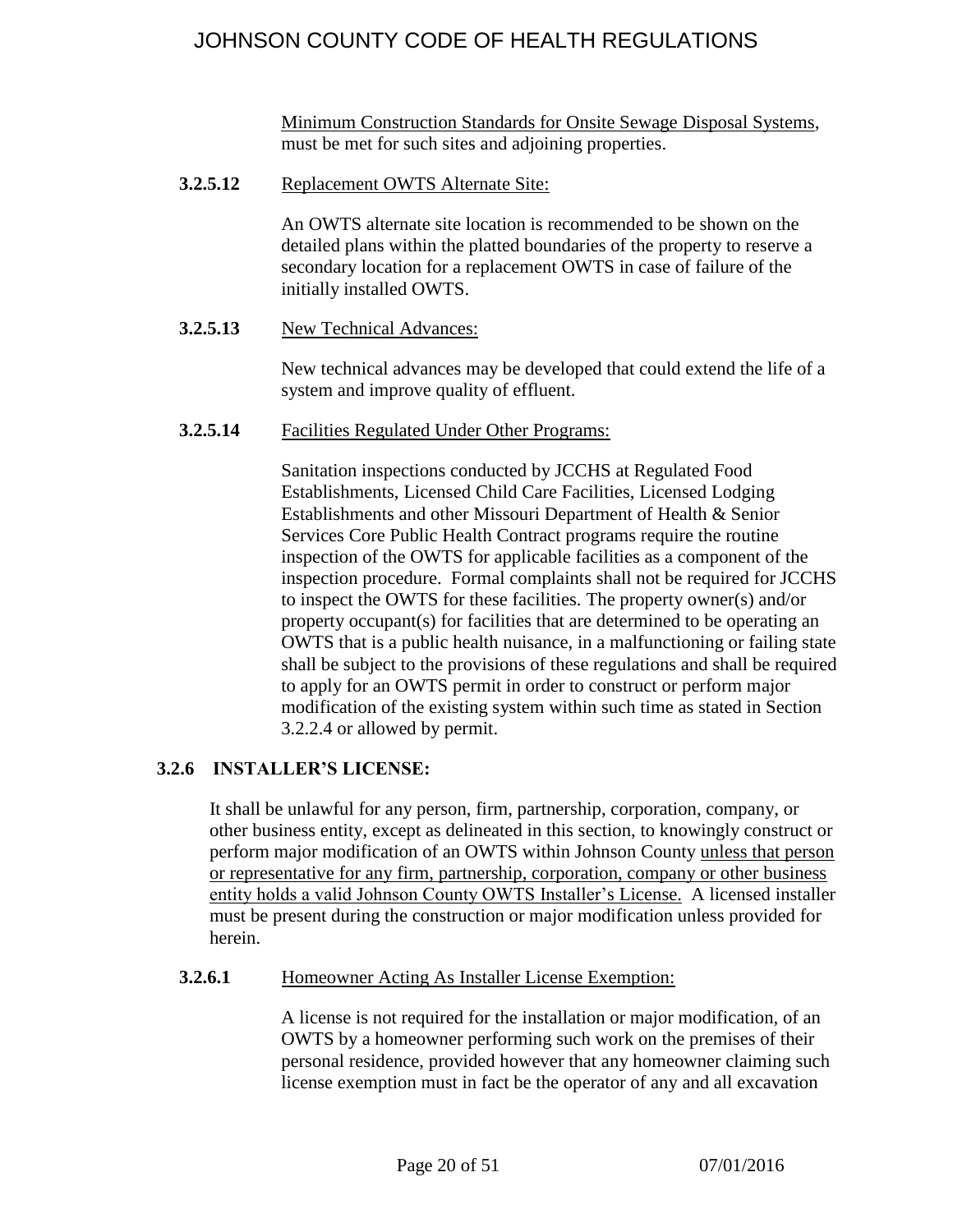equipment, backhoes, trenchers, and all other equipment utilized in such installation, modification or repair.

### <span id="page-20-0"></span>**3.2.6.2** Any Other Person Other Than Homeowner Who Performs Major Modification:

Any person other than the homeowner who performs work using excavation equipment, backhoes, trenchers, and all other equipment utilized in such installation or major modification must be licensed; provided however that a homeowner of a single family residence lot consisting of 3 acres or more may perform major modification of their OWTS without complying with the requirements of Section 3.2.6.1. This license exemption for lot sizes of 3 acres or more shall not exempt any person from the requirement to obtain a permit for major modification as provided herein.

<span id="page-20-1"></span>**3.2.6.3** Renewal:

The Installer's License shall be renewed annually at no cost.

<span id="page-20-2"></span>**3.2.6.4** Official Roster of Licensed Installers, Suspensions and Revocations:

The JCCHS shall provide an official roster of licensed installers, license suspensions and license revocations to the County Clerk's office and upon request.

<span id="page-20-3"></span>**3.2.6.5** Installer's Licenses Will Be Granted When.

Installer's Licenses will be granted by the JCCHS when the following requirements are met:

- **3.2.6.5.1** A completed Johnson County installer's application has been submitted.
- **3.2.6.5.2** Applicant has attended training required and provided by JCCHS. Training will consist of but not necessarily be limited to orientation to Johnson County's OWTS Ordinance and Missouri Department of Health and Senior Service's OWTS Installers Certification Course.
- **3.2.6.5.3** Applicant is a licensed installer when not in violation of Sections 3.2.6.5 through 3.2.6.8 of this Code. Any installer found in violation of Sections 3.2.6.5 through 3.2.6.8 of this code must reapply for license and repeat training before license is granted.
- **3.2.6.5.4** Installer's Licenses shall be valid from January 1 through December 31 of each year.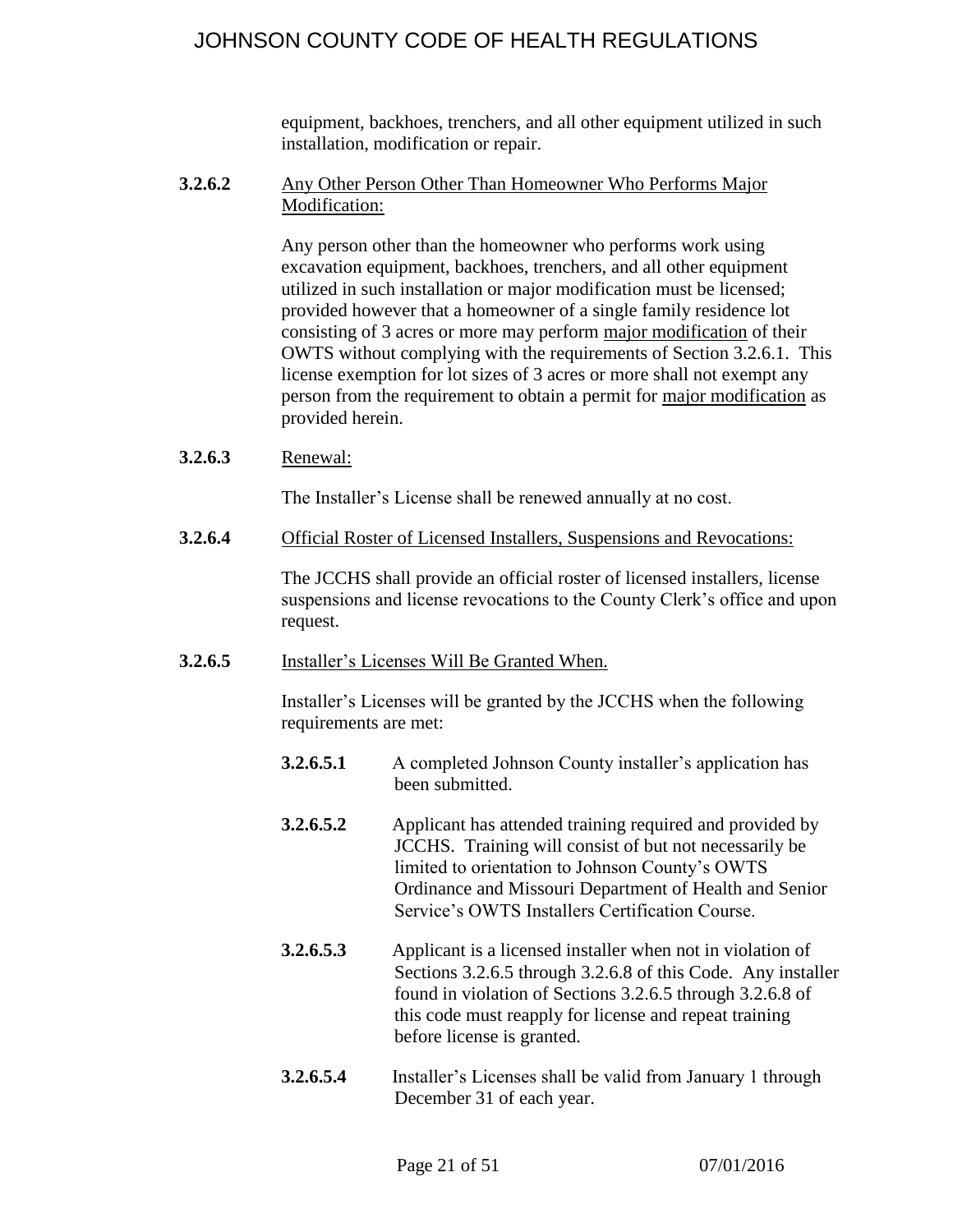- **3.2.6.5.5** Installer's License renewal will be granted upon receipt of the application for renewal on or before January 31 of each consecutive year.
- **3.2.6.5.6** Installers' Licenses are not transferable.
- **3.2.6.5.7** Installers who are a part of a crew working for a licensed installer, but offer services separate from the licensed installer are required to have their own installer's license.

#### <span id="page-21-0"></span>**3.2.6.6** Suspension of License – Notice Provision:

The installer's license shall be suspended by the JCCHS for a period not to exceed six (6) months upon receiving their second  $(2<sup>nd</sup>)$  notice of violation within one (1) year of the issuance of the first  $(1<sup>st</sup>)$  notice of violation. OWTS construction and major modification by all persons covered by the installer's license must cease in Johnson County. The JCCHS shall notify the licensee in writing advising of the nature and manner of the violation of this ordinance. A hearing before the Appeals Panel; may be requested by the licensee. This request must be in writing and made within ten (10) days of receipt of their  $2<sup>nd</sup>$  notice of violation. After the suspension period is over, the licensee may return to work in the county if in good standing with the Missouri Department of Health & Senior Services 19 CSR 20-3.080 Registered OWTS Installer regulations, and has completed eight OWTS continuing education units (CEU) since the suspension of their license. Such written notice to the licensee shall be given by at least one of the following notification methods in sequential order:

- **3.2.6.6.1** First Notification Attempt. Mailing by certified mail, restricted delivery. Notice shall be deemed given upon mailing to the last known address for such licensee as appears in JCCHS records, even if such mail is returned unclaimed, returned unsigned or is otherwise nondeliverable; or
- **3.2.6.6.2** Second Notification Attempt. By hand or personal delivery to such licensee. Delivery of notice shall be deemed given even if licensee refused to accept such notice when it is tendered; or
- **3.2.6.6.3** Final Notification Attempt. Posting such notice in at least two prominent places upon the subject premises if applicable. Delivery of such notice shall be deemed given upon posting.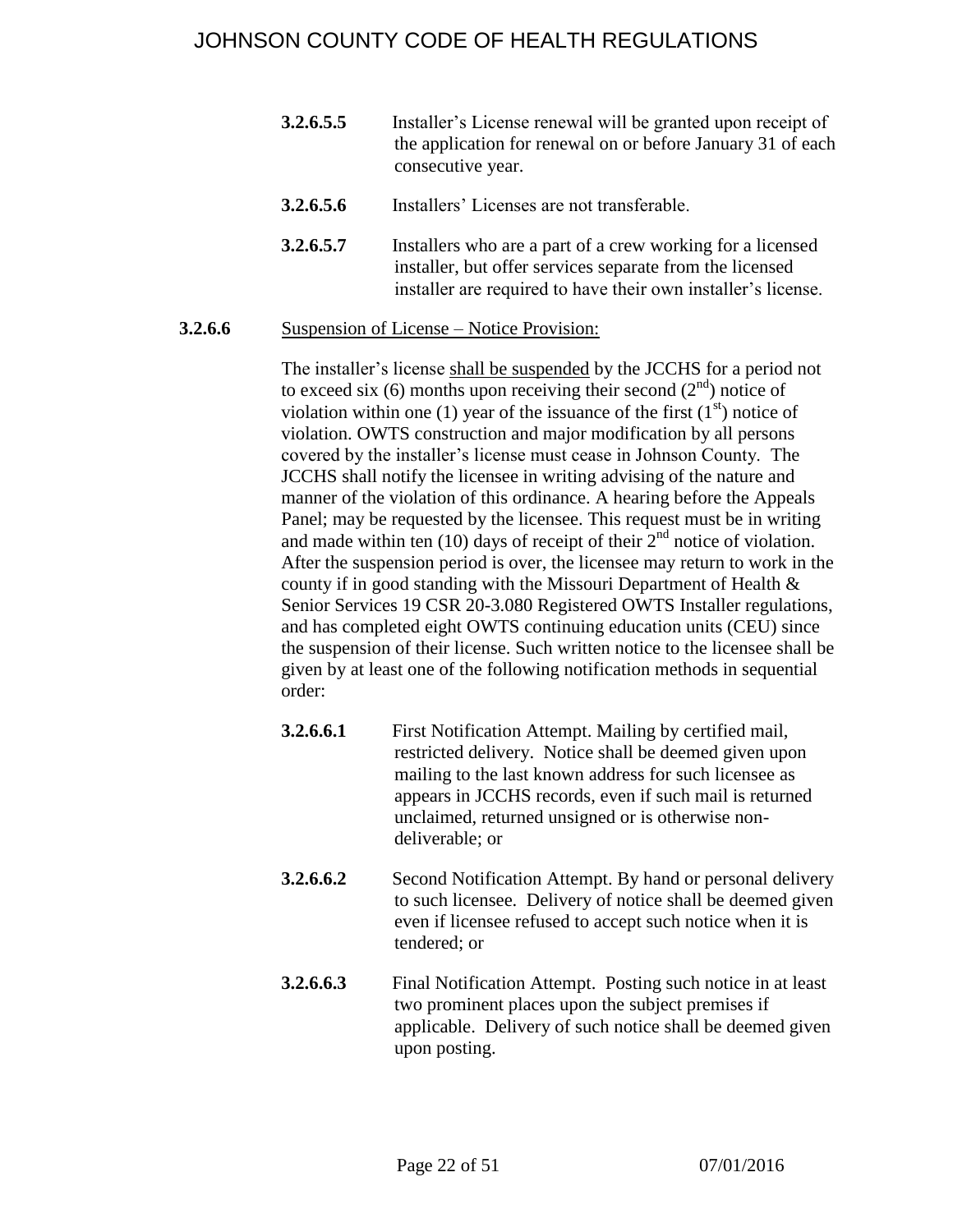### <span id="page-22-0"></span>**3.2.6.7** Reasons for Installer's License Notice of Violation:

The JCCHS shall issue an installer's license notice of violation due to noncompliance with the terms of the license or current regulations. Reasons for a notice of violation may include but not be limited to the following:

- **3.2.6.7.1** Having constructed or performed major modification of an OWTS without a valid permit.
- **3.2.6.7.2** Installing an OWTS in violation of these regulations.
- **3.2.6.7.3** The JCCHS was not called for inspection as stated in Section 3.2.7.16.
- **3.2.6.7.4** The installer offered false information concerning a system installation or location.
- **3.2.6.7.5** The installer submits three (3) consecutive permit applications or submits three (3) permit applications within a three (3) year period, which contain insufficient information for review or in violation of these regulations.
- **3.2.6.7.6** Unapproved modifications in design or construction.
- **3.2.6.7.7** Falsified information submitted in the application for permit.
- **3.2.6.7.8** Changing site conditions.
- **3.2.6.7.9** Misrepresentation concerning compliance with these regulations or any other reasons necessary for protection of the public health or safety.
- **3.2.6.7.10** For installation of lines too deep, trenches not level, system placed in a part of the land that did not have the soils evaluated and/or for a system that was not approved or evaluated.

#### <span id="page-22-1"></span>**3.2.6.8** Revocation of License – Notice Provision:

An installer's license shall be revoked by the JCCHS if the licensed installer is found guilty of a class A misdemeanor in violation of any provision of these regulations regardless of whether or not such person, firm, partnership, corporation, company or other business entity intended any violation. The JCCHS shall notify the licensee in writing advising of the nature and manner of the violation of this ordinance. A hearing before the Appeals Panel will be held to revoke the license. A license may be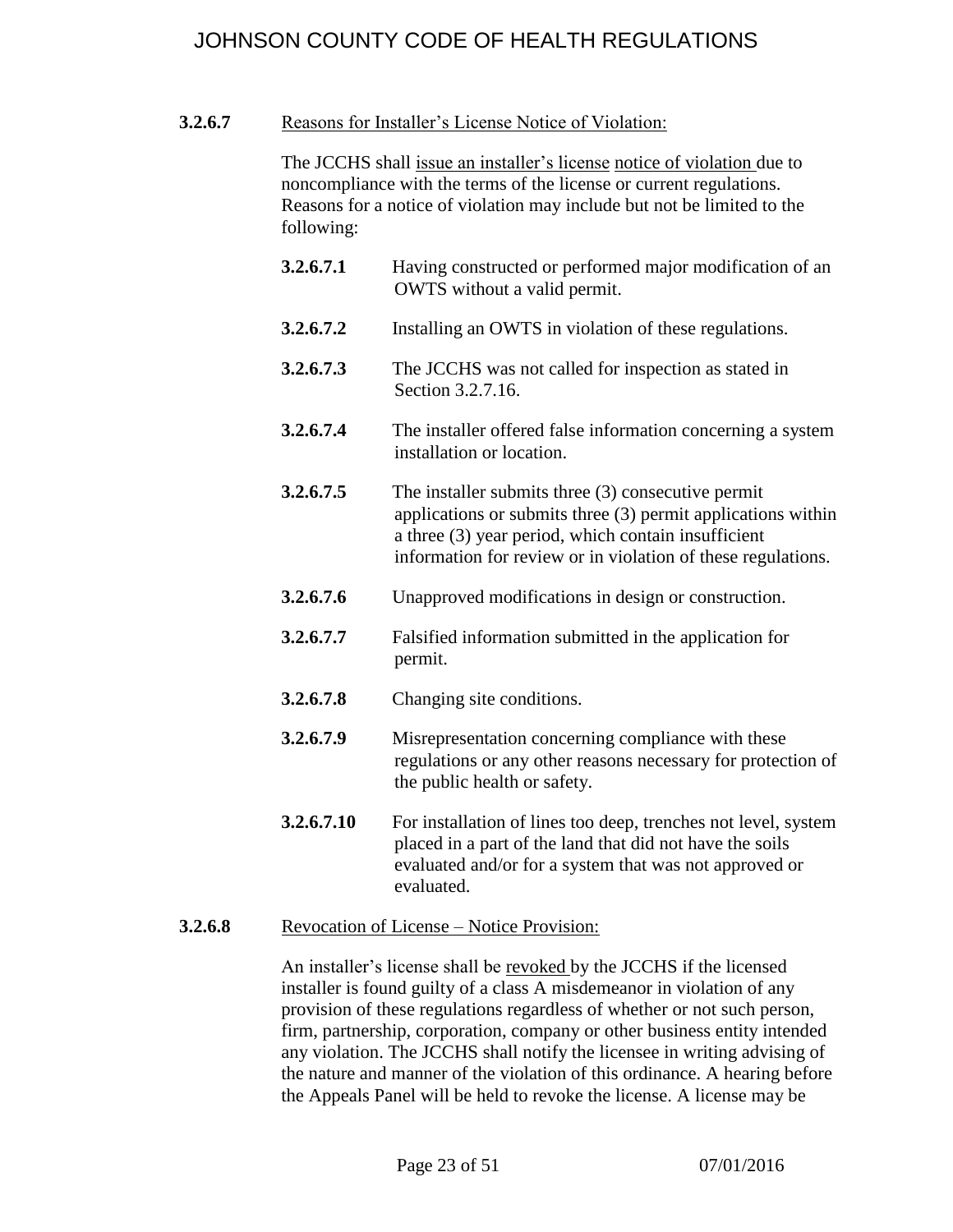suspended for cause prior to being revoked. OWTS construction and major modification by all persons covered by the installer's permit must cease in Johnson County. The decision of Appeals Panel shall be final except as any appeal thereafter as prescribed by Chapter 536 RSMo. The revocation shall be effective for 12 months from the date of the revocation hearing. Such written notice shall be given to the licensee by at least one of the following notification methods in sequential order:

- **3.2.6.8.1** First Notification Attempt. Mailing by certified mail, restricted delivery. Notice shall be deemed given upon mailing to the last known address for such licensee as appears in JCCHS records, even if such mail is returned unclaimed, returned unsigned or is otherwise nondeliverable; or
- **3.2.6.8.2** Second Notification Attempt. By hand or personal delivery to such licensee. Delivery of notice shall be deemed given even if the licensee refused to accept such notice when it is tendered; or
- **3.2.6.8.3** Final Notification Attempt. Posting such notice in at least two prominent places upon the subject premises. Delivery of such notice shall be deemed given upon posting.

### <span id="page-23-0"></span>**3.2.6.9** Permits In Noncompliance:

The permits for all projects under a suspended or revoked installer are considered to be in noncompliance. All construction and major modification that an installer is working on when the license is suspended or revoked must stop. The property owner and/or his representative can reverse the permit suspension when a new licensed installer is found who agrees to comply with all of the conditions of the permit or when license is returned to the installer. The property owner may choose to wait with the project until the license suspension or revocation is over. The permits for the installer's other projects may expire in some cases.

#### <span id="page-23-1"></span>**3.2.6.10** License Denial:

A license to install OWTS in Johnson County shall be DENIED for any of the following reasons:

- **3.2.6.10.1** The requirements of Section 3.2.6.5 are not met. **3.2.6.10.2** License application is made within twelve (12) months after the applicant has had a license revoked.
- **3.2.6.10.3** Failure to comply with Johnson County OWTS Ordinance.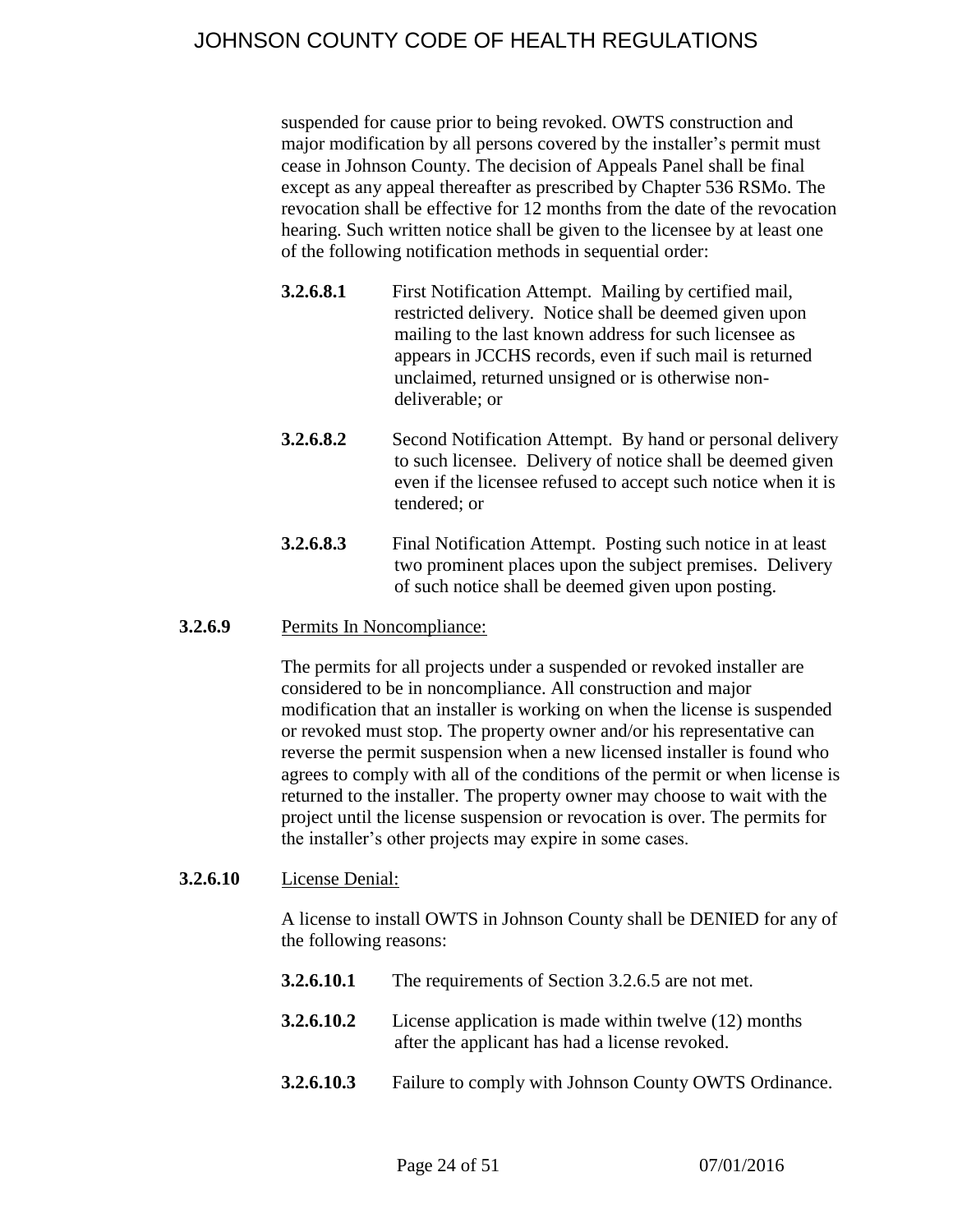- **3.2.6.10.4** The licensee has had a license revoked twice.
- **3.2.6.10.5** The licensee owes fines, court costs or has an unpaid judgement in favor of Johnson County, JCCHS, or the State of Missouri related to an action, whether criminal or civil, commenced pursuant to this ordinance or Chapter 701 of the Revised Statutes of Missouri, or both, or if the licensee has unpaid, past due fees owed to JCCHS due pursuant to this ordinance.

### <span id="page-24-0"></span>**3.2.7 PERMITS:**

It shall be unlawful for any person, partnership, company, corporation, or other business entity to knowingly construct or perform major modification of an OWTS within Johnson County unless that person holds a valid OWTS permit issued by the JCCHS.

### <span id="page-24-1"></span>**3.2.7.1** Permit Name:

The permit shall be in the name of the person for which the specific construction or major modification is proposed.

<span id="page-24-2"></span>**3.2.7.2** Prior to Beginning Construction:

Prior to beginning any construction activity (including soil disturbance) in anticipation of the construction of buildings where people will live, work or assemble, the property owner or their agent shall contract for a soil morphology or percolation test in the proposed area of the OWTS and apply for an OWTS permit.

<span id="page-24-3"></span>**3.2.7.3** Fee Submittal:

A permit fee must be submitted to JCCHS.

<span id="page-24-4"></span>**3.2.7.4** Permit Application Requirements:

All permit applications shall include detailed plans and specifications to demonstrate in writing and graphically that the proposed OWTS to be constructed or major modification performed shall conform or be in compliance with the design standards and requirements included in these regulations. All permit applications shall include a current Warranty Deed issued by the Johnson County Recorder of Deeds Office, Parcel Identification Number (Parcel Card) and Aerial Photograph of the site issued by the Johnson County Assessor's Office.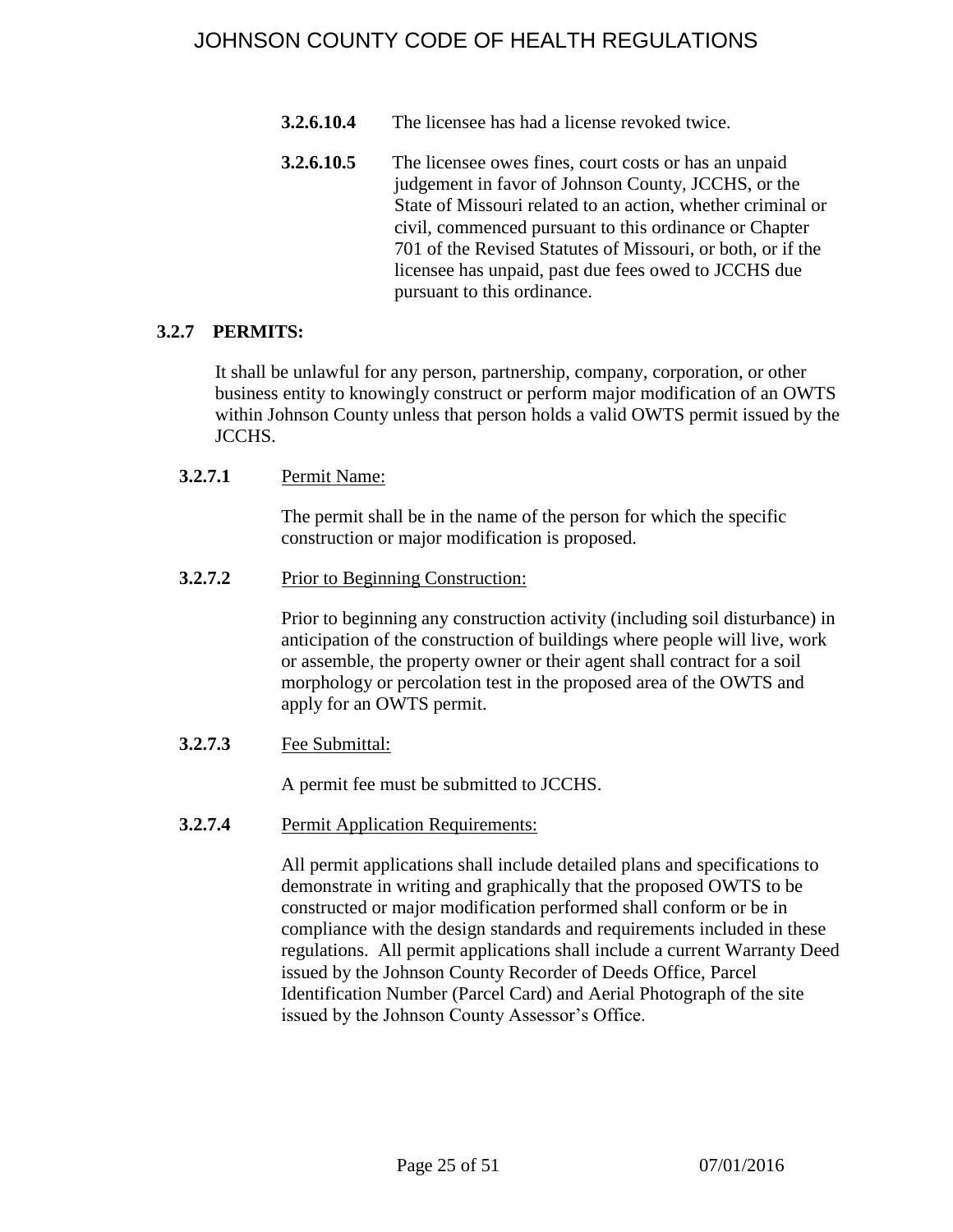## <span id="page-25-0"></span>**3.2.7.5** Detailed Plans Drawn to Scale:

All detailed plans shall be prepared on blue or white prints, or application designated area, and shall be drawn to scale.

## <span id="page-25-1"></span>**3.2.7.6** Soil Testing Requirements:

A soil morphology evaluation from a certified soil scientist or, a percolation test performed by a licensed percolation tester must be obtained for the specific area of the proposed soil absorption area or lagoon.

## <span id="page-25-2"></span>**3.2.7.7** Application Review:

The JCCHS shall review all permit applications for completeness. Incomplete applications shall be returned to the applicant, but may be resubmitted to the JCCHS after completion.

## <span id="page-25-3"></span>**3.2.7.8** Site visit(s):

Site visit(s) by the JCCHS are required to evaluate or determine the suitability of the property for the installation of the proposed OWTS prior to approving issuance of the Construction Permit.

### <span id="page-25-4"></span>**3.2.7.9** Ingress and Egress:

The applicant shall grant the JCCHS rights of ingress and egress to the property for the purposes of conducting an evaluation and determining site suitability. The installer and/or property owner should be present during the site visit.

## <span id="page-25-5"></span>**3.2.7.10** Surveying Transit Requirement:

All installations of OWTS and their components shall require the use of professional survey equipment that includes at a minimum a conventional site transit, tripod and stadia rod to assure proper leveling and slope. Laser technology survey equipment meeting these minimum requirements shall be acceptable. Laser technology survey equipment shall be required three (3) years from the effective date of this ordinance for all installations of OWTS and their components.

## <span id="page-25-6"></span>**3.2.7.11** Location of the OWTS Components:

The location of the OWTS components and other necessary features as listed in the setback requirements shall be marked by field markings, such as paint, flags, etc. with proposed soil absorption trenches indicated or located at ten (10) foot intervals along the length of the trench.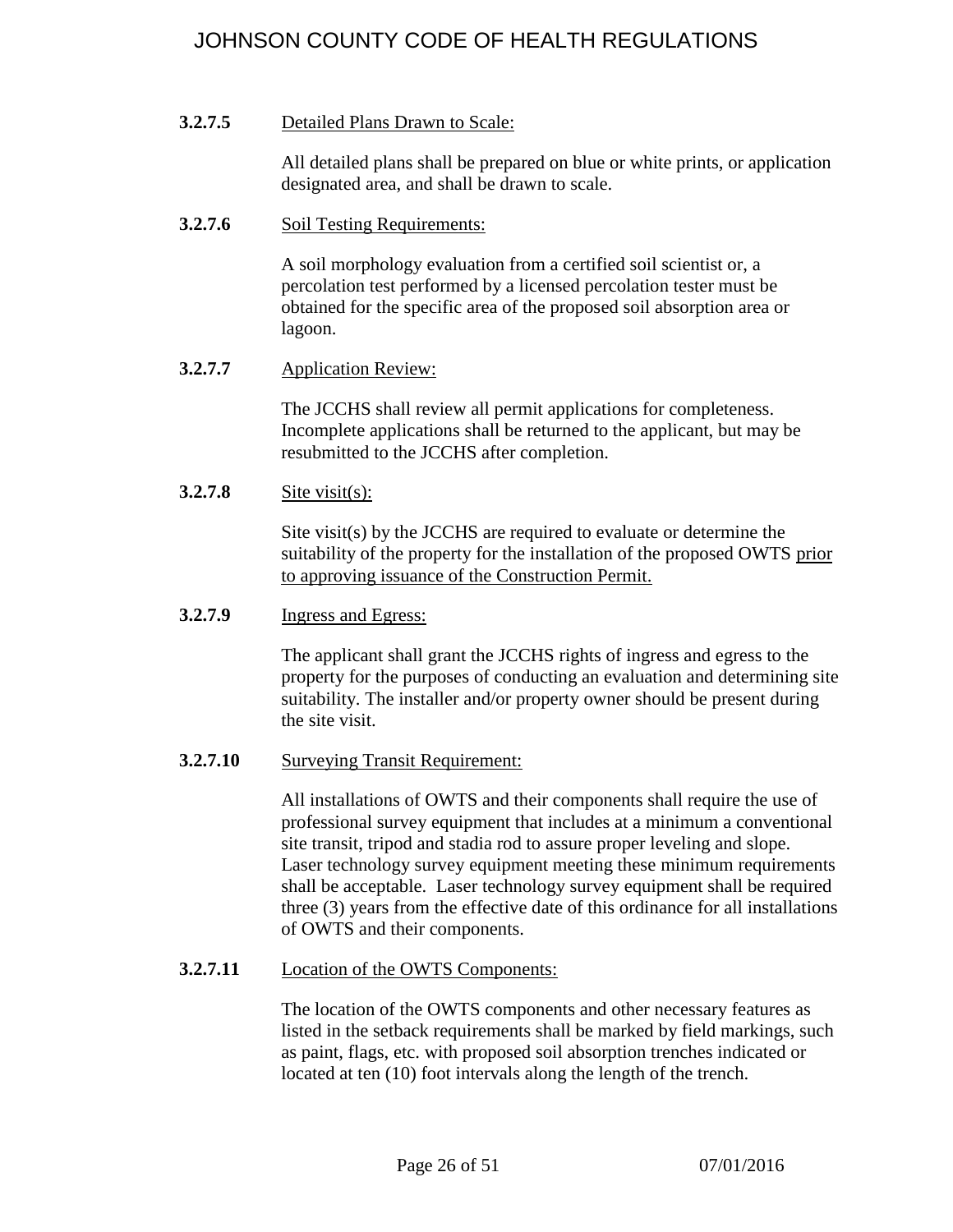## <span id="page-26-0"></span>**3.2.7.12** Completed Permit Applications:

The JCCHS shall take final action on all completed permit applications following the required site visit by either (1) approving the proposed plan and site by issuing the permit to construct, or (2) by denying the permit.

### <span id="page-26-1"></span>**3.2.7.13** Permit Denial Accompanied By Written Reasons:

Any permit denied by the JCCHS shall be accompanied by written reasons for the denial and may include recommendations for corrective action or request to provide additional information.

## <span id="page-26-2"></span>**3.2.7.14** Permit Issuance:

When the application is adequately completed and reviewed by JCCHS, and when the site evaluation conducted by JCCHS is satisfactory, then JCCHS will issue the permit for construction of the OWTS.

<span id="page-26-3"></span>**3.2.7.15** Permit Posting:

The Permit for Construction must be posted in a conspicuous and visible area at the specific site during construction of the system.

<span id="page-26-4"></span>**3.2.7.16** Notification of Installation:

It is required that notification of installation be given to JCCHS PRIOR to beginning the installation of an OWTS. Final inspections may or may not be required and will be at the discretion of JCCHS.

<span id="page-26-5"></span>**3.2.7.17** Final and/or Partial Inspections:

Final and/or partial inspections of the installation may be required for approval of the system.

<span id="page-26-6"></span>**3.2.7.18** Deviations from Application and Permit:

No OWTS shall knowingly be constructed or major modification performed in deviation from the terms and conditions set forth in the original approved application and permit to construct without amending the application original documents. The JCCHS must approve the amendment prior to starting construction or major modification activity.

<span id="page-26-7"></span>**3.2.7.19** Unauthorized Changes, Deviations or Modifications:

Unauthorized changes, deviations or modifications shall constitute a violation of the permit and may subject the applicant to permit suspension, revocation and/or prosecution.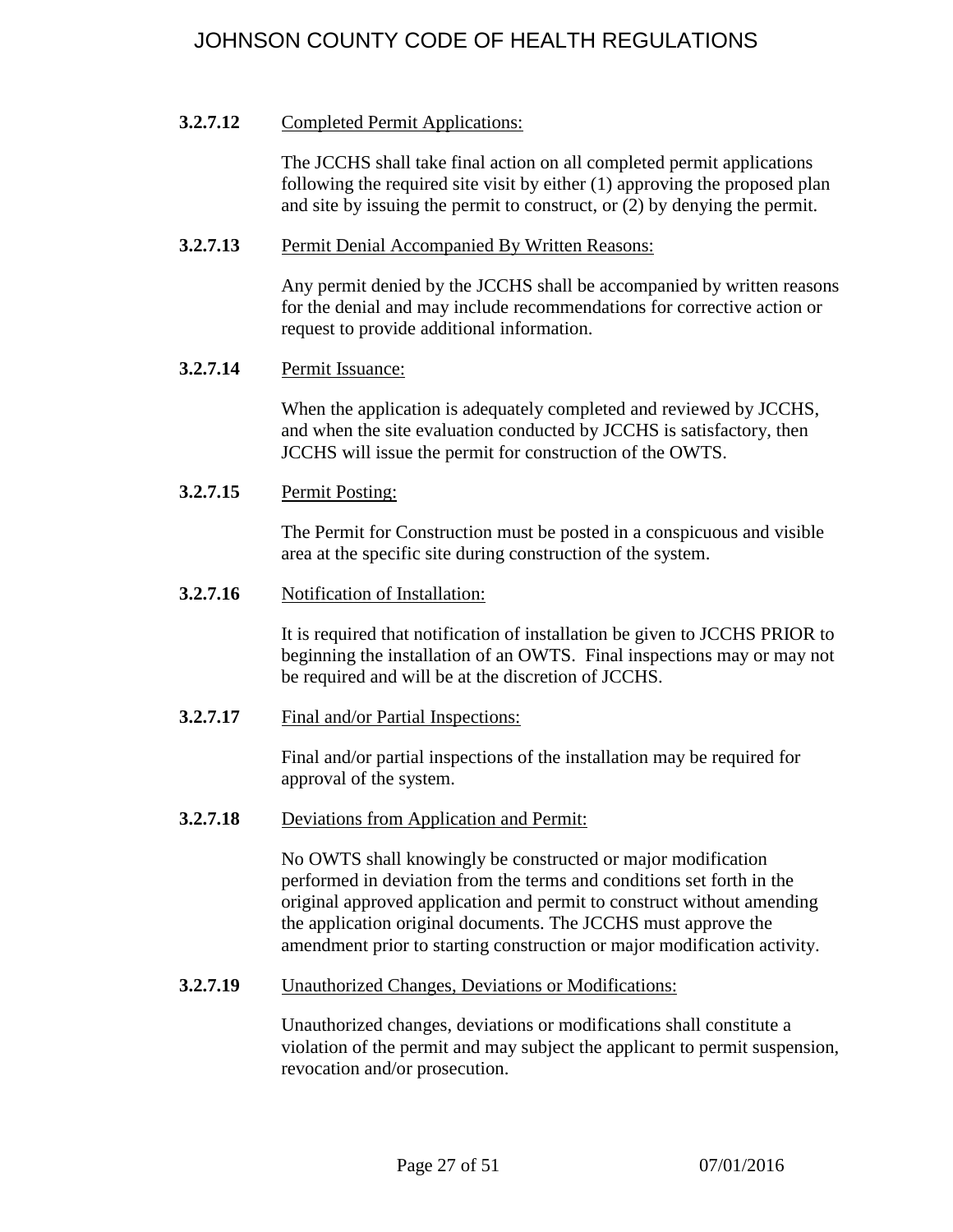- <span id="page-27-0"></span>**3.2.7.20** The Following General Conditions Shall Be Applicable to All OWTS Construction Permits:
	- **3.2.7.20.1** All OWTS permits shall be valid for one year after date of issuance. If the OWTS is not constructed or major modification performed within one year, the permit is void and a new permit must be issued.
	- **3.2.7.20.2** If an OWTS is installed or major modification performed after the initial permit has been officially voided, this shall constitute a violation.
	- **3.2.7.20.3** The JCCHS is not obligated in any way to issue a second permit, should the initial permit be allowed to expire. If reapplication for another permit is made, additional information may be required to be in full compliance with the regulations that exist at that time.
	- **3.2.7.20.4** Any changes in plans, details or specifications of construction or major modification of the OWTS not approved by the JCCHS representative after the permit has been issued, will invalidate the permit.
	- **3.2.7.20.5** There will be no reimbursement of fees received for the issuance of any permit to any applicant.
- <span id="page-27-1"></span>**3.2.7.21** Transfer of Permits:

OWTS construction permits may be transferred only to successor property owners prior to completion of construction or major modification for which the permit is issued. Requests to transfer ownership must be made by completion of ownership transfer documents issued and then approved by the JCCHS. All terms and conditions of issued permits for construction or major modification shall be automatically applicable to any successor property owner upon transfer of ownership of said property.

<span id="page-27-2"></span>**3.2.7.22** Emergency Construction and/or Major Modification:

Emergency construction and/or major modification shall meet or exceed the adopted minimum design standards as described in Department of Health and Senior Services Rules Governing Onsite Sewage Systems, Sections 701.025 – 701.059, including Minimum Construction Standards for Onsite Sewage Disposal Systems 19 CSR 20-3.060. The property owner or agent shall obtain prior written consent from the health officer to start construction and/or major modification, and submit a permit application within five (5) working days after beginning emergency construction and/or major modification. No part of the emergency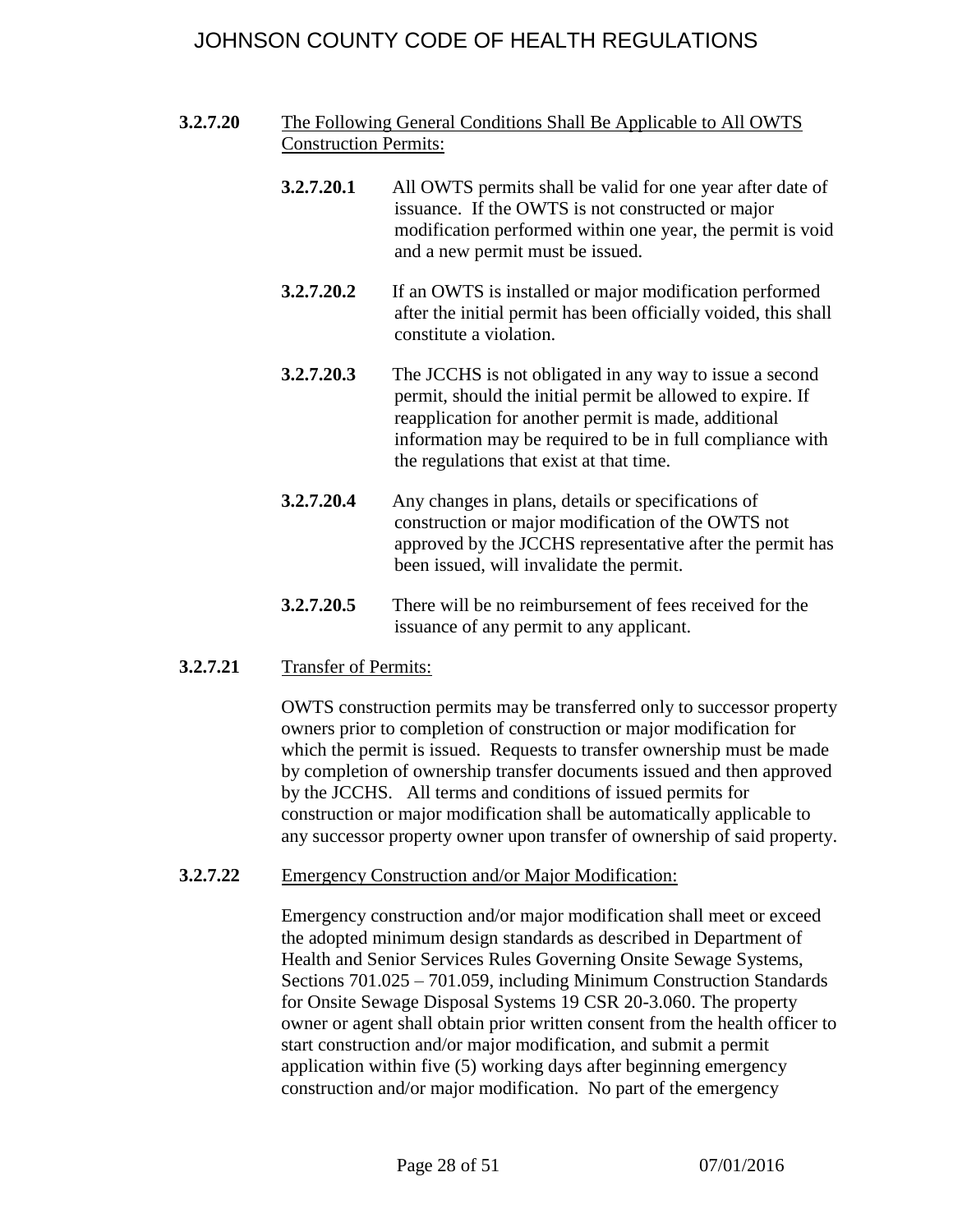construction and/or major modification shall be backfilled without the written approval of the JCCHS.

<span id="page-28-0"></span>**3.2.7.23** Construction Permit Denied:

The JCCHS may deny any OWTS permit. In the event the JCCHS denies issuance of a permit the applicant shall be notified in writing of the reason(s) for denial. Reasons for denial may include, but not be limited to:

- **3.2.7.23.1** Violation of Design and/or Construction Standards.
- **3.2.7.23.2** Incomplete Application.
- **3.2.7.23.3** Problems and Inconsistencies Found During Site Visit.
- **3.2.7.23.4** Violation of Applicable Building, Subdivision or Zoning Regulations.
- **3.2.7.23.5** Location within 200 Feet of Sanitary Sewer of Community or POTW Wastewater Systems if allowed/approved by the authority of such systems to connect.
- **3.2.7.23.6** Non-Compliance from another Jurisdiction.
- <span id="page-28-1"></span>**3.2.7.24** Suspended or Revoked Permit:

Construction or major modification of an OWTS must cease when a permit is Suspended or Revoked.

<span id="page-28-2"></span>**3.2.7.25** Reasons for Permit Suspension:

The JCCHS shall suspend a permit before or during construction or major modification of an OWTS due to noncompliance with the terms of the permit or current regulations. Reasons for suspension shall include but not be limited to the following:

- **3.2.7.25.1** The installer currently has a suspended or revoked installer's license.
- **3.2.7.25.2** Installing an OWTS in violation of these regulations.
- **3.2.7.25.3** The JCCHS was not called for inspection as stated in Section 3.2.7.16.
- **3.2.7.25.4** The installer offered false information concerning a system installation or location.
- **3.2.7.25.5** Unapproved modifications in design or construction.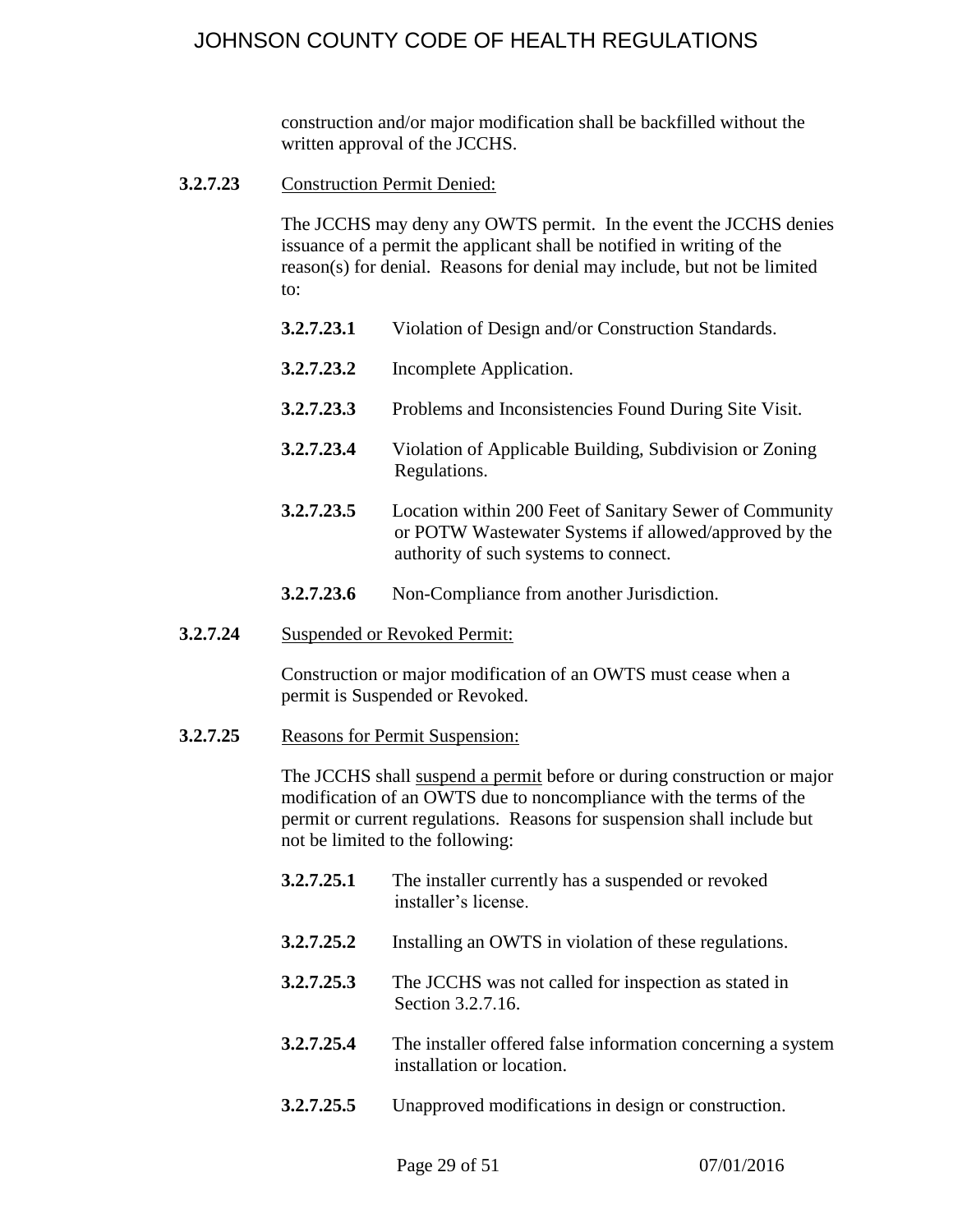- **3.2.7.25.6** Falsified or incorrect information submitted in the application for permit.
- **3.2.7.25.7** Changing site conditions.
- **3.2.7.25.8** Falsified or incorrect soil evaluation data.
- **3.2.7.25.9** Misrepresentation concerning compliance with these regulations or any other reasons necessary for protection of the public health or safety.
- **3.2.7.25.10** For installation of lines too deep, trenches not level, system placed in a part of the land that did not have the soils information for a system that was not approved or evaluated.

## <span id="page-29-0"></span>**3.2.7.26** Reasons for Permit Revocation:

The JCCHS shall revoke a permit before or during construction or major modification of an OWTS due to noncompliance with the terms of the permit or current regulations. Reasons for revocation shall include but not be limited to the following:

- **3.2.7.26.1** The OWTS is not constructed or major modification performed within one year of permit issuance.
- **3.2.7.26.2** Falsified or incorrect information submitted in the application for permit that in turn violates provisions of this ordinance and would prohibit any designed OWTS.
- **3.2.7.26.3** Changing site conditions.
- <span id="page-29-1"></span>**3.2.7.27** Revoke or Suspend Permit With Written Notice – Notice Provision:

JCCHS may revoke or suspend the permit or stop construction or major modification of an OWTS at any time and will give written notice. Such written notice shall be given by at least one of the following notification methods in sequential order:

- **3.2.7.27.1** First Notification Attempt. Mailing by certified mail, restricted delivery. Notice shall be deemed given upon mailing to the last known address for such permit holder, even if such mail is returned unclaimed, returned unsigned or is otherwise non-deliverable; or
- **3.2.7.27.2** Second Notification Attempt. By hand or personal delivery to such permit. Delivery of notice shall be deemed given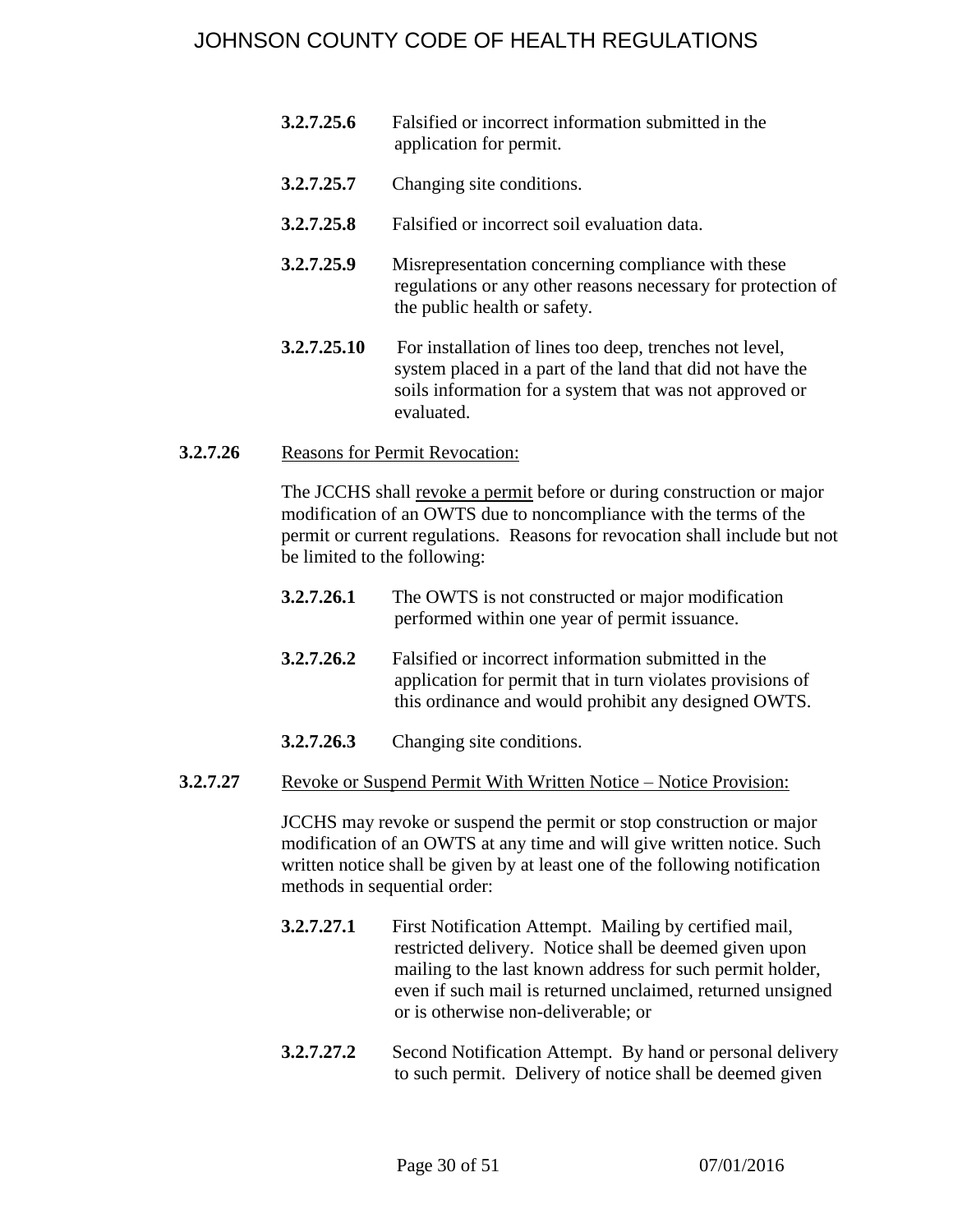even if the permit holder refused to accept such notice when it is tendered; or

**3.2.7.27.3** Final Notification Attempt. Posting such notice in a prominent place upon the subject premises. Delivery of such notice shall be deemed given upon posting.

#### <span id="page-30-0"></span>**3.2.7.28** Rescinded Permit:

A suspension will be rescinded when the conditions causing the suspension are removed. If the conditions cannot be corrected, the permit will be revoked.

<span id="page-30-1"></span>**3.2.7.29** When a Permit is Revoked, the Applicant May Apply for a New Permit:

When a permit is revoked, the applicant may apply for a new permit by submitting an application adequately completed and reviewed by JCCHS, and paying the required permit fee. Thereafter a site evaluation will be conducted by JCCHS, and if the site evaluation is satisfactory, then JCCHS will issue the permit for construction of the OWTS.

#### <span id="page-30-3"></span><span id="page-30-2"></span>**3.2.8 STOP ORDER, NOTICE OF VIOLATION:**

#### **3.2.8.1** Stop Order:

A Stop Order, requiring the immediate cessation of operation, construction, or installation of an OWTS, may be issued by the JCCHS for the following reasons:

- **3.2.8.1.1** The OWTS is found by the JCCHS to create a public health hazard or nuisance.
- **3.2.8.1.2** Substandard materials are being used in construction or major modification of the OWTS.
- **3.2.8.1.3** An OWTS is being constructed, major modification performed or operated in violation of any provisions of this ordinance, State Law or Code of Regulations.

#### <span id="page-30-4"></span>**3.2.8.2** Temporary Holding Facility:

The discharge of sewage effluent for an OWTS upon which a written notice of violation or stop order has been issued by the JCCHS shall cease immediately. The owner or operator of the OWTS will be allowed to utilize the septic tank or aerobic treatment unit temporarily as a holding facility until, but not to exceed the allowable timeframe as stated in Section 3.2.2.4, adequate construction, major modification or minor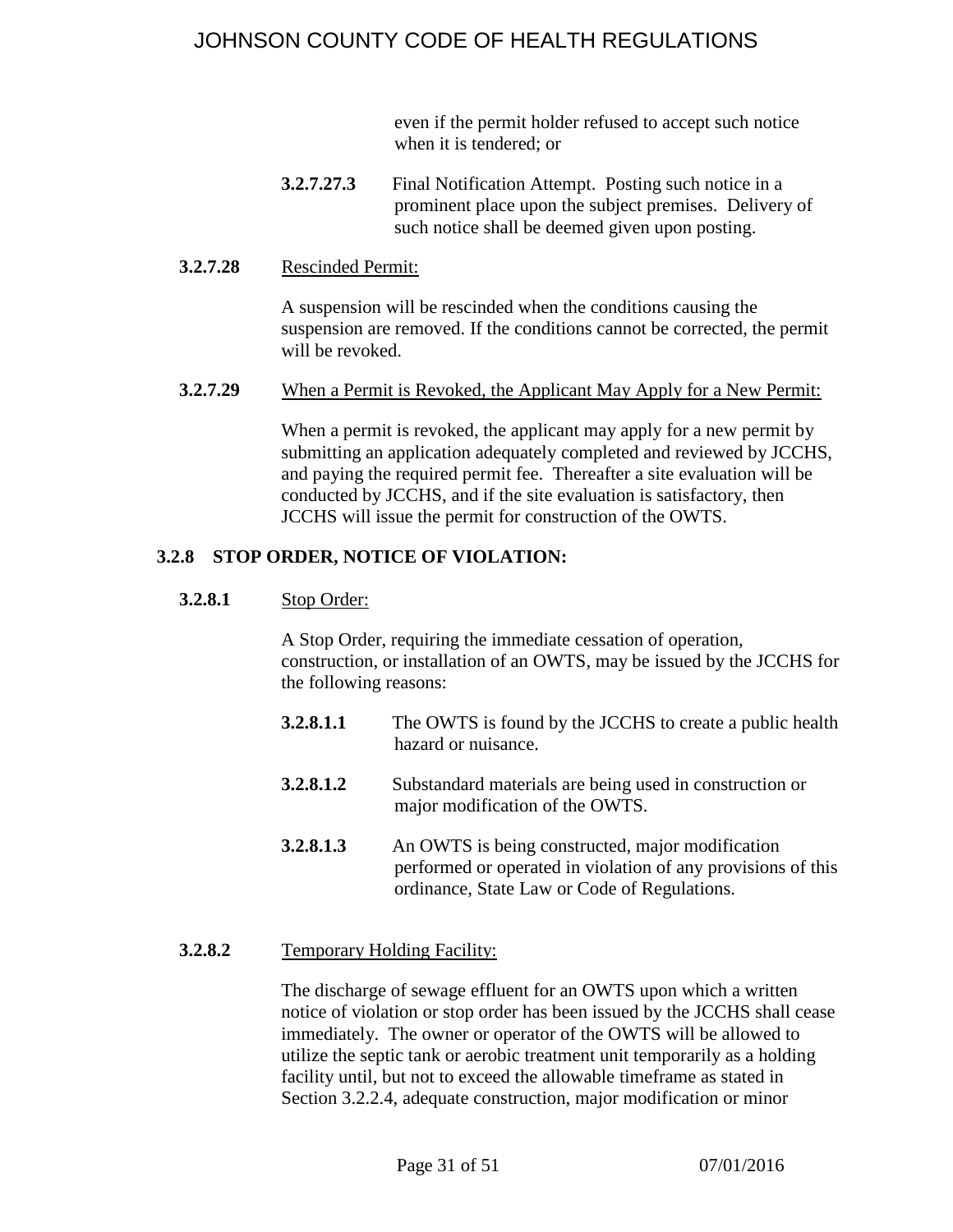modification can be made to comply with the corrections stated in the written notice of violation or stop order. All sewage effluent from these holding facilities shall be pumped by a septic hauler and disposed of at a Community or POTW Wastewater System or other approved facility regulated under the Missouri Department of Natural Resources.

## <span id="page-31-0"></span>**3.2.9 APPEALS PANEL:**

The Johnson County Commission, after receiving panel member recommendations by the JCCHS Board of Trustees, shall appoint an Appeals Panel consisting of three members, to be known as the OWTS Appeals Panel which shall review upon request of the property occupant(s) and/or property owner(s), who has received a written notice of violation concerning the construction or operation of an OWTS based on a complaint received from a citizen as authorized by these regulations, and hear and determine appeals from JCCHS decisions as are authorized and prescribed by these regulations. The specifications contained within the adopted standards of Sections 701.025 through 701.059 RSMo, 19 CSR 20-3.060 and 19 CSR 20-3.080, are minimum regulations mandated by the State of Missouri and are not subject to challenge through the Hearing process. The Appeals Panel qualifications shall include: (1) working knowledge and/or experience with OWTS and Regulations, (2) not currently employed as a politically elected official and (3) available to attend hearings at their own expense for their appointment period. Professional backgrounds of Appeals Panel members may include a combination of: (a) OWTS installer and/or hauler, (b) Environmental Public Health Specialist (may be from another county) (c) Real Estate Inspector, Evaluator, Appraiser, Broker, or Agent (d) Design Engineer or Soil Evaluator, (e) Building Code Inspector, (f) Lending Agents, (g) Citizen of Johnson County. Members on the Appeals Panel shall be initially appointed for staggered terms to cover one, two and three years and thereafter each successive term shall be for a period of three years. With the exception of the Environmental Public Health Specialist, members of the Appeals Panel shall be residents of Johnson County or work extensively in the county. The Appeals Panel shall be entitled to establish rules of procedure and bylaws for the conduct of its business consistent with statutes of the State of Missouri to establish and maintain such, and subject to review, modification and approval by the Johnson County Commission and JCCHS Board of Trustees. A hearing request shall be in writing and received by the Health Officer of the JCCHS within ten calendar days of the administrative decision in question. If the request for the hearing is granted, an administrative hearing shall be held within thirty (30) calendar days from the receipt of the written request to the JCCHS Health Officer. If the request for the hearing is received, the property occupant(s) and/or property owner(s) will be notified within ten (10) calendar days for the time and date of the hearing. Failure of the property occupant(s) and/or property owner(s) to appear for the scheduled hearing will result in default in favor of JCCHS.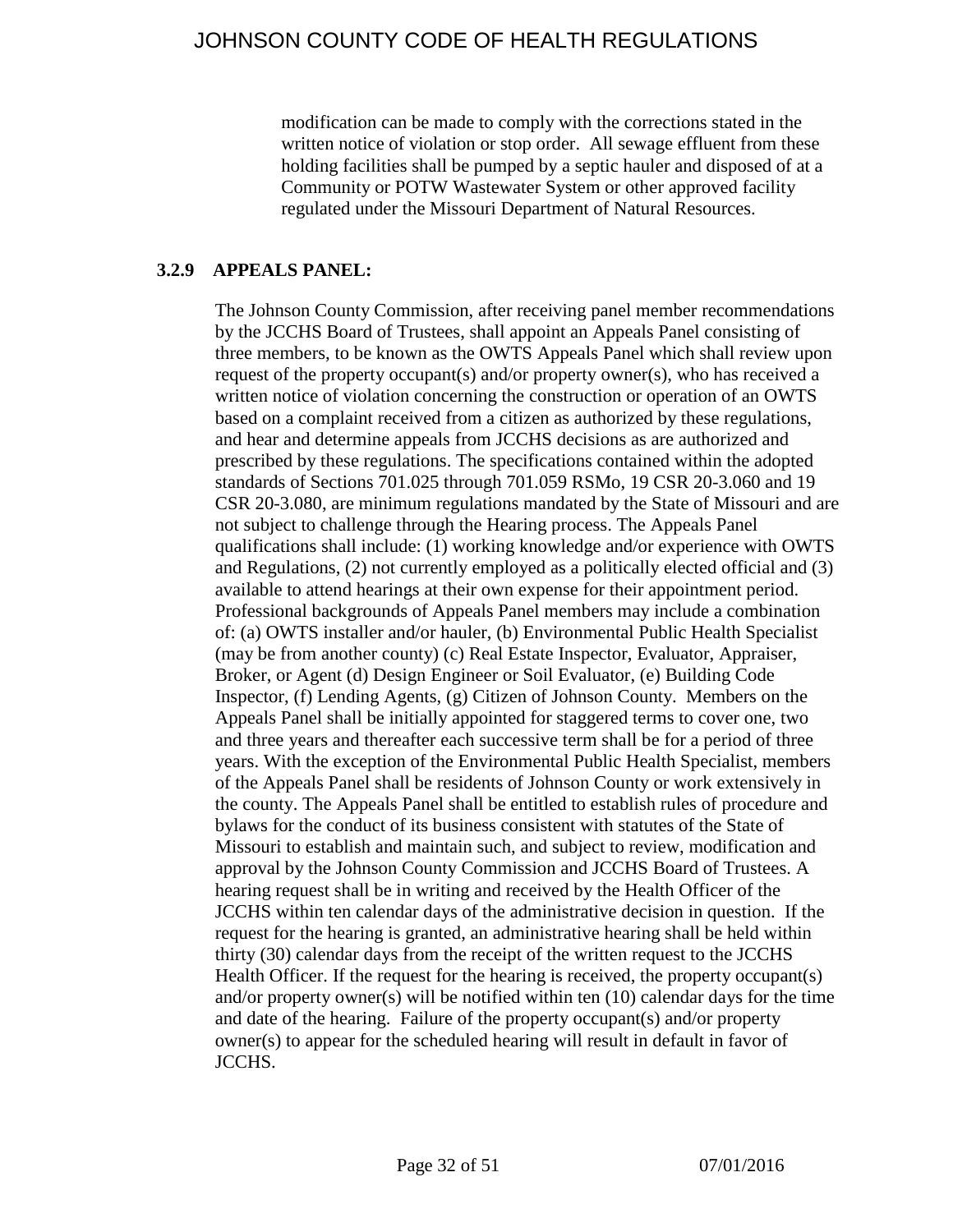## <span id="page-32-0"></span>**3.2.10 EXISTING OWTS**

All OWTS existing as of the effective date of this chapter shall be presumed to be in compliance with these regulations unless any such OWTS is found to be a malfunctioning or failing OWTS, a public health nuisance or a public health hazard. It is not the intent of this chapter to bring existing OWTS and their components into compliance at the effective date of this chapter, but to bring them into compliance upon future construction, major modification or formal complaints. Upon verification of violation, the property owner(s) shall then be subject to the provisions of these regulations and shall be required to apply for an OWTS permit in order to construct or perform major modification of the existing system within such time as stated in Section 3.2.2.4 or allowed by permit.

## <span id="page-32-1"></span>**3.2.11 PENALTIES AND REMEDIES:**

### <span id="page-32-2"></span>**3.2.11.1** Constructing or Performing Major Modification Without a Valid Installer's License:

A person commits the crime of constructing or performing major modification of an OWTS without a license when, in violation of Section 3.2.6 of this ordinance, any person, firm, partnership, corporation, company or other business entity, knowingly constructs or performs major modification of an OWTS without having first obtained a valid Johnson County OWTS Installer's License. A property owner constructing or performing major modification of an OWTS for his or her own residence upon his or her own property shall not be required to have an installer's license. (See Sections 3.2.6.1 and 3.2.6.2)

### <span id="page-32-3"></span>**3.2.11.2** Constructing or Performing Major Modification Without a Valid Installer's License is a Class A Misdemeanor:

Constructing or performing major modification of an OWTS without a valid installer's license is a class A misdemeanor, punishable by confinement in the county jail for not more than one year or by a fine of not more than one thousand dollars or by both such confinement and fine. A separate offense is committed for each day a violation occurs. A property owner constructing or performing major modification of an OWTS for his or her own residence upon his or her own property shall not be required to have an installer's license. (See Sections 3.2.6.1 and 3.2.6.2)

## <span id="page-32-4"></span>**3.2.11.3** Constructing Without a Permit:

A person commits the crime of constructing or performing major modification of an OWTS without a permit when, in violation of Section 3.2.7 of this ordinance, any person, firm, partnership, corporation,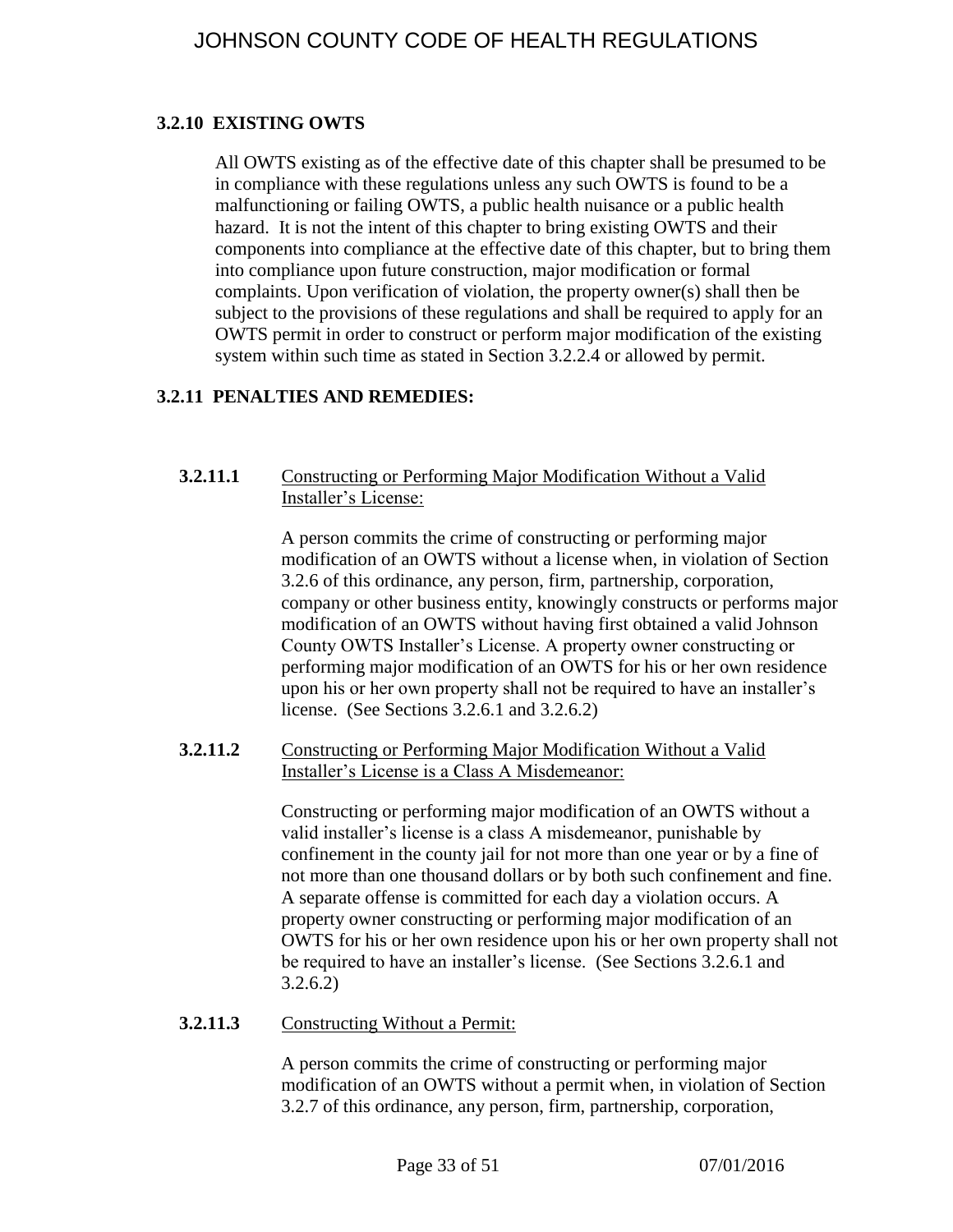company or other business entity, knowingly constructs or performs major modification of an OWTS without having first obtained a valid OWTS permit from the JCCHS.

### <span id="page-33-0"></span>**3.2.11.4** Constructing or Performing Major Modification of an OWTS Without a Valid Permit is a Class A Misdemeanor:

Constructing or performing major modification of an OWTS without a valid permit is a class A misdemeanor, punishable by confinement in the county jail for not more than one year or by a fine of not more than one thousand dollars or by both such confinement and fine. A separate offense is committed for each day a violation occurs.

## <span id="page-33-1"></span>**3.2.11.5** Anticipation of the Construction:

A person commits the crime of beginning construction activity without an OWTS permit when, in violation of Section 3.2.7.2 of this ordinance, any property owner or his agent knowingly begins construction activity in anticipation of the construction of buildings where people will live, work or assemble, without first completing a soil morphology or percolation test in the proposed area of the OWTS or obtaining a valid OWTS permit from the JCCHS or meeting the requirements of 10 CSR 20-6.030 Disposal of Wastewater in Residential Housing Developments. (See Section 3.2.5.11)

### <span id="page-33-2"></span>**3.2.11.6** Beginning Construction Without an OWTS Permit is a Class A Misdemeanor:

Beginning construction without an OWTS permit is a class A misdemeanor, punishable by confinement in the county jail for not more than one year or by a fine of not more than one thousand dollars or by both such confinement and fine. A separate offense is committed for each day a violation occurs.

### <span id="page-33-3"></span>**3.2.11.7** Constructing or Performing Major Modification of an OWTS in Deviation From the Permit:

A person commits the crime of constructing or performing major modification of an OWTS in deviation from the permit when, in violation of Section 3.2.7.19 of this ordinance, any person, firm, partnership, corporation, company or other business entity, knowingly constructs or performs major modification of an OWTS in deviation from the terms and conditions set forth in the original approved application and permit to construct without first amending the application and securing the approval of the JCCHS prior to starting the work.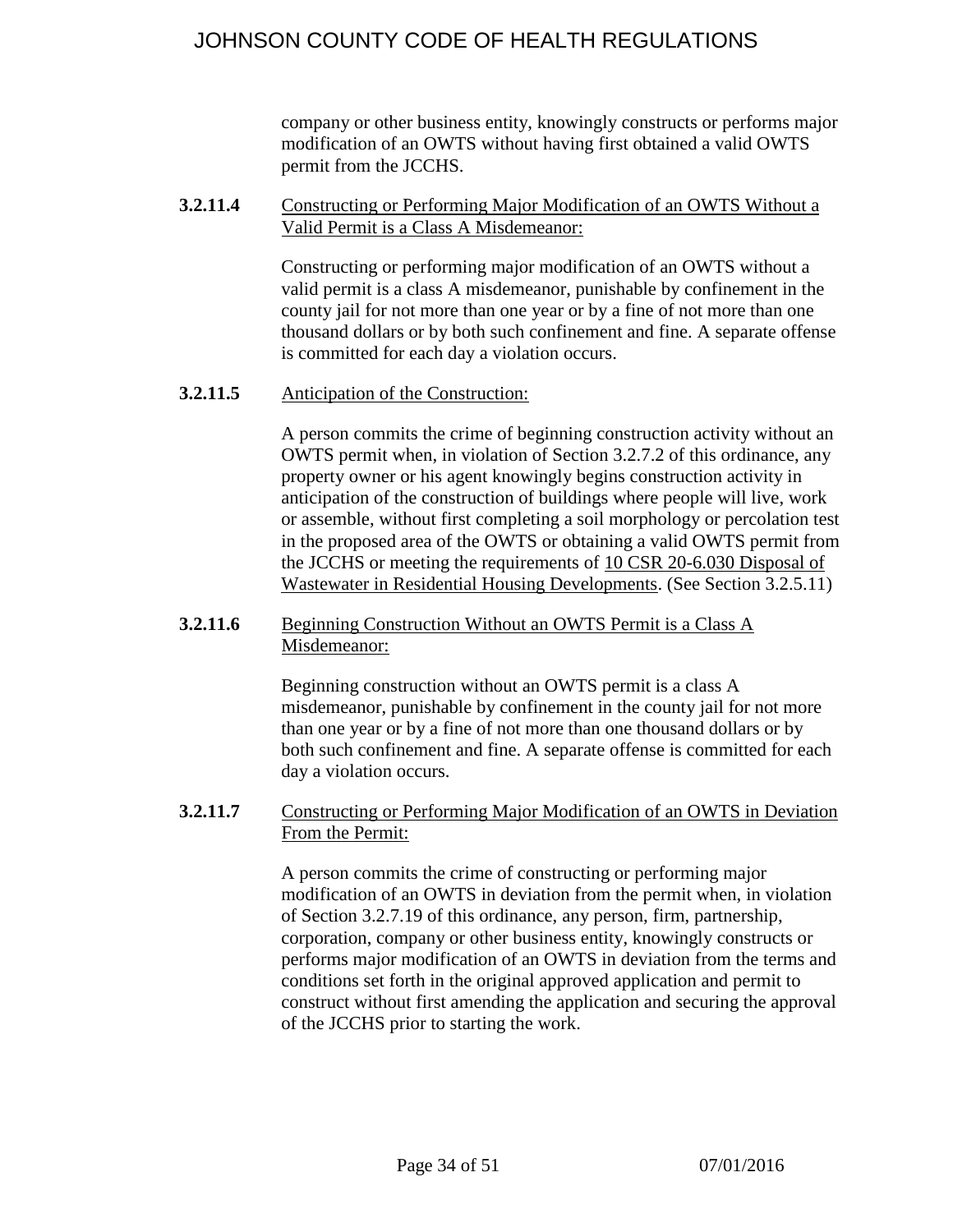### <span id="page-34-0"></span>**3.2.11.8** Constructing or Performing Major Modification of an OWTS in Deviation From the Permit is a Class A Misdemeanor:

Constructing or performing major modification of an OWTS in deviation from the permit is a class A misdemeanor, punishable by confinement in the county jail for not more than one year or by a fine of not more than one thousand dollars or by both such confinement and fine. A separate offense is committed for each day a violation occurs.

### <span id="page-34-1"></span>**3.2.11.9** The Administrative Authority or Johnson County Courts Are Authorized:

The Administrative Authority or Johnson County Courts are authorized to require the property owner(s) and/or property occupant(s) to take necessary action to correct a public health nuisance, malfunctioning or failing OWTS within 30 days of receipt of written notice of violation or within 60 days of receipt of written notice of violation meeting the requirements of Section 3.2.2.4 after which, each day's failure to take corrective action shall be an infraction and punishable by a fine of \$50.00 for each day that the OWTS remains in a public health nuisance, malfunctioning or failing state.

## <span id="page-34-2"></span>**3.2.11.10** Penalties Shall Not Be Construed:

The penalties provided in this section shall not be construed as exclusive, but are intended to be supplementary and in addition to any other remedies provided by law or equity.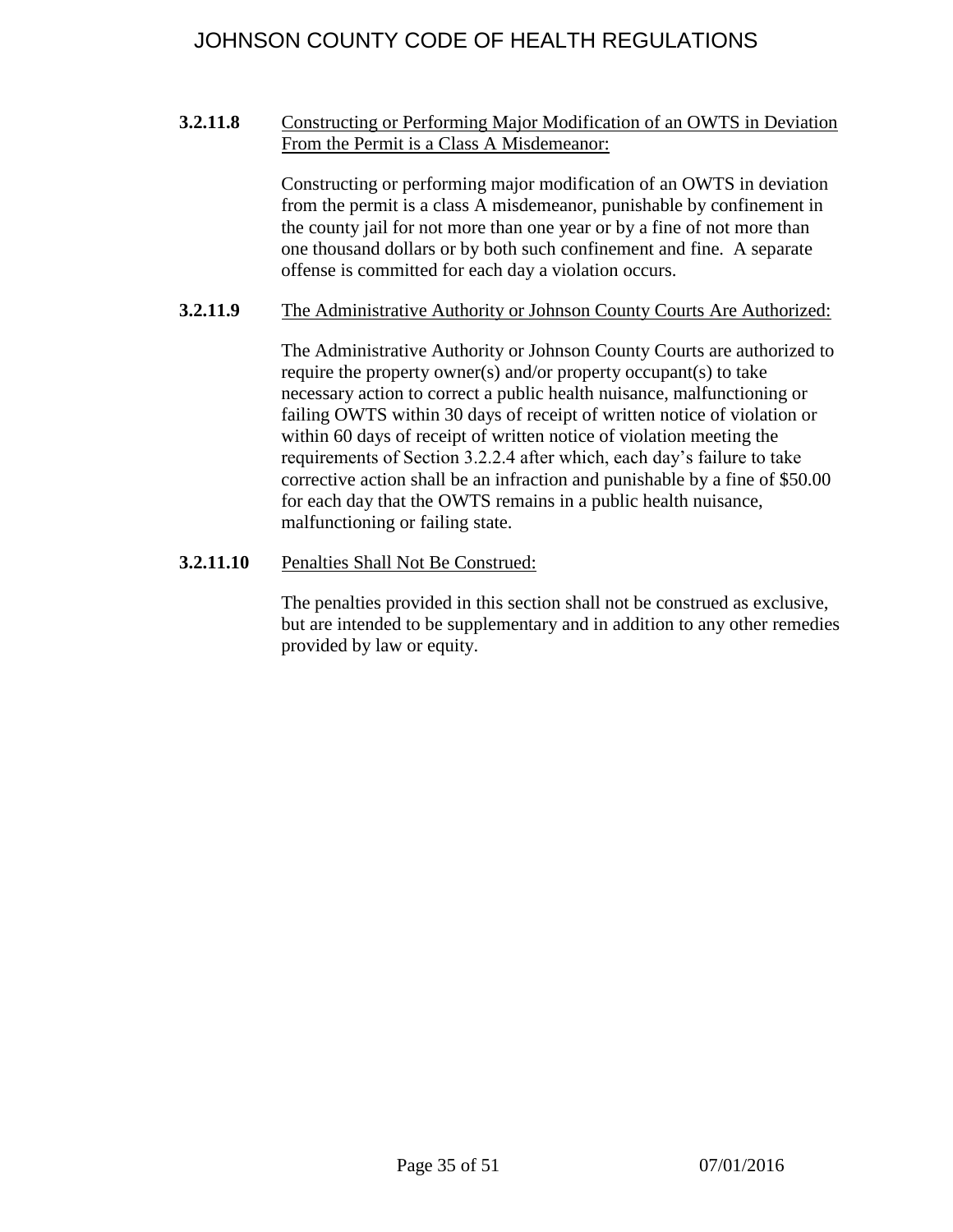## <span id="page-35-0"></span>**3.3 EFFECTIVE DATE:**

These regulations shall become effective on and after the \_\_\_\_\_day of \_\_\_\_\_, 2006.

PASSED AND APPROVED THIS \_\_\_\_\_\_ DAY OF \_\_\_\_\_ 2006.

\_\_\_\_\_\_\_\_\_\_\_\_\_\_\_\_\_\_\_\_\_\_\_\_\_\_\_\_\_\_\_\_

William Brenner, Presiding Commissioner

Johnson County, Missouri

ATTEST:

**Gilbert Powers, County Clerk**

\_\_\_\_\_\_\_\_\_\_\_\_\_\_\_\_\_\_\_\_\_\_\_\_\_\_\_\_\_\_\_\_\_

Johnson County, Missouri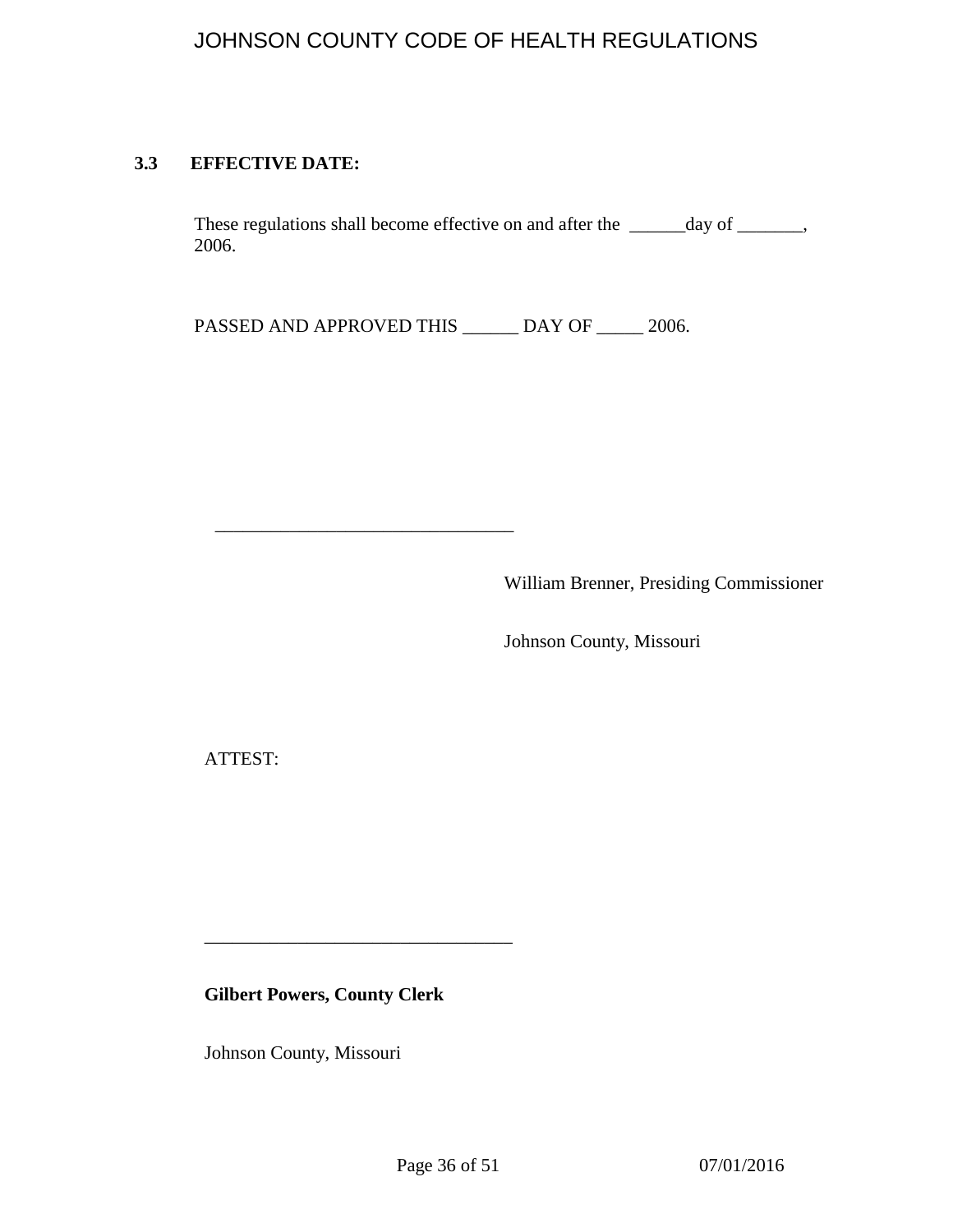#### **3.4 AN ORDINANCE REGULATING THE OPERATION OF FOOD ESTABLISHMENTS**

#### <span id="page-36-0"></span>**3.4.1 PURPOSE**

These regulations are enacted for the purpose of regulating the operation of food establishments in Johnson County, Missouri as the term is defined in these regulations in order to protect and promote public health.

## <span id="page-36-1"></span>**3.4.2 AUTHORITY**

This ordinance is enacted pursuant to Section 192.300, RSMo 2007 (or the most current law), which provides, as follows: The county commissions and the county health center boards of the several counties may make and promulgate orders, ordinances, rules or regulations, respectively as will tend to enhance the public health and prevent the entrance of infectious, contagious, communicable or dangerous diseases into such county, but any orders, ordinances, rules or regulations shall not be in conflict with any rules or regulations authorized and made by the department of health and senior services in accordance with this chapter or by the department of social services under chapter 198, RSMo. The county commissions and the county health center boards of the several counties may establish reasonable fees to pay for any costs incurred in carrying out such orders, ordinances, rules or regulations, however, the establishment of such fees shall not deny personal health services to those individuals who are unable to pay such fees or impede the prevention or control of communicable disease. Fees generated shall be deposited in the county treasury. All fees generated under the provisions of this section shall be used to support the public health activities for which they were generated. After the promulgation and adoption of such orders, ordinances, rules or regulations by such county commission or county health board, such commission or county health board shall make and enter an order or record declaring such orders, ordinances, rules or regulations to be printed and available for distribution to the public in the office of the county clerk, and shall require a copy of such order to be published in some newspaper in the county in three successive weeks, not later than thirty days after the entry of such order, ordinance, rule or regulation. Any person, firm, corporation or association which violates any of the orders or ordinances adopted, promulgated and published by such county commission is guilty of a misdemeanor and shall be prosecuted, tried and fined as otherwise provided by law. The county commission or county health board of any such county has full power and authority to initiate the prosecution of any action under this section.

## <span id="page-36-2"></span>**3.4.3 SCOPE**

This ordinance establishes definitions; sets standards for management and personnel, food operations, and equipment and facilities; and provides for food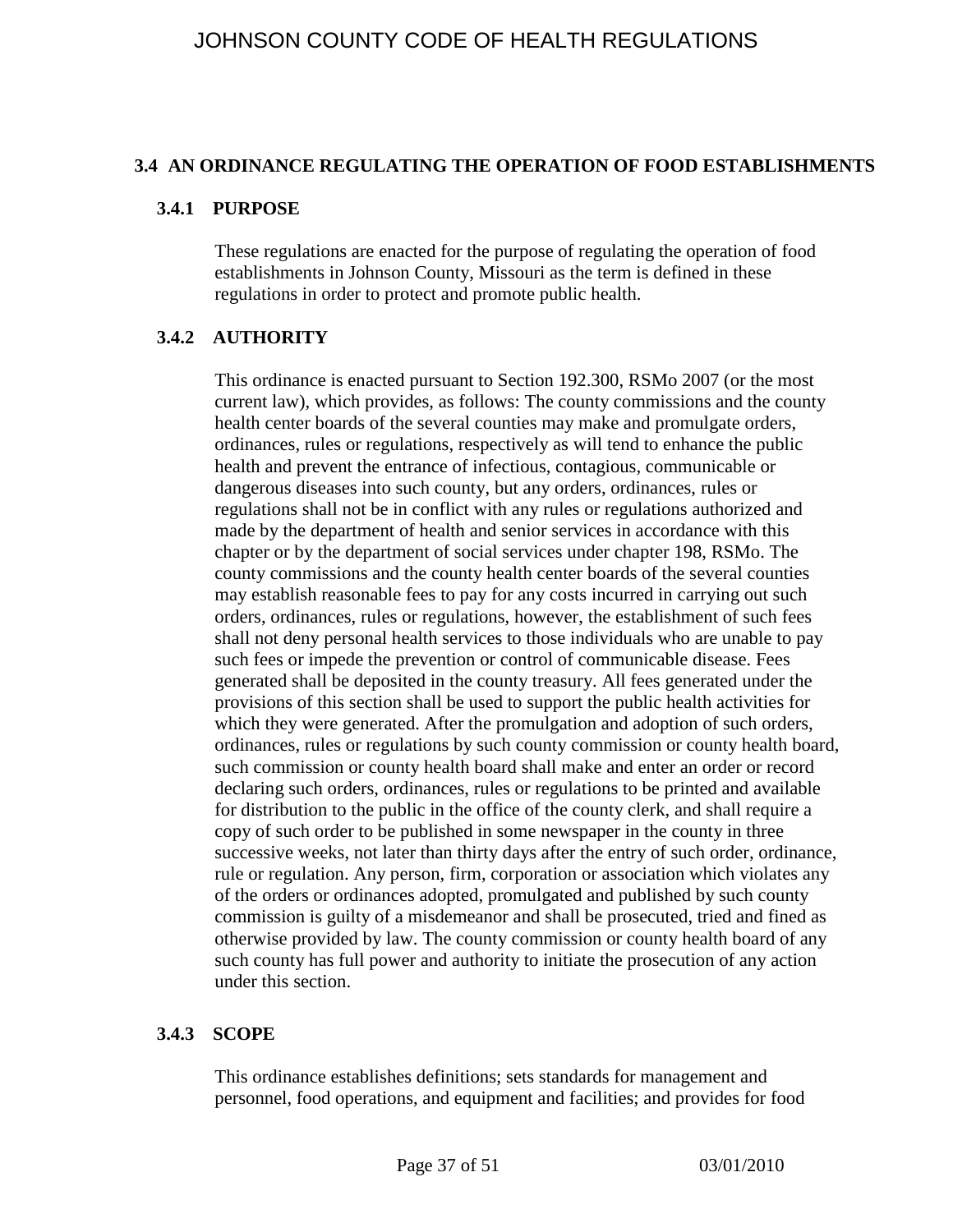establishment plan review, permit issuance, inspection, employee restriction, and permit revocation.

This ordinance applies to all incorporated and unincorporated areas of Johnson County, Missouri EXCEPT non-profit organizations.

### <span id="page-37-0"></span>**3.4.4 ADOPTION**

The JCCHS Board of Health Trustees and the Johnson County Commissioners adopt by reference the most current version of Missouri Food Code, 19 CSR 20- 1.025.

### <span id="page-37-2"></span><span id="page-37-1"></span>**3.4.5 DEFINITIONS**

### **3.4.5.1** APPROVED FOOD SAFETY TRAINING PROGRAM

Food safety training program conducted by JCCHS, a nationally recognized program, that of another health department or that of a specific food establishment, which may be accepted upon review by the administrative authority.

#### <span id="page-37-3"></span>**3.4.5.2** BUSINESS HOURS

Johnson County Community Health Services' regularly scheduled hours of operation are Monday thru Friday, 8AM to 5PM, except holidays.

## <span id="page-37-4"></span>**3.4.5.3** CODE

The most up to date version of any of the following legal references: Johnson County Code of Health Regulations, Missouri Food Law, RSMo 196.010 – 196.271, Missouri Food Code, 19 CSR 20-1.025, and U.S. Food and Drug Administration Model Food Code, which is a compilation of the general and permanent laws published in the Federal Register including FDA rules in 21 CFR, USDA rules in 7 CFR and 9 CFR, EPA rules in 40 CFR, and Wildlife and Fisheries rules in 50 CFR.

#### <span id="page-37-5"></span>**3.4.5.4** PRIORITY VIOLATION

- **3.4.5.4.1** A provision of code that, if in non-compliance, is more likely than other violations to contribute to food contamination, illness, or environmental health hazard.
- **3.4.5.4.2** Is an item that is denoted in both the FDA and MO Food Codes with an asterisk (\*) including items listed here: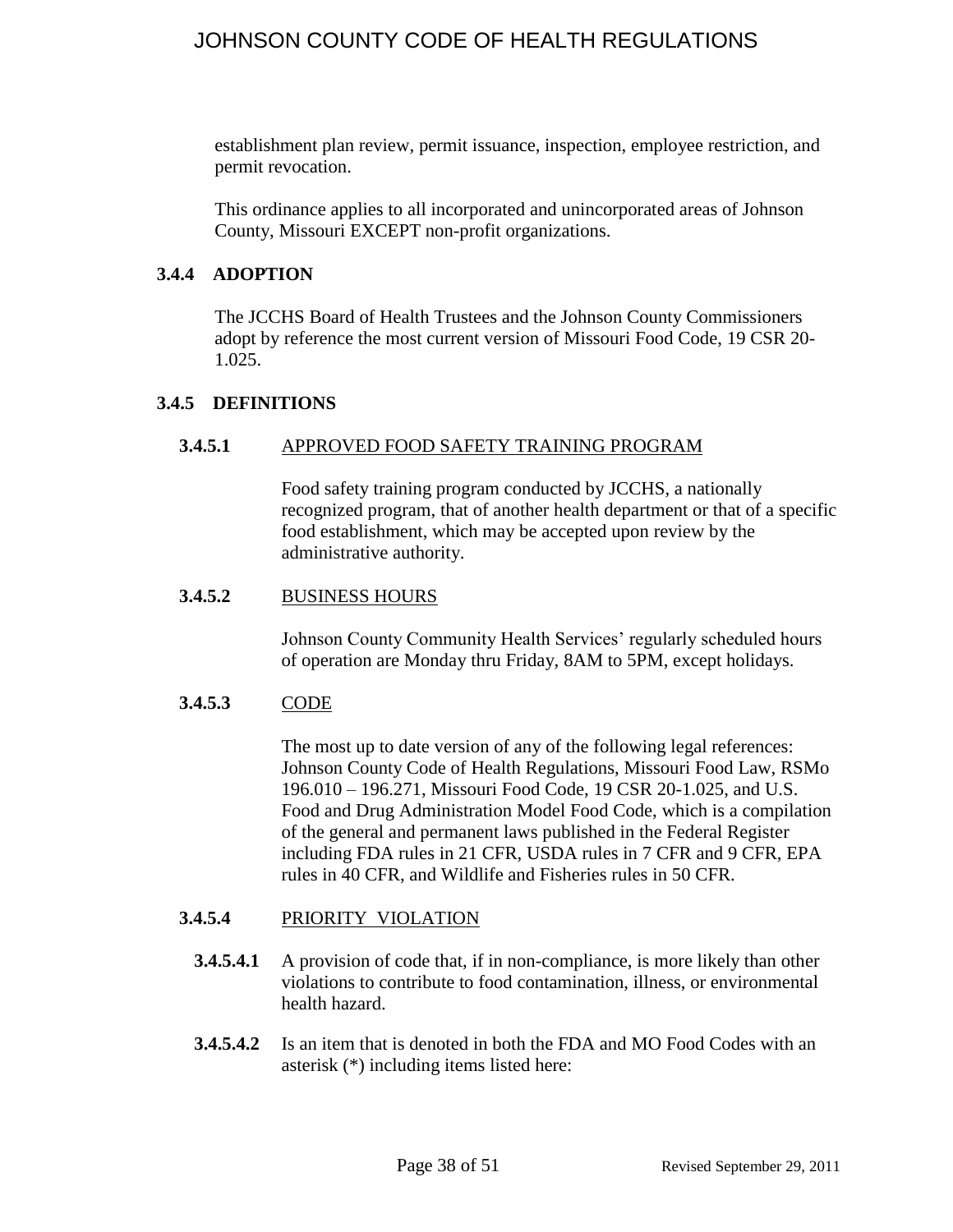- **3.4.5.4.3** A provision of code that, if in non-compliance, is more likely than other violations to contribute to food contamination, illness, or environmental health hazard.
- **3.4.5.4.4** Is an item that is denoted in both the FDA and MO Food Codes with an asterisk (\*) including items listed here:
	- 3.4.5.4.4.1 Imminent health risk;
	- 3.4.5.4.4.2 Hot water not in the facility;
	- 3.4.5.4.4.3 Food employee working with communicable disease transmissible through food;
	- 3.4.5.4.4.4 Food employee working with illness symptoms of vomiting or diarrhea;
	- 3.4.5.4.4.5 Food establishments without facility covering or pest barriers;
	- 3.4.5.4.4.6 Insufficient fulfillment of Food Safety Training/ Certification Permit Requirements;
	- 3.4.5.4.4.7 Repeat core violation identified in consecutive routine inspections.

#### <span id="page-38-0"></span>**3.4.5.5** FOOD

A raw, cooked, or processed edible substance, ice, beverage, or ingredient used or intended for use or for sale in whole or in part for human consumption, or chewing gum. (per Missouri Food Code, 19 CSR 20- 1.025)

#### <span id="page-38-1"></span>**3.4.5.6** FOOD HANDLERS

Any individual working with unpackaged food, food equipment or utensils, or food-contact surfaces.

- <span id="page-38-2"></span>**3.4.5.7** FOOD ESTABLISHMENT
	- **3.4.5.7.1** "Food establishment" means an operation that stores, prepares, packages, serves, vends, or otherwise provides food for human consumption: (per Missouri Food Code, 19 CSR 20-1.025)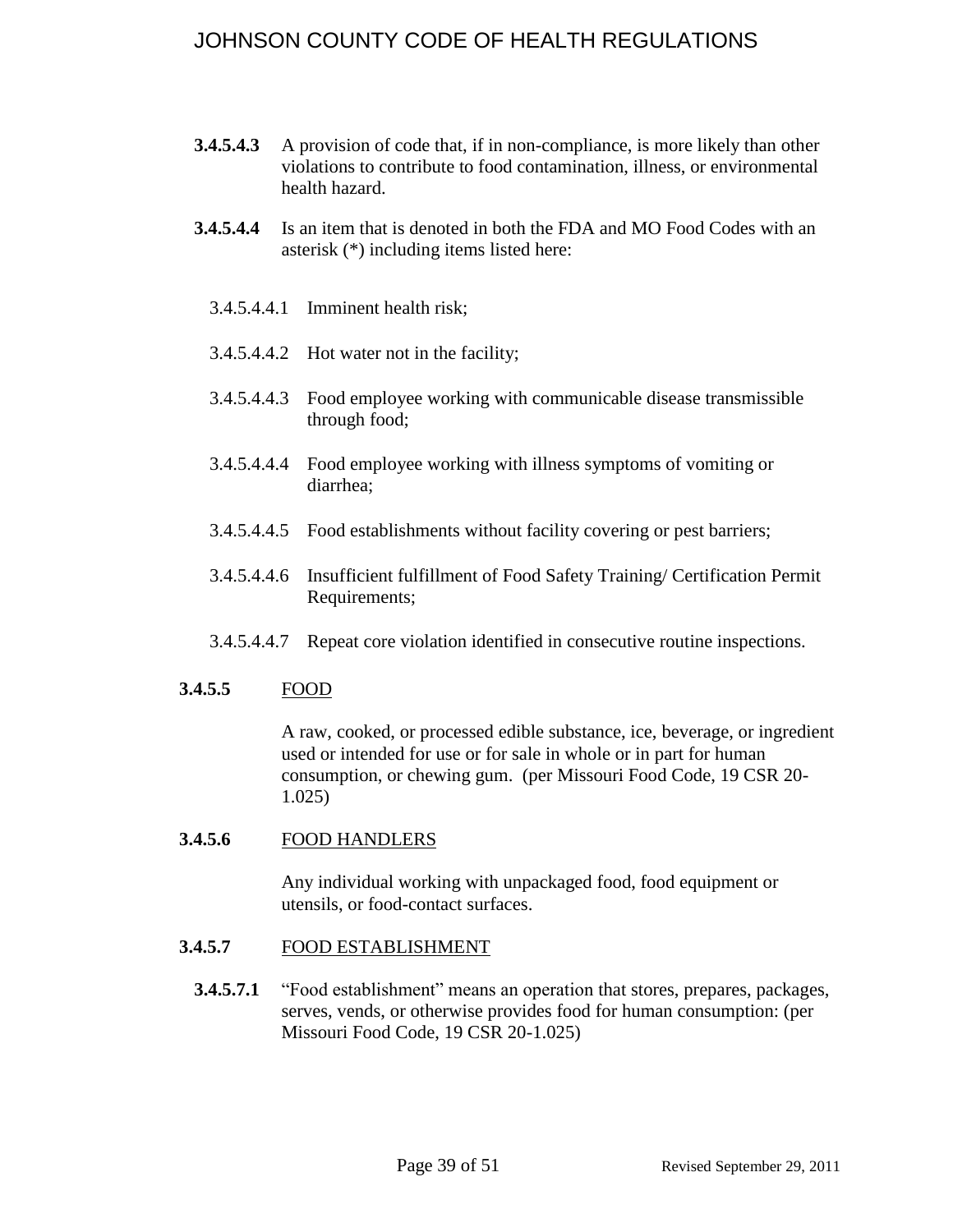- 3.4.5.7.1.1 Such as a restaurant; satellite or central preparation facility; catered feeding location; catering operation if the operation provides food directly to a Consumer or to a conveyance used to transport people; market; vending (location) operation, if the operation provides potentially hazardous foods; conveyance used to transport people; institution; or food bank; and
- 3.4.5.7.1.2 That relinquishes possession of food to a Consumer directly, or indirectly through a delivery service such as home delivery of grocery orders or restaurant takeout orders, or delivery service that is provided by common carriers.
- **3.4.5.7.2** "Food establishment" includes:
	- 3.4.5.7.2.1 An element of the operation such as a transportation vehicle or a central preparation facility that supplies a vending location or satellite feeding location unless the vending or feeding location is permitted by the administrative authority; or
	- 3.4.5.7.2.2 An operation that is conducted in a mobile, stationary, temporary, or permanent facility or location; where consumption is on or off the premises; and regardless of whether there is a charge for the food.
- **3.4.5.7.3** "Food establishment" does not include:
	- 3.4.5.7.3.1 An establishment that offers only prepackaged foods that is not potentially hazardous;
	- 3.4.5.7.3.2 A produce stand that only offers whole, uncut fresh fruits and vegetables;
	- 3.4.5.7.3.3 A food processing plant;
	- 3.4.5.7.3.4 A kitchen in a private home if only food that is not potentially hazardous is prepared for sale or service at a function such as a nonprofit organization's bake sale if allowed by law and if the Consumer is informed by a clearly visible placard at the sales or service location that the food is prepared in a kitchen that is not subject to regulation and inspection by the administrative authority;
	- 3.4.5.7.3.5 An area where food that is prepared as specified in Subparagraph (3.4.5.7.3.4) of this definition is sold or offered for human consumption;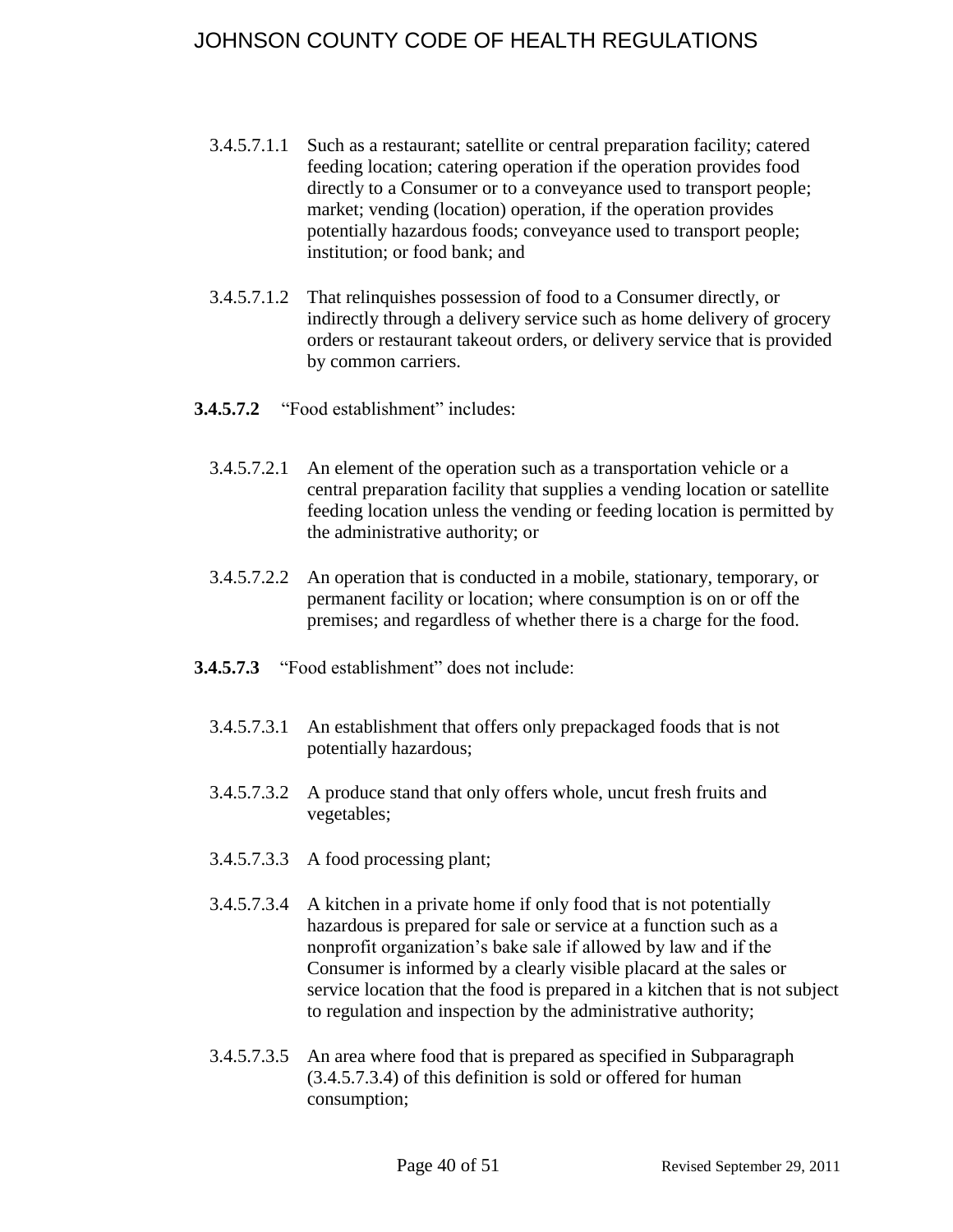- 3.4.5.7.3.6 A kitchen in a private home, such as a small family daycare provider; or a bed-and-breakfast operation that prepares and offers food to guests if the home is owner occupied, the number of available guest bedrooms does not exceed 4, breakfast is the only meal offered, the number of guests served does not exceed 12, and the Consumer is informed by statements contained in published advertisements, mailed brochures, and placards posted at the registration area that the food is prepared in a kitchen that is not regulated and inspected by the administrative authority; or
- 3.4.5.7.3.7 A private home that receives catered or home-delivered food.
- 3.4.5.7.3.8 Where local codes allow, individual stands in which only foods meeting the following conditions are sold, sampled or served:
	- 3.4.5.7.3.8.1 Non-potentially hazardous processed foods, except low acid canned and acidified foods as specified in 21 CFR 113 and 114 respectively, including, but not limited to breads, cookies, fruit pies, jams, jellies, preserves, fruit butters, honey, sorghum, cracked nuts, packaged spices and spice mixes, dry cookie, cake, bread, and soup mixes;
	- 3.4.5.7.3.8.2 The seller is the individual actually producing the food or an immediate family member residing in the producer's household with extensive knowledge about the food;
	- 3.4.5.7.3.8.3 The seller only sells, samples or serves the food directly to the end consumer;
	- 3.4.5.7.3.8.4 All processed packaged foods bear a label stating the name and address of the manufacturer/processor preparing the food, common name of the food, name of all the ingredients in the food and a statement that the product is prepared in a kitchen that is not subject to inspection by the JCCHS. It is recommended that honey manufacturers/processors include this additional statement to its label, "Honey is not recommended for infants less than twelve (12) months of age"; and
	- 3.4.5.7.3.8.5 The consumer is informed by a clearly visible placard at the sales or service location that the food is prepared in a kitchen that is not subject to inspection by the JCCHS if the foods specified in Subparagraph (3.4.5.7.3.8.1) are sold, sampled or served in unpackaged, individual portions. JCCHS shall have the final authority in determining whether a food is non-potentially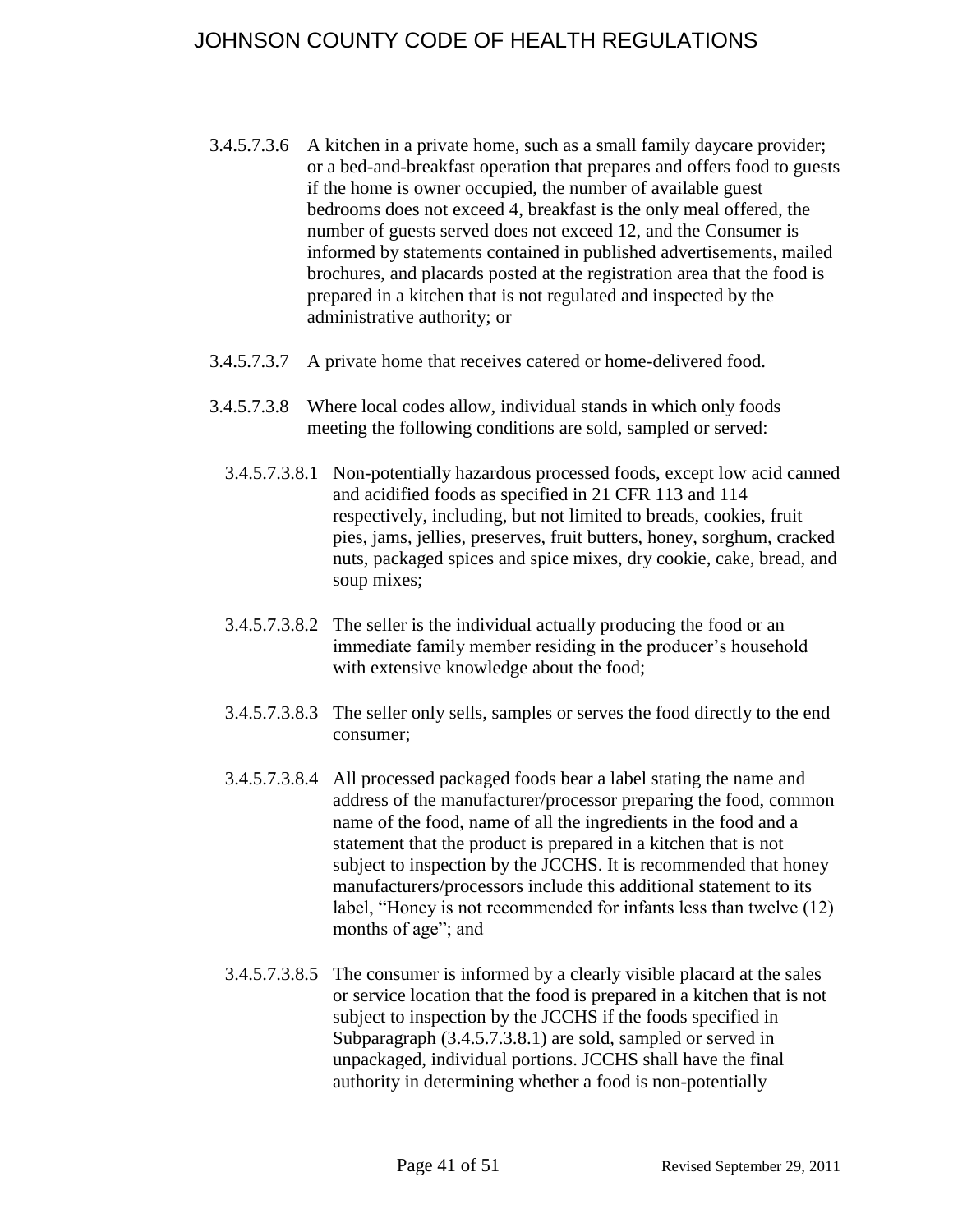hazardous and may enjoin individuals who violate the provisions of this section from selling, sampling or serving these foods.

#### <span id="page-41-0"></span>**3.4.5.8** FOOD ESTABLISHMENT PLANS

Plans must be submitted as part of the permit approval process for new construction, major modification and remodeled facilities regulated under this ordinance. Plans must include information on the intended menu, floor plan, equipment, process flow, mechanical plans, construction materials, facility design, interior finish schedule, and other information that may be required by the administrative authority for proper review to ensure compliance with the code.

### <span id="page-41-1"></span>**3.4.5.9** IMMINENT HEALTH HAZARD

- **3.4.5.9.1** A significant threat or danger to health that is considered to exist when there is evidence sufficient to show that a product, practice, circumstance, or event creates a situation that requires immediate correction or cessation of operation to prevent injury based on:
	- 3.4.5.9.1.1 The number of potential injuries;
	- 3.4.5.9.1.2 Missouri The nature, severity, and duration of the anticipated injury. (per Food Code, 19 CSR 20-1.025)
	- 3.4.5.9.1.3 May include but is not limited to the following:
		- 3.4.5.9.1.3.1 Overflowing grease trap;
		- 3.4.5.9.1.3.2 Any sewage issue with the facility;
		- 3.4.5.9.1.3.3 Hand washing facility not available by end of inspection;
		- 3.4.5.9.1.3.4 No means of sanitizing multi-service utensils;

3.4.5.9.1.3.5 Evidence of extreme pest infestation.

#### <span id="page-41-2"></span>**3.4.5.10** NON-PROFIT ORGANIZATION

"Nonprofit organization" means an entity that is organized exclusively for charitable, religious, educational, civic and scientific purposes.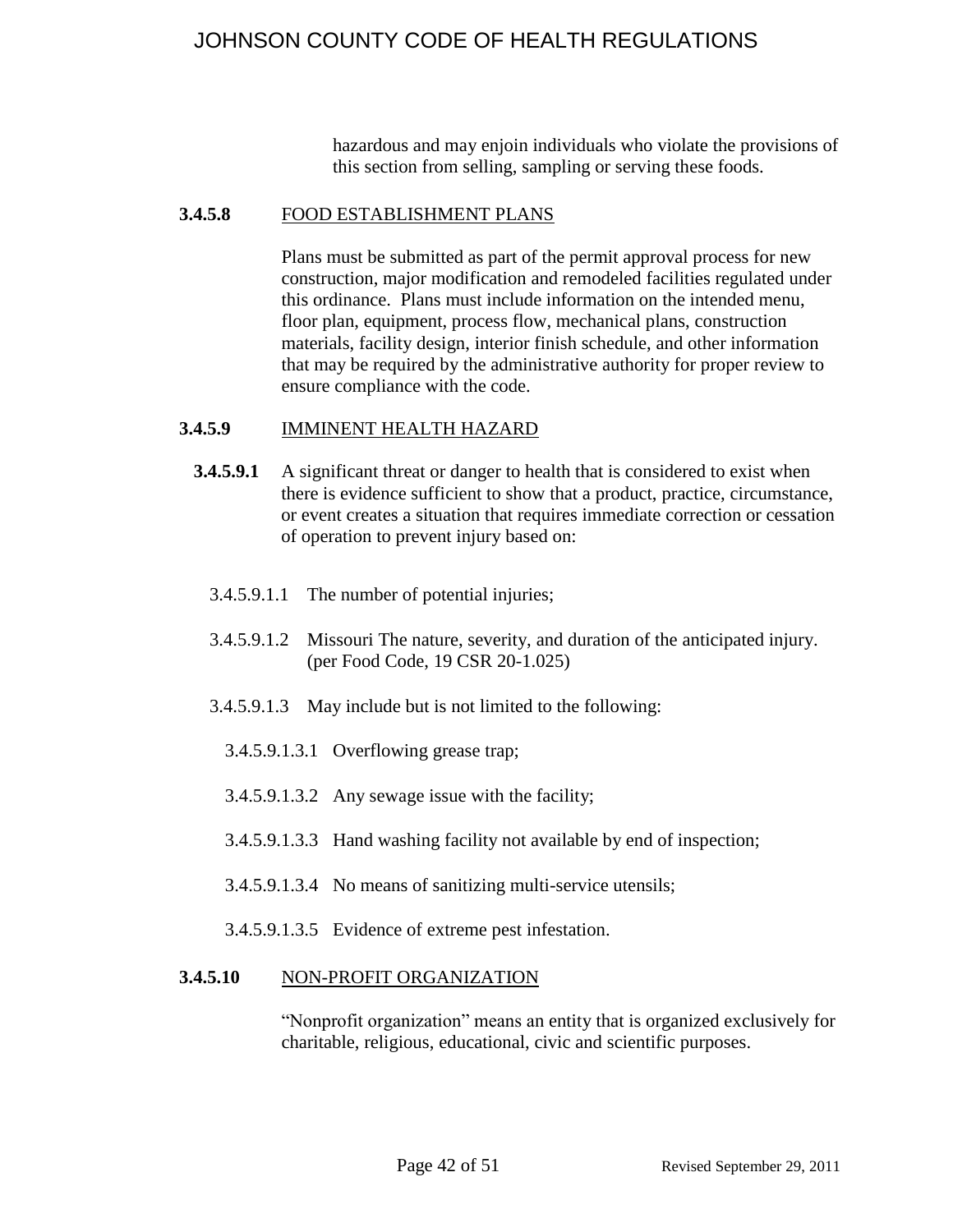#### <span id="page-42-0"></span>**3.4.5.11** OPERATOR

The entity that is legally responsible for the operation of the food establishment such as the owner, the owner's agent or other person. (per Missouri Food Code, 19 CSR 20-1.025)

#### <span id="page-42-1"></span>**3.4.5.12** OPERATION

Any activity in which a food establishment person stores, prepares, packages, serves, vends, or otherwise provides food for human consumption.

#### <span id="page-42-2"></span>**3.4.5.13** PERSON

An association, corporation, individual, partnership, other legal entity, government, or governmental subdivision or agency. (per Missouri Food Code, 19 CSR 20-1.025)

- <span id="page-42-3"></span>**3.4.5.14** POTENTIALLY HAZARDOUS FOOD/ Food that Requires time and Temperature for Saftey
	- **3.4.5.14.1** "Potentially hazardous food" means a food that is natural or synthetic and that requires temperature control because it is in a form capable of supporting: (per Missouri Food Code, 19 CSR 20-1.025)
		- 3.4.5.14.1.1 The rapid and progressive growth of infectious or toxigenic microorganisms;
		- 3.4.5.14.1.2 The growth and toxin production of Clostridium botulinum; or
		- 3.4.5.14.1.3 In raw shell eggs, the growth of Salmonella Enteritidis.
	- **3.4.5.14.2** "Potentially hazardous food" includes an animal food (a food of animal origin) that is raw or heat-treated; a food of plant origin that is heat-treated or consists of raw seed sprouts; cut melons; and garlic-in-oil mixtures that are not modified in a way that results in mixtures that do not support growth as *specified under Subparagraph (3.4.5.14.1*) of this definition.
	- **3.4.5.14.3** "Potentially hazardous food" does not include:

3.4.5.14.3.1 An air-cooled hard-boiled egg with shell intact;

3.4.5.14.3.2 A food with an  $a_w$  value of 0.85 or less;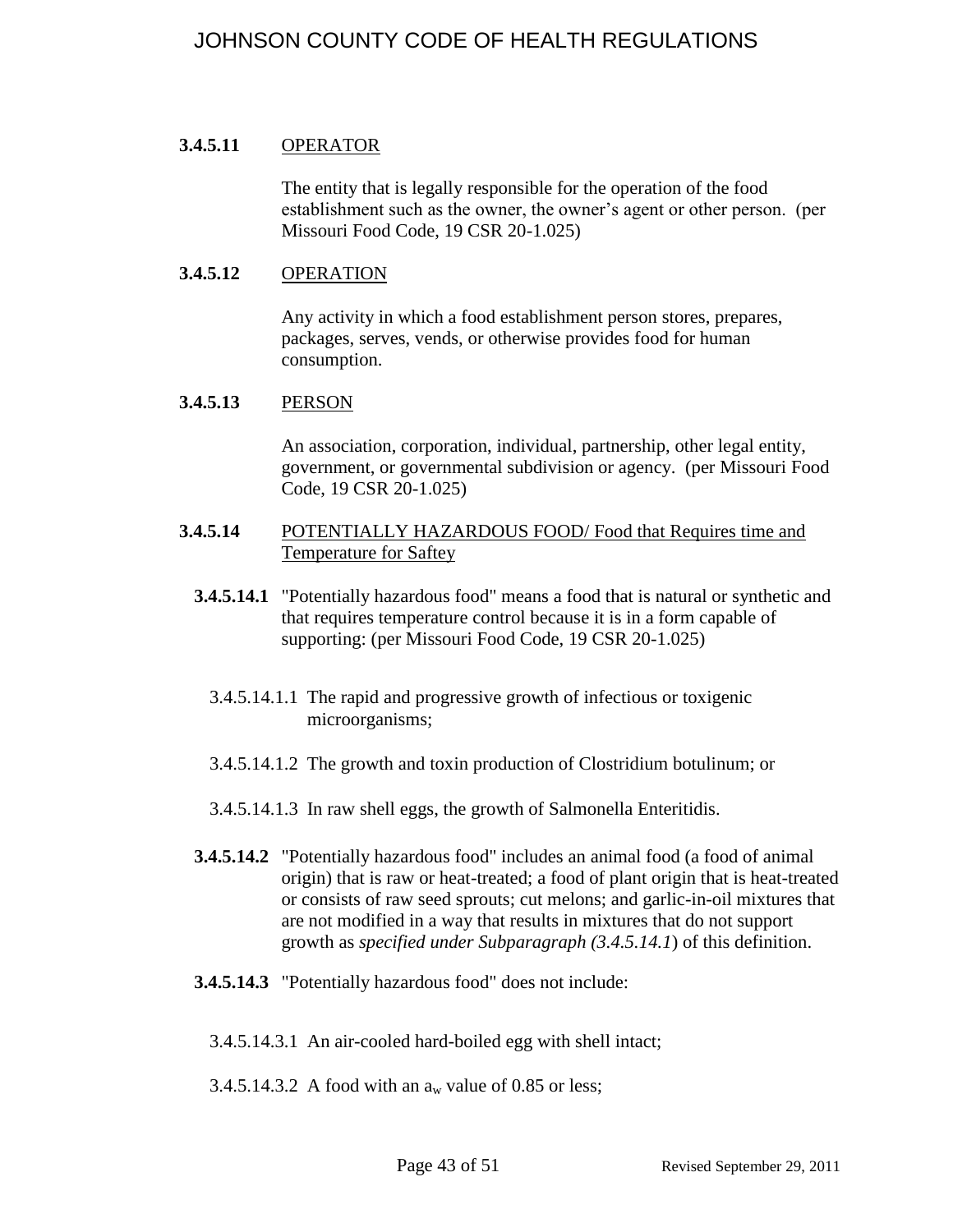- 3.4.5.14.3.3 A food with a pH level of 4.6 or below when measured at  $24^{\circ}C$  (75 $^{\circ}F$ );
- 3.4.5.14.3.4 A food, in an unopened hermetically sealed container, that is commercially processed to achieve and maintain commercial sterility under conditions of non-refrigerated storage and distribution; and
- 3.4.5.14.3.5 A food for which laboratory evidence demonstrates that the rapid and progressive growth of infectious or toxigenic microorganisms or the growth of S. Enteritidis in eggs or C. botulinum cannot occur, such as a food that has an  $a_w$  and a pH that are above the levels specified under Subparagraphs (3.4.5.14.3)( 3.4.5.14.3.2) and (3.4.5.14.3.3) of this definition and that may contain a preservative, other barrier to the growth of microorganisms, or a combination of barriers that inhibit the growth of microorganisms.
- 3.4.5.14.3.6 A food that does not support the growth of microorganisms as specified under Subparagraph (3.4.5.14.3) of this definition even though the food may contain an infectious or toxigenic microorganism or chemical or physical contaminant at a level sufficient to cause illness.

### <span id="page-43-0"></span>**3.4.5.15** PUBLIC HEALTH PRIORITY ASSESSMENT

Worksheet used to determine a priority rating (low, medium, high) for establishments, given past history of violations, types of food served, preparation requirements of foods served, number of meals served, and population served.

## <span id="page-43-1"></span>**3.4.6 PERMIT REQUIREMENTS**

- **3.4.6.1** Food establishments in Johnson County, Missouri must have a valid permit issued by the administrative authority prior to operation.
- **3.4.6.2** Only a person who complies with the requirements of this ordinance and the food code shall be entitled to acquire and retain such a permit.
- **3.4.6.3** The permit shall be obtained by the owner of the establishment or by an officer of the legal ownership. Permits are not transferable.
- **3.4.6.4** Permits shall be renewed annually and shall be valid from July 1 to June 30 each year. Permit applications and must be submitted, fees paid and approved before a permit is issued. Failure to renew a permit by July 1 may result in revocation of permit or imposition of a late fee. A permit shall be valid from the date of issuance until June 30 of that year or until June 30 of the following year if the permit is issued after July 1 and before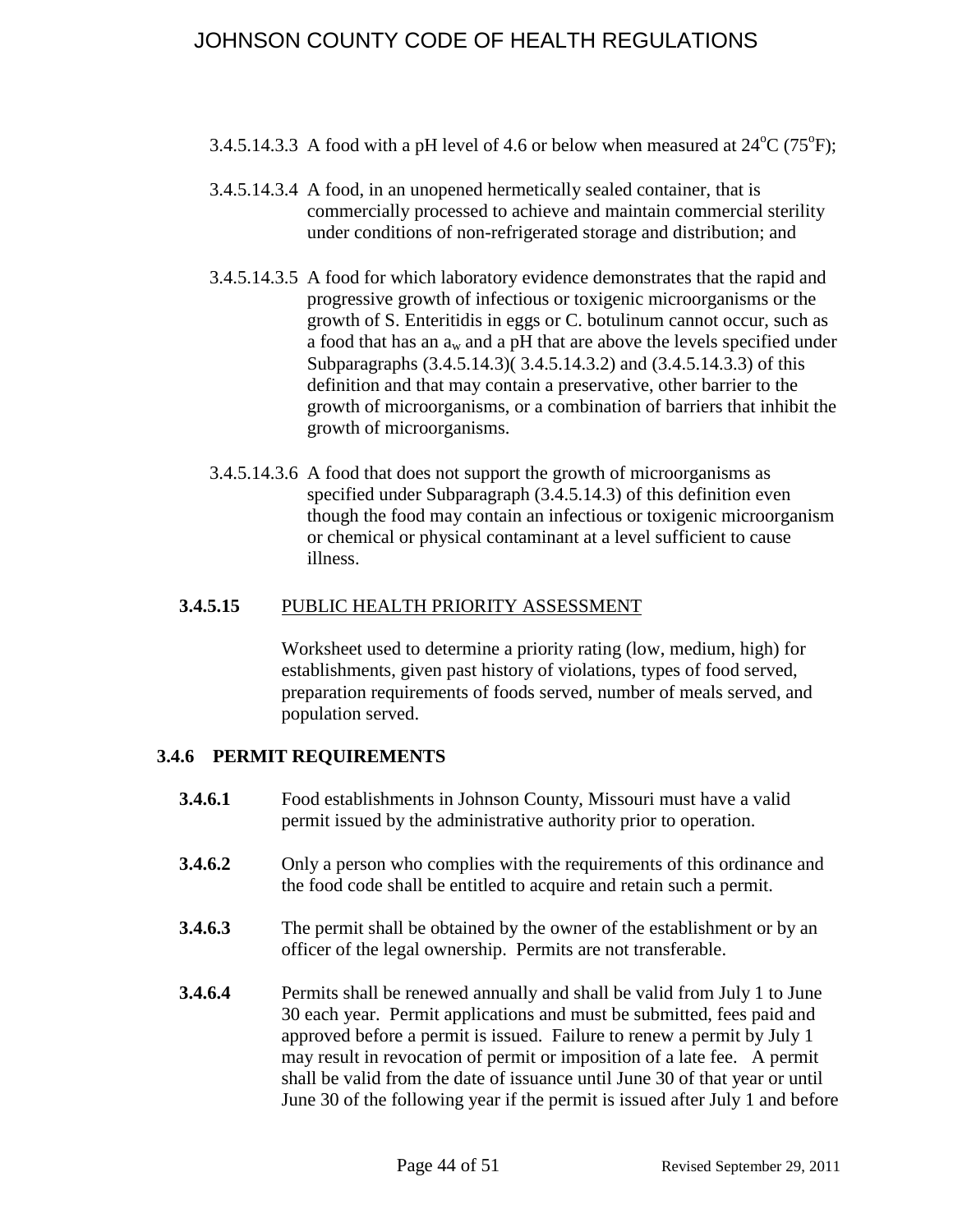December 31. Food establishment permit fees are proposed and approved by the County Commission per 3.1.4.4 User Fees.

- **3.4.6.5** A valid permit shall be posted in the food establishment in a place immediately viewable by customers, protected from external weathering and within five feet (5') of all customer entrances of the food establishment along with most recent inspection report, scoring, closing order and/ or notice of violation placards.
- **3.4.6.6** New establishments must submit application, fees, food establishment plans, design and specifications for regulatory approval no later than 30 business days (6 weeks) prior to opening for business. A pre-opening inspection will be conducted by the administrative authority, to determine if the establishment is in compliance with food code. Permits may be denied until code compliance is attained. New establishments are any food establishment not in operation prior to the effective date of this ordinance.
- **3.4.6.7** If an existing establishment voluntarily closes for a purpose other than holiday, vacation, or regular schedule; a re-opening inspection may be required.
- **3.4.6.8** A change in existing food establishments' ownership; design, layout or function as a result of construction or extensive remodeling; location; or menu to include potentially hazardous food or other extensive revision shall require renewal of the establishment's permit along with administrative authority review of food establishment plans.
- **3.4.6.9** Temporary food establishments require a permit. These establishments are expected to follow the rules and laws contained in the food code and may be inspected as determined by the administrative authority.

## <span id="page-44-0"></span>**3.4.6.10** APPROVED FOOD SAFETY TRAINING PROGRAM

- **3.4.6.10.1** Permit holders shall have, at all times of food establishment operation, all persons acting in a management or supervisory capacity and at least onequarter (25%) of food handlers on duty trained and certified in an approved food safety program.
- **3.4.6.10.2** Annual certification of approved food safety program is required for persons acting in management or supervisory capacity and one-quarter (25%) of food handlers.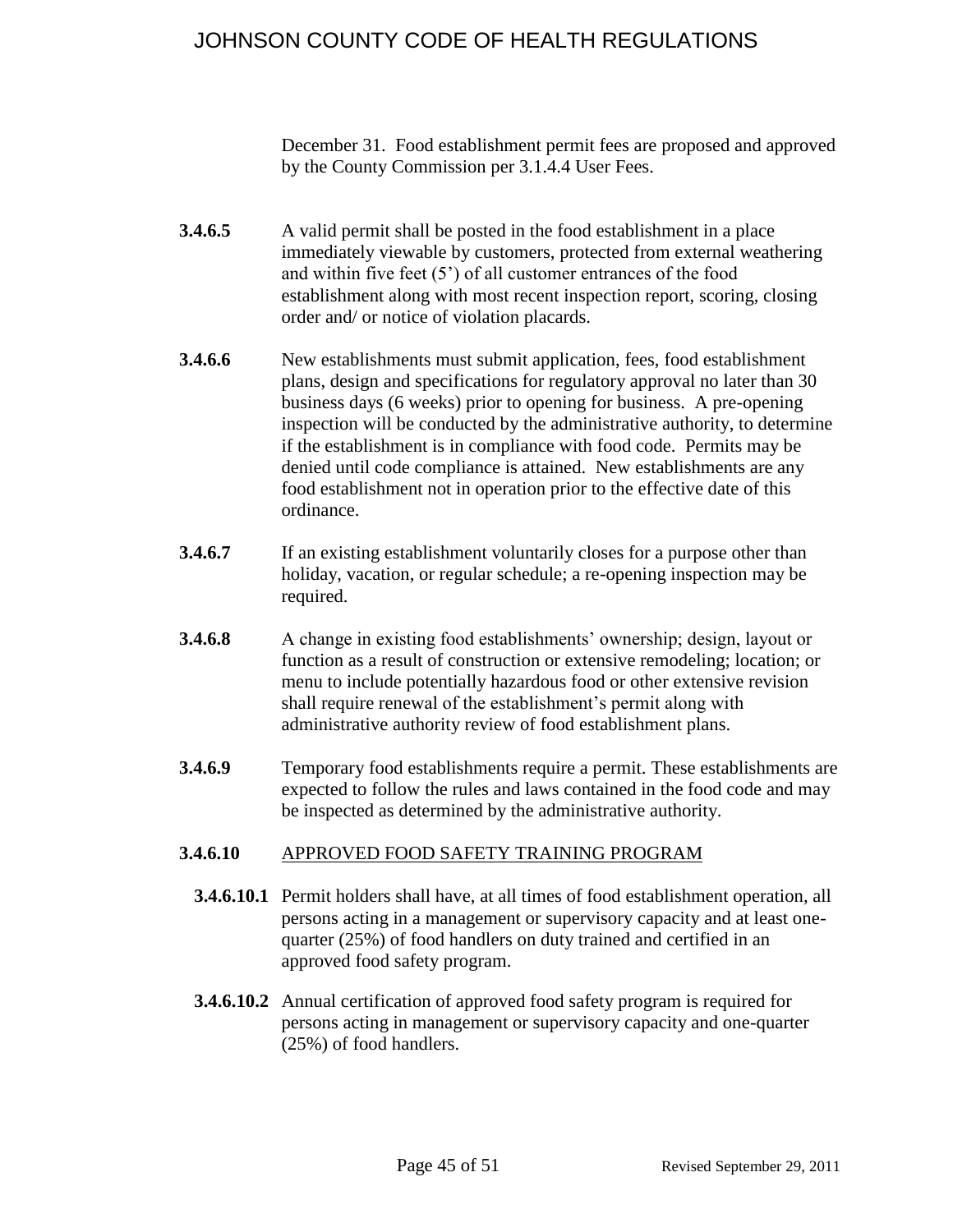- 3.4.6.10.2.1 Certifications of persons through ServSafe<sup>®</sup> or other nationally recognized food safety programs must be maintained every three (3) years in order to qualify for issuance of an annual food safety certification.
- **3.4.6.10.3** Recertification requirements shall be in effect one year from effective date of this ordinance or, if thereafter, three (3) months subsequent to hiring.
- **3.4.6.10.4** Temporary food establishments are required to have at least one food employee certified in an approved food safety training program with documentation available at all times of food establishment operation.
- **3.4.6.10.5** Non-compliance of approved food safety training program certification and/ or documentation will result in a follow-up inspection.

## <span id="page-45-1"></span><span id="page-45-0"></span>**3.4.7 PERMIT COMPLIANCE**

#### **3.4.7.1** FOOD ESTABLISHMENT INSPECTIONS

- **3.4.7.1.1** Representatives of the administrative authority, upon identification, shall be permitted to enter any food establishment, have access to the entire facility, and take digital photos at any reasonable time for the purpose of making inspections to determine compliance with this ordinance and food code. The administrative authority shall be allowed to examine the records of the establishment to obtain information pertaining to food and supplies purchased, received, or used; pest control; cleaning; complaints; illness; and personnel.
- **3.4.7.1.2** The administrative authority shall perform an inspection of a food establishment at least once annually or more often as determined by the administrative authority, Public Health Priority Risk Assessment and availability of administrative authority personnel. Additional inspections including follow-up inspections may be performed as necessary for the enforcement of this ordinance, food code or other public health concern. Public Health Priority Risk Assessment shall be reviewed for each establishment annually.
- **3.4.7.1.3** Temporary food establishments shall have inspections conducted at the discretion of the administrative authority.
- **3.4.7.1.4** Inspection reports may be published by JCCHS as deemed appropriate. Inspections are public record and may be obtained from the administrative authority, within three (3) business days, upon written request.
- <span id="page-45-2"></span>**3.4.7.2** VIOLATION CORRECTION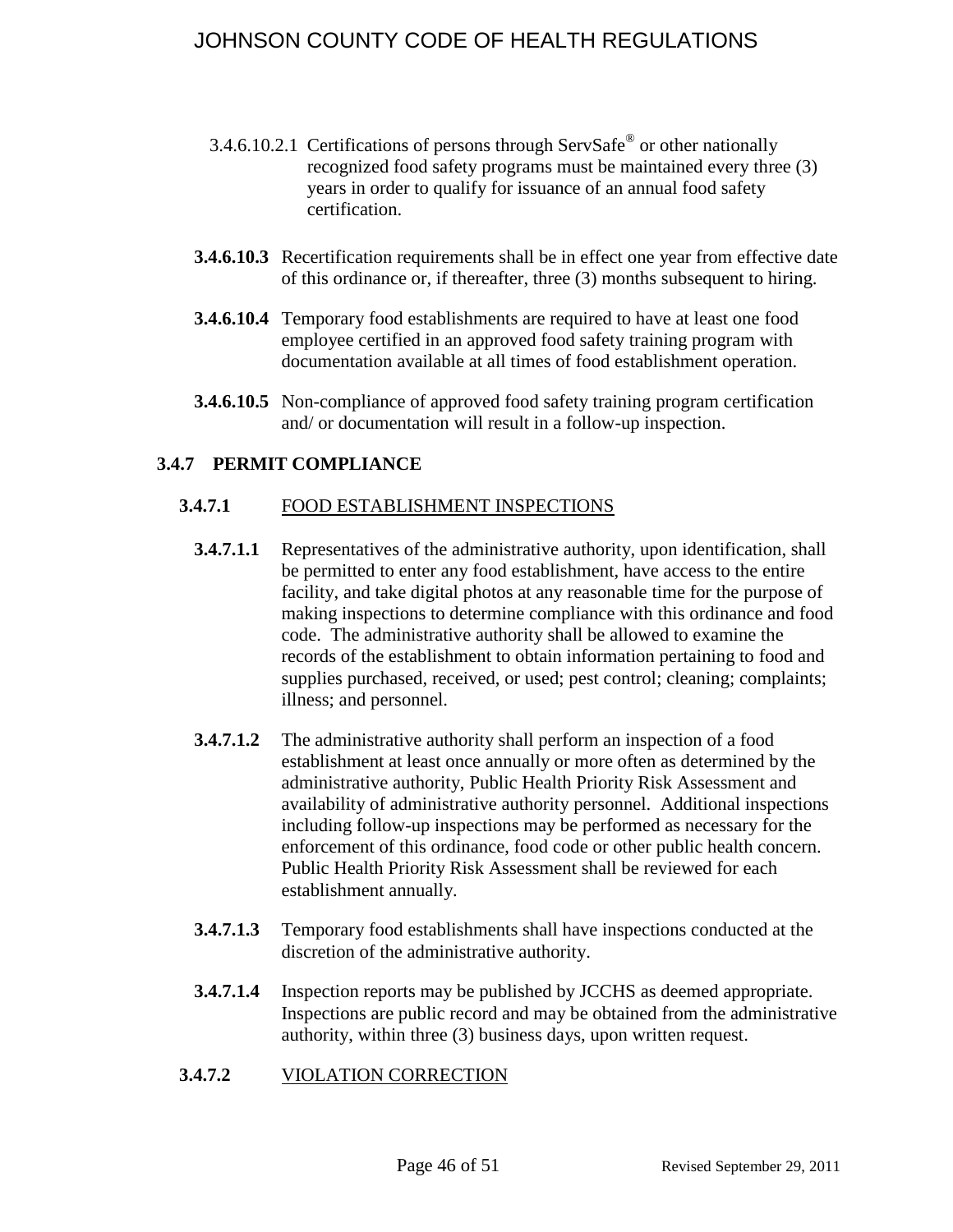- **3.4.7.2.1** The completed inspection form shall specify a correct by date be set for each violation in accordance with the following provisions:
	- 3.4.7.2.1.1 All Priority violations shall be corrected as soon as possible, but in any event, within seventy-two (72) business hours following inspection. The permit holder shall contact the administrative authority within three (3) days after the inspection to report correction status.
	- 3.4.7.2.1.2 All Core violations shall be corrected as soon as possible, but in any event, at least *three-quarters (75%)* shall be corrected within seventytwo (72) business hours following inspection. The remaining noncritical violation may be corrected by a time mutually agreed upon by person in charge at time of inspection and the administrative authority or next routine inspection. If a non-critical violation yet exists on more than two (2) consecutive routine inspections, the violation will be noted as a critical violation.
	- 3.4.7.2.1.3 In the case of a temporary food establishment, all violations shall be corrected by a time mutually agreed upon by the person in charge at time of inspection and the administrative authority. If violations are not corrected prior to the agreed upon time, the establishment shall cease operations until authorized to resume by the administrative authority.
- **3.4.7.2.2** A Notice of Violation Placard will alert customers that the food establishment out of compliance with the code and may be issued at any food establishment until violations or non-compliance is corrected.
	- 3.4.7.2.2.1 A Notice of Violation Placard will be issued to the food establishment by JCCHS and shall be posted in the food establishment in a place immediately viewable by customers, protected from external weathering and within five feet  $(5')$  of all customer entrances of the food establishment along with most recent inspection report, scoring, closing order and/ or notice of violation placards.
- **3.4.7.2.3** In the event that all Priority violations and three-quarters (75%) of Core violations identified on the inspection report are not corrected by the end of the first follow-up inspection, the food establishment will be considered to remain in violation of this ordinance and food code.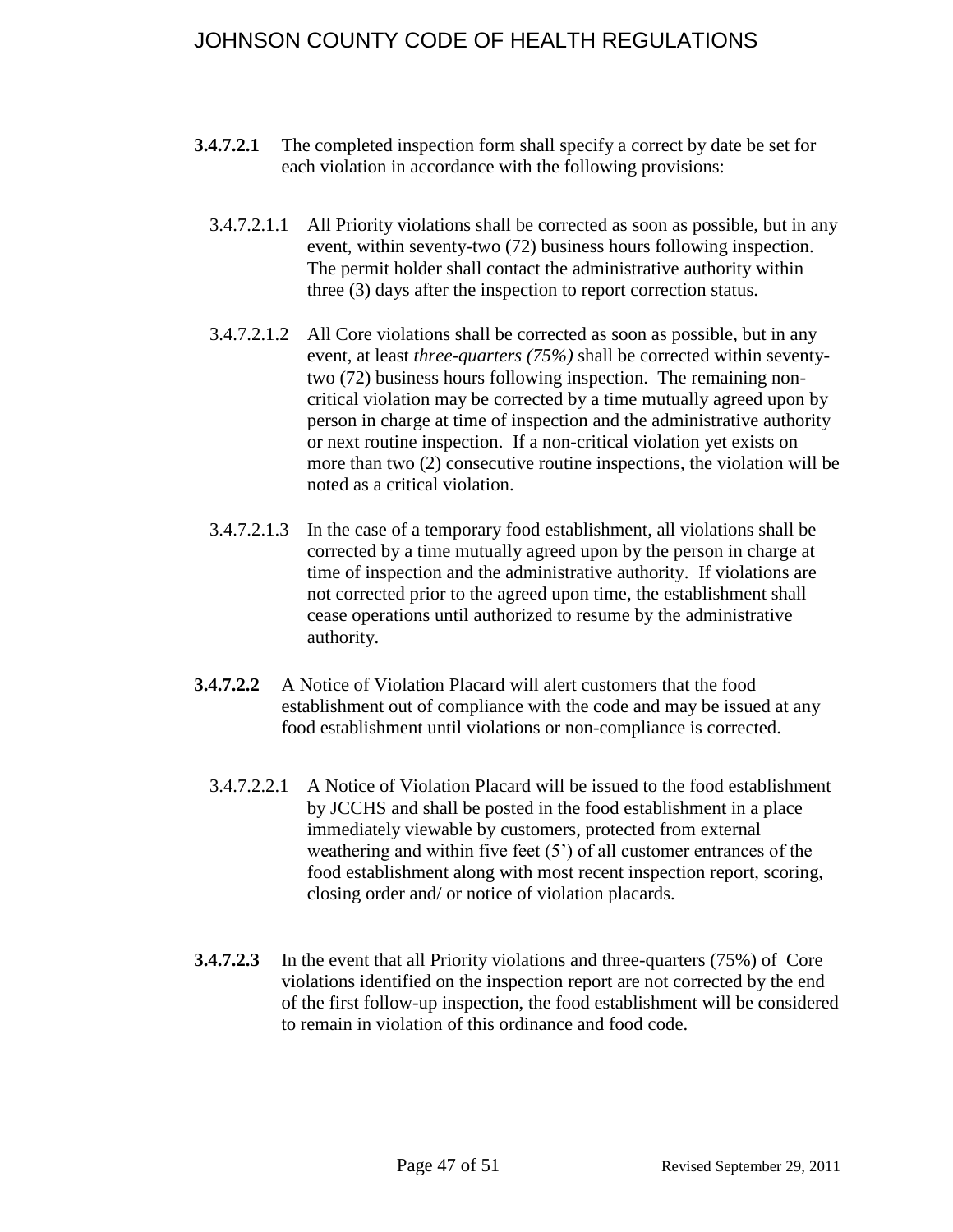- 3.4.7.2.3.1 A second follow-up inspection will be scheduled, fees will be assessed, and a Notice of Violation Placard will be issued for display in plain site at the primary customer entrance of the food establishment.
- **3.4.7.2.4** In the event that all Priority violations and three-quarters (75%) of Core violations identified on the first follow-up inspection report are not corrected by the end of the second follow-up inspection, the food establishment will be considered to remain in violation of this ordinance and food code.
	- 3.4.7.2.4.1 As a result of continued non-compliance with this ordinance and food code, the food establishment permit will be revoked, fees will be assessed, a Closing Order will be issued for display in plain site at the primary customer entrance of the food establishment, and media will be alerted.

## <span id="page-47-0"></span>**3.4.7.3** CLOSING ORDER AND PERMIT REVOCATION

- **3.4.7.3.1** If a Closing Order is issued by the administrative authority, the establishment shall immediately cease all food operations until authorized by the administrative authority to resume.
- **3.4.7.3.2** A Closing Order will be issued when a permit is revoked. The person may apply for a new permit upon correction of all violations. While under revocation, a food establishment may not be open to the public. A permit may be revoked or a permit application denied if the permit holder or applicant has failed to comply with any part of this ordinance until such time that the administrative authority determines that compliance is attained.
	- 3.4.7.3.2.1 A Closing Order will be issued to the food establishment by JCCHS and shall be posted in the food establishment in a place immediately viewable by customers, protected from external weathering and within five feet (5') of all customer entrances of the food establishment along with most recent inspection report, scoring, closing order and/ or notice of violation placards.
- **3.4.7.3.3** A food establishment having received a Closing Order can reapply for a permit upon completion of all Priority violations and all Core violations identified on the second follow-up inspection report, payment of assessed fees, compliance with all provisions of this ordinance, compliance with food code and completion of involuntary pre-opening inspection.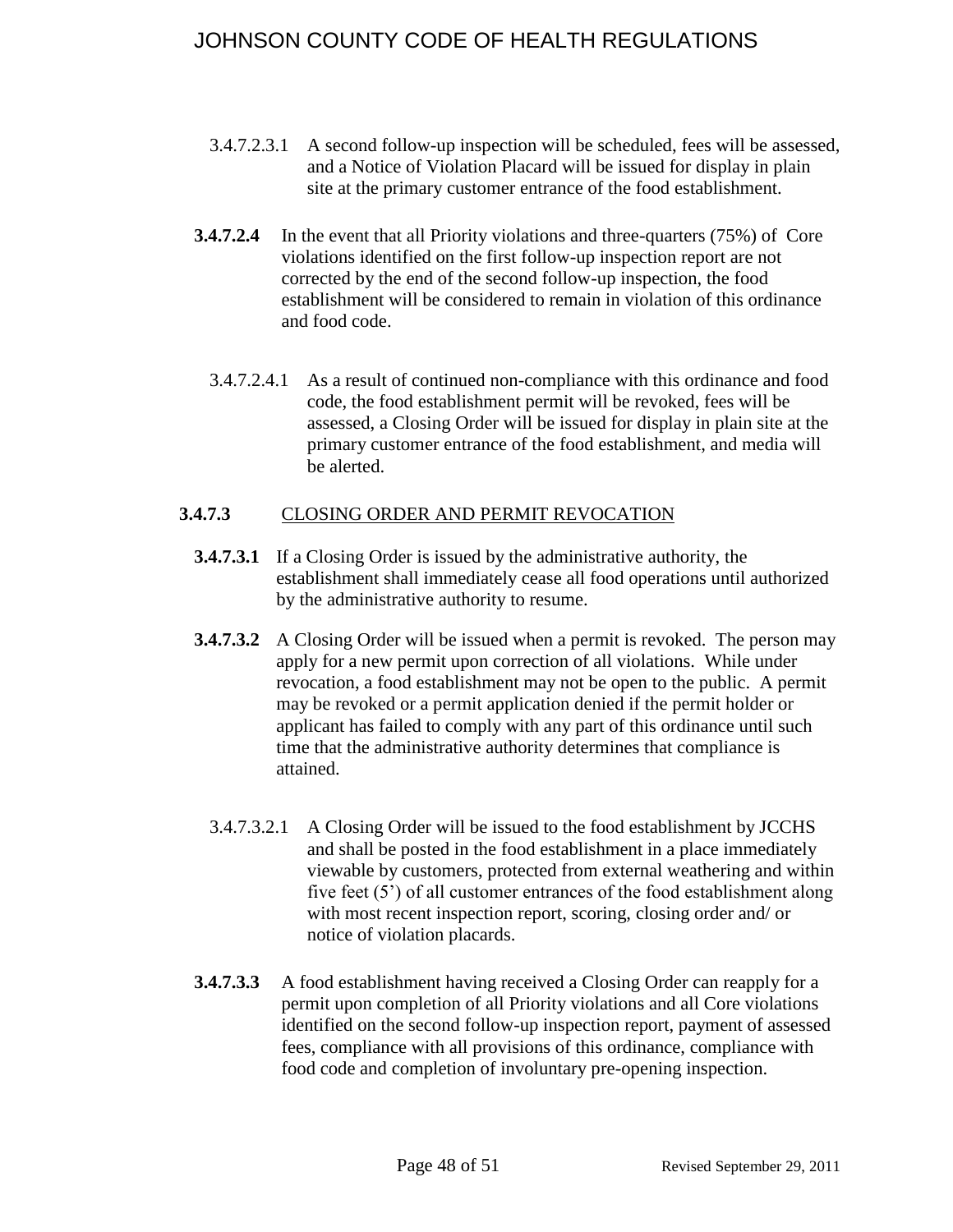- 3.4.7.3.3.1 Re-opening inspections will be completed within twenty-four (24) business hours of having been notified that all violations are corrected. Additional fees may apply each time the administrative authority completes such a re-opening inspection without violations having been corrected.
- **3.4.7.3.4** It is unlawful for any food establishment to function as a food establishment while under a Closing Order.
- **3.4.7.3.5** A food establishment Permit may be revoked and a Closing Order may be issued for any violation of the food code including the following list of violations:
	- 3.4.7.3.5.1 Imminent Health Hazard found in food establishment.
	- 3.4.7.3.5.2 Failure to acquire and renew a food establishment permit
	- 3.4.7.3.5.3 Failure to secure an approved inspection prior to operating a food establishment
	- 3.4.7.3.5.4 Failure to allow administrative authority access to the entire food establishment and records
	- 3.4.7.3.5.5 Creating a hostile environment or attempting to discourage or prevent administrative authority from completing inspection of entire food establishment
	- 3.4.7.3.5.6 Failure to post JCCHS issued documentation such as permit, inspection report, score, and Notice of Violation placard in plain site of customers, protected from external weathering and within a 5 foot (5 ') radius of all primary customer entrance of the food establishment
	- 3.4.7.3.5.7 Failure to comply with Food Safety Program requirements to have all managers and one-quarter (25%) of food handlers on duty food safety trained and certified
	- 3.4.7.3.5.8 Failure to submit food establishment plans 6 weeks prior to opening a food establishment
	- 3.4.7.3.5.9 Failure to notify JCCHS of voluntary closing for purpose other than holiday, vacation or regular schedule in order that a re-opening inspection be completed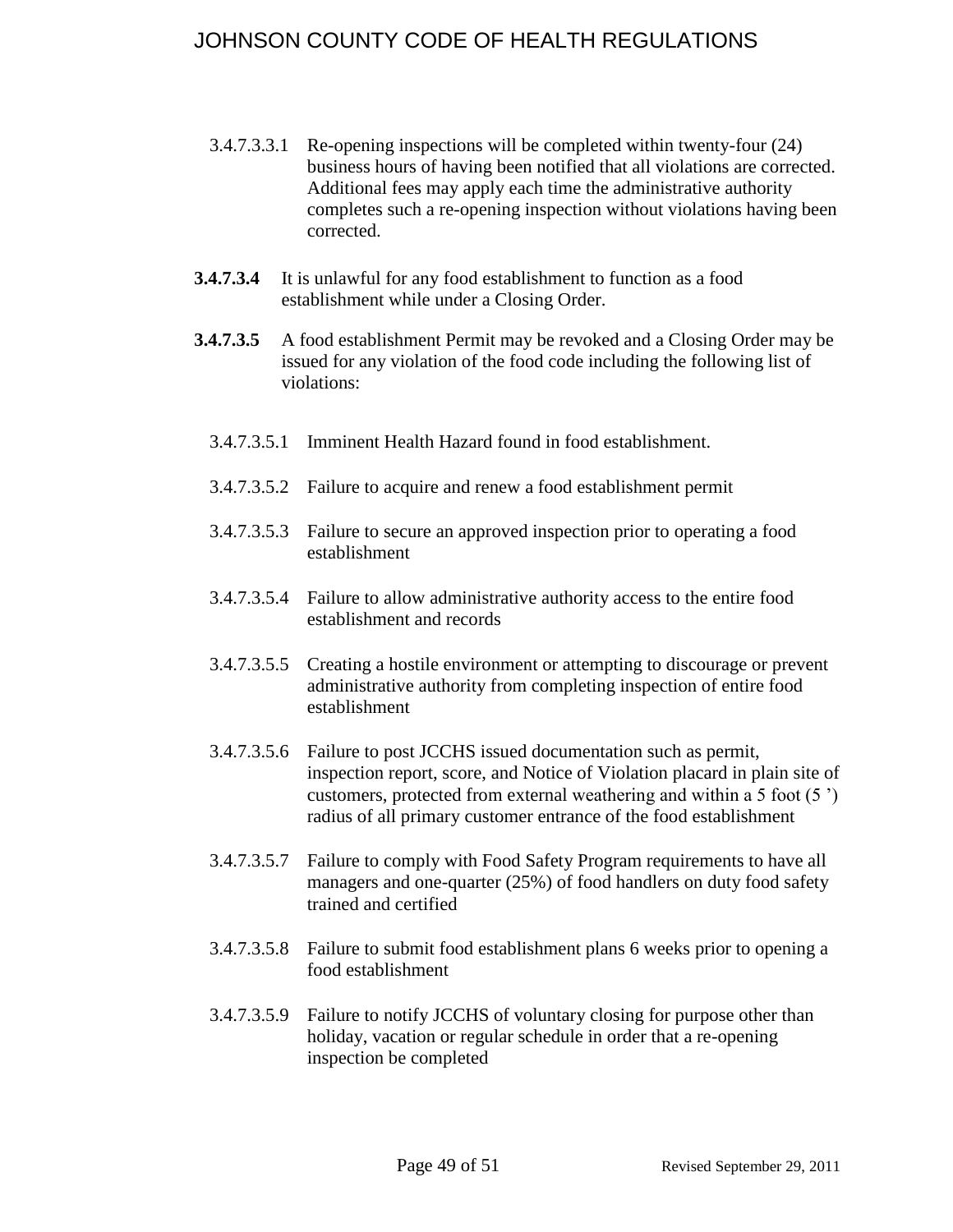- 3.4.7.3.5.10 Failure to notify JCCHS for change of ownership; design, layout or function as a result of construction or extensive remodeling; location; or menu to include potentially hazardous food or other extensive revision
- 3.4.7.3.5.11 Failure to pay re-inspection fees
- 3.4.7.3.5.12 Operating a food establishment without a food establishment permit by making potentially hazardous food available to the public

### <span id="page-49-0"></span>**3.4.8 APPEAL**

Upon notice of denial or revocation of permit or follow-up inspection, the permit holder may file a written request for a hearing to the Johnson County Health Officer within three (3) business days of the incident for which a hearing is requested. The Johnson County Health Officer is to hold the hearing within ten (10) business day's receipt of the request.

### <span id="page-49-1"></span>**3.4.9 PENALTY**

Any person who violates any provision of this ordinance is guilty of a misdemeanor and upon conviction thereof shall be punished by a fine of not more than \$1000 or by imprisonment for not more than 60 days, or by both fine and imprisonment. For each day during any portion of which any violation of the provisions of this article is found to exist and is continued, such person or persons is guilty of separate offenses for each day and shall be punished therefore as provided.

## <span id="page-49-2"></span>**3.4.10 SAVING CLAUSE**

If any part of this ordinance is for any reason held to be unconstitutional or invalid, such decision shall not affect the validity of the remaining portions of this order.